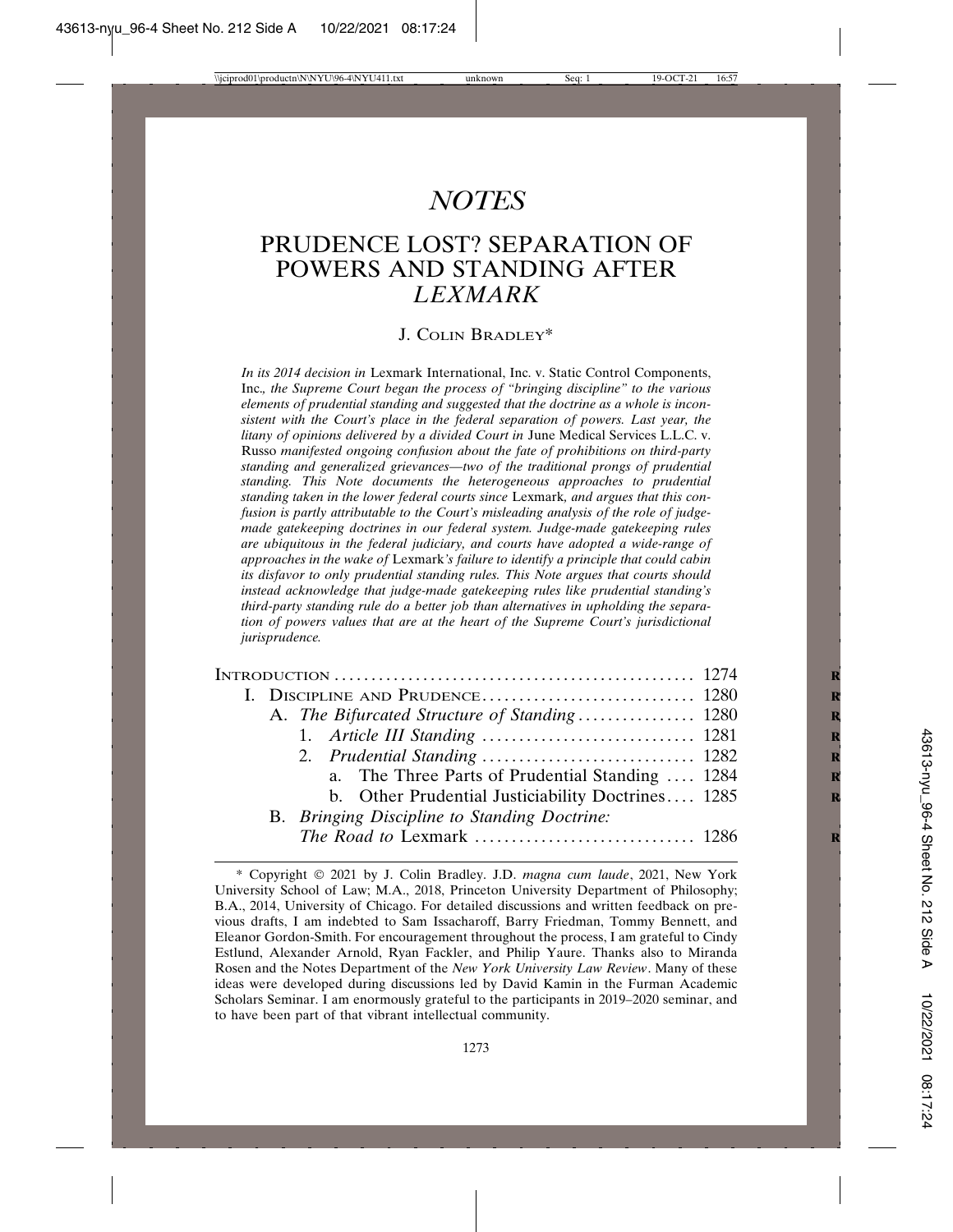|      | 1. Some Confusions About Standing and                 |
|------|-------------------------------------------------------|
|      |                                                       |
|      | The Intervention of Lexmark  1287<br>2.               |
|      |                                                       |
|      | A. Premature Eulogizing: Prudential Standing's Post-  |
|      |                                                       |
| B.   | The Unsettled Doctrine of Prudential Standing  1291   |
|      | C. Transplantation and Its Discontents  1294          |
| III. |                                                       |
|      |                                                       |
|      |                                                       |
|      | Statutory Rules Can Be Jurisdictional  1298<br>1.     |
|      | Judicially Sourced Gatekeeping Rules  1300<br>2.      |
|      | C. The Separation of the Separation of Powers 1301    |
|      | Separation of Powers as Democracy-<br>1.              |
|      | 1302                                                  |
|      | Separation of Powers as Tyranny-Preventing 1303<br>2. |
|      | D. The Case for the Court's Power to Decide Not to    |
|      | 1303                                                  |
|      | 1. Does Deciding Not to Decide Violate the            |
|      |                                                       |
|      | a.                                                    |
|      | b.                                                    |
|      | Flipping the Burden: Why Must the Court<br>2.         |
|      | 1306                                                  |
|      | E. The Transplantation Problem Revisited: June        |
|      |                                                       |
|      |                                                       |
|      |                                                       |

#### **INTRODUCTION**

The principle that this nation's courts are open fora in which residents may pursue justice is a central piece of American democracy. When the courts declare themselves closed to a particular kind of plaintiff or a particular kind of claim, they send a strong signal about whom our democracy is designed to serve.<sup>1</sup> Nevertheless, courts require gatekeeping rules to ensure that limited judicial resources go

<sup>1</sup> The most notorious example of this is *Dred Scott v. Sandford*, 60 U.S. (19 How.) 393, 406 (1857), in which the Court dismissed Dred Scott's claims for lack of jurisdiction on the theory that Black people could not be citizens and therefore could not invoke a federal court's diversity jurisdiction. *See generally* Judith Resnik, *Bring Back Bentham: "Open Courts," "Terror Trials," and Public Sphere(s)*, 5 LAW & ETHICS HUM. RTS. 2, 52–64 (2011) ("[D]iminution of public adjudication is a loss for democracy because adjudication can itself be a kind of democratic practice.").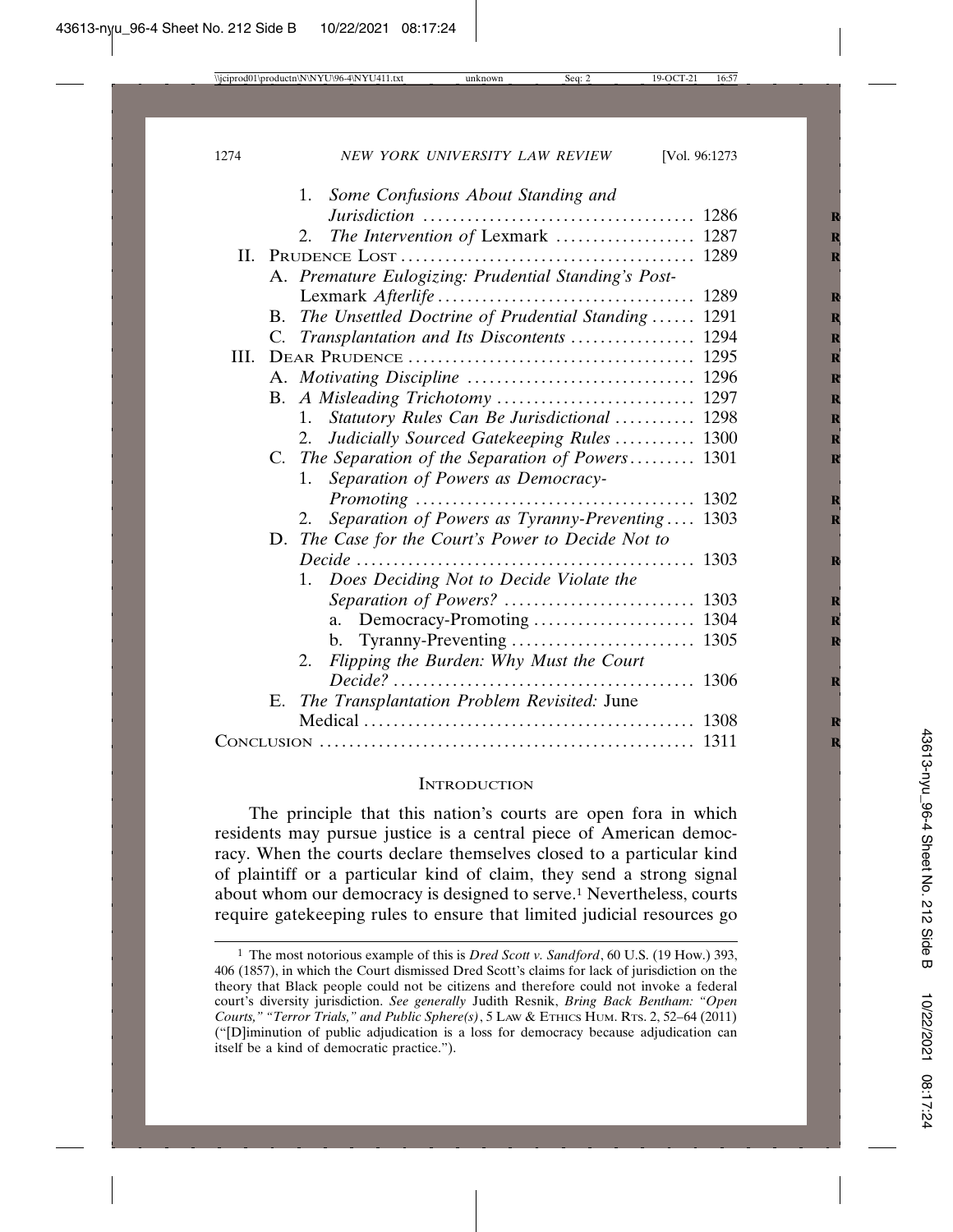to cases that merit them most. These gatekeeping rules take two broad forms: claims-processing rules that regulate the manner in which litigants may press their claims, and jurisdictional rules that regulate whether courts are competent to entertain those claims.

Despite the differences between these rules, courts are not always careful to distinguish between them when deploying one to dismiss a claim. It may not much matter to the thwarted plaintiff whether the claim is thrown out for lack of subject-matter jurisdiction or for failure to state a valid cause of action, but this difference may in fact have significant consequences. Some of these consequences will be procedural—affecting the timing and forfeitability of certain defenses—and some will have to do with the res judicata effects of a claim's dismissal.

For these reasons, the Roberts Court has been on a mission to "bring . . . discipline" to its jurisdictional jurisprudence.<sup>2</sup> The main goal has been to put an end to what the Court has called "drive-by jurisdictional rulings."3 These are rulings in which the court ostensibly employs a jurisdictional gatekeeping rule to dismiss a claim but in truth looks ahead to the merits and makes a peremptory assessment of the likelihood that the claim could prevail. The worry is not simply that the courts are making poor predictions. The point is rather that a gatekeeping rule ought not be treated as jurisdictional unless it really gets at the adjudicatory capacity of the courts, as opposed to the worthiness of the claim. Otherwise, plaintiffs are wrongly denied the opportunity to develop and present the merits of their claims.

This project of bringing discipline to jurisdictional jurisprudence has been carried out across a wide range of gatekeeping doctrines, including the adverseness requirement, the act of state doctrine, the political question doctrine, the zone-of-interests test, the ban on generalized grievances, and the rule against raising the interests of a third party. These last three doctrines are often bundled together under the label "prudential" standing.4

<sup>2</sup> Henderson *ex rel.* Henderson v. Shinseki, 562 U.S. 428, 435 (2011). The Court has attempted to discipline jurisdictional jurisprudence in a number of areas. *See, e.g.*, Reed Elsevier, Inc. v. Muchnick, 559 U.S. 154, 163 (2010) (finding that failure to fulfill the registration requirement for bringing a claim under the Copyright Act does not implicate a court's subject-matter jurisdiction); Union Pac. R.R. Co. v. Brotherhood of Locomotive Eng'rs, 558 U.S. 67, 82–83 (2009) (holding that a requirement for "in conference" settlement before labor arbitration under the Railway Labor Act is a claims-processing and not a jurisdictional rule); Arbaugh v. Y&H Corp., 546 U.S. 500, 515–16 (2006) (holding that the fifteen-employee threshold for Title VII liability is not jurisdictional); Kontrick v. Ryan, 540 U.S. 443, 453–54 (2004) (concluding that deadlines for bankruptcy filings do not implicate subject-matter jurisdiction).

<sup>3</sup> Steel Co. v. Citizens for a Better Env't, 523 U.S. 83, 91 (1998).

<sup>4</sup> *E.g.*, Allen v. Wright, 468 U.S. 737, 751 (1984).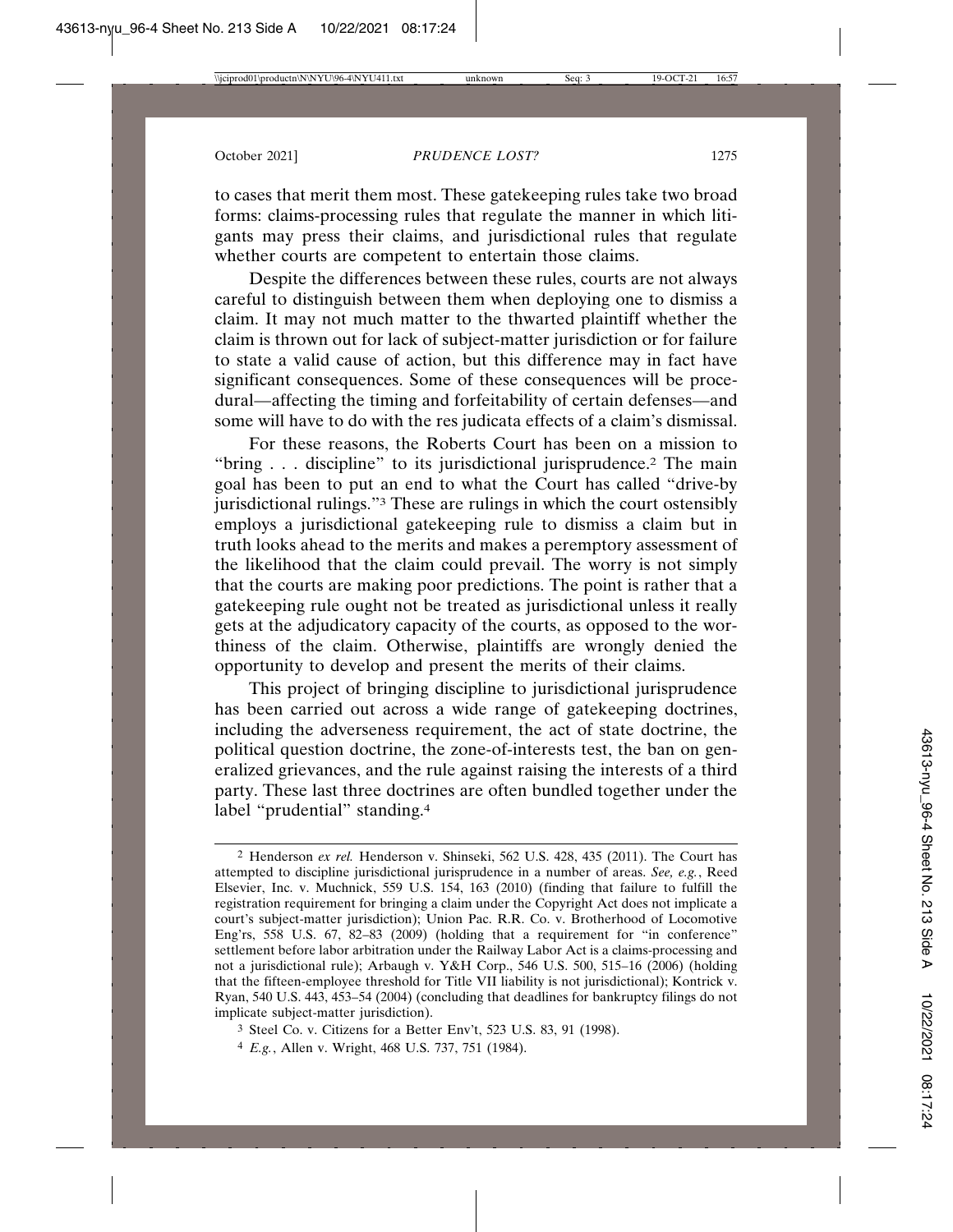Prudential standing has traditionally been seen as a "branch of standing, ... not derived from Article III,"<sup>5</sup> but rather crafted by federal courts as a matter of judicial self-restraint. It emerged over the last several decades as an important tool the courts employed in their exercise of what Alexander Bickel called the "passive virtues."6 Alongside other doctrines such as ripeness, mootness, abstention, adverseness, and the political question doctrine, prudential standing is thought by some to be an important tool in disciplining countermajoritarian exercises of judicial power,7 as well as avoiding "undue friction with political branches" and protecting other core constitutional values.8 Yet scholars and judges had often decried what might appear to be the judiciary's self-given power to avoid the jurisdiction given to it by Congress.9

In 2014, the Supreme Court tapped into this longstanding reservoir of unease about prudential standing. A unanimous Court held in *Lexmark International, Inc. v. Static Control Components, Inc.*10 that the zone-of-interests test is not a jurisdictional rule, but rather a nonjurisdictional statutory gatekeeping rule.<sup>11</sup> The Court determined that whether a claim falls within the zone of interests contemplated by a statute's grant of a cause of action is not a question that implicates the

7 *See infra* notes 39–47 and accompanying text.

8 *See, e.g.*, Fred O. Smith, Jr., *Undemocratic Restraint*, 70 VAND. L. REV. 845, 869 (2017).

9 *See generally, e.g.*, Martin H. Redish, *Abstention, Separation of Powers, and the Limits of the Judicial Function*, 94 YALE L.J. 71, 74 (1984) (arguing that such abstention is unacceptable, both "as a matter of legal process and separation of powers"); *see also, e.g.*, Gerald Gunther, *The Subtle Vices of the "Passive Virtues"—A Comment on Principle and Expediency in Judicial Review*, 64 COLUM. L. REV. 1, 25 (1964) ("[T]here is an obligation to decide in some cases; there is a limit beyond which avoidance devices cannot be pressed . . . without enervating principle to an impermissible degree.").

10 572 U.S. 118 (2018).

11 *Id.* at 127–28. The "zone-of-interests" test was originally developed in the context of review under the Administrative Procedures Act (APA), and was used as an inquiry to decide whether the complainant belonged to the class of persons intended to be protected by the relevant administrative action. *See* Clarke v. Sec. Indus. Ass'n, 479 U.S. 388, 400 n.16 (1987) ("The principal cases in which the 'zone of interest' test has been applied are those involving claims under the APA . . . ."). The test was also applied outside the APA context, *see, e.g.*, Dennis v. Higgins, 498 U.S. 439, 449 (1991) (citing Bos. Stock Exch. v. State Tax Comm'n, 429 U.S. 318, 320 n.3 (1977)), and was eventually classified as one of the prudential standing doctrines. *See* Allen v. Wright, 468 U.S. 737, 751 (1984) (discussing the zone-of-interests test as one of "several judicially self-imposed limits on the exercise of federal jurisdiction").

<sup>5</sup> Lexmark Int'l, Inc. v. Static Control Components, Inc., 572 U.S. 118, 126 (2014).

<sup>6</sup> *See generally* ALEXANDER M. BICKEL, THE LEAST DANGEROUS BRANCH: THE SUPREME COURT AT THE BAR OF POLITICS 111–98, 200 (1962) (surveying and advocating the exercise of the "passive virtues" in the federal judiciary, understood to be techniques for avoiding decisions on substantive constitutional grounds when narrower grounds for disposing of the case are available).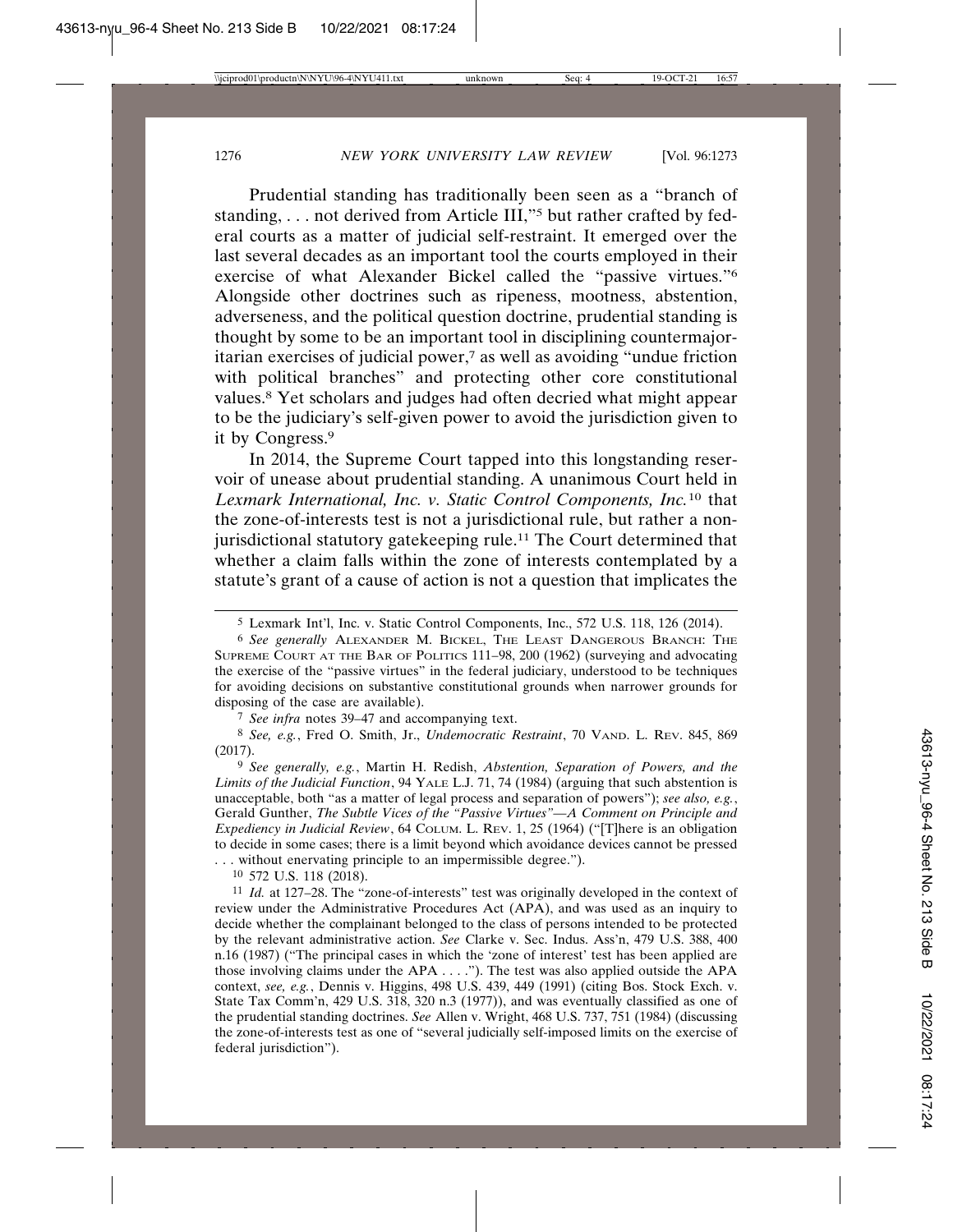court's subject-matter jurisdiction. Rather, it is a question of statutory interpretation: Did Congress intend for whatever injury the plaintiff alleges to be protected by the statute and redressable in court? Using the same logic, the Court's opinion in *Lexmark* put all of prudential standing in its crosshairs as part of the broader aim of disciplining the law of jurisdiction.

Prudential standing raises uniquely difficult conceptual and doctrinal questions that complicate the campaign to bring discipline to jurisdictional jurisprudence. This is in part because the prudential standing rules are among a variety of what this Note calls *judicially sourced gatekeeping rules*. Courts apply these judge-made rules to decline to adjudicate claims either because they lack jurisdiction or because they refuse to exercise that jurisdiction.12 A court applying judicially sourced gatekeeping rules is not necessarily importing a merits judgment into a jurisdictional ruling. Instead, that court is making a decision about the wise exercise of its jurisdiction. Because such rules are judge-made but deny adjudication of otherwise valid claims, they pose special problems.13

The *Lexmark* Court's attempt to bring discipline to prudential standing raises difficult and unsettled questions in constitutional separation of powers law—questions not raised as sharply by the other doctrines to which the Court has moved to bring discipline. This attempt poses many fundamental questions, the first being: Do courts have the authority to decline to exercise the jurisdiction granted to them by Congress and the Constitution? And, in a broader sense, what are the respective roles of the legislative and judicial branches in regulating access to the federal courts?

*Lexmark*'s discussion of prudential standing is centered around separation of powers concerns. The Court suggests that prudential

<sup>12</sup> This idea is often traced to Justice Brandeis. *See, e.g.*, ANDREW NOLAN, CONG. RSCH. SERV., R43706, THE DOCTRINE OF CONSTITUTIONAL AVOIDANCE: A LEGAL OVERVIEW 9–10 (2014) (citing Ashwander v. Tenn. Valley Auth., 297 U.S. 288, 346 (1936) (Brandeis, J., concurring) ("The Court developed, for its own governance in the cases confessedly within its jurisdiction, a series of rules under which it has avoided passing upon a large part of all the constitutional questions pressed upon it for decision.")).

<sup>&</sup>lt;sup>13</sup> In addition to the separation of powers problems that this Note will focus on, these judge-made gatekeeping rules also have a sharp end that can be used to keep litigants—in particular racially and economically marginalized litigants—out of federal courts. *See, e.g.*, City of Los Angeles v. Lyons, 461 U.S. 95, 105–06 (1983) (holding that a plaintiff who had been placed in an illegal chokehold by Los Angeles Police Department officers lacked standing to pursue an injunction because he could not show that he was likely to be placed in another chokehold by the LAPD). However, as this Note hopes to show, in some cases the fact that these rules are judge-made, as opposed to constitutional, is precisely the feature that blunts the sharp end. *See infra* Section III.C; *see also* Smith, *supra* note 8, at 878 (describing the risks of constitutionalizing such rules).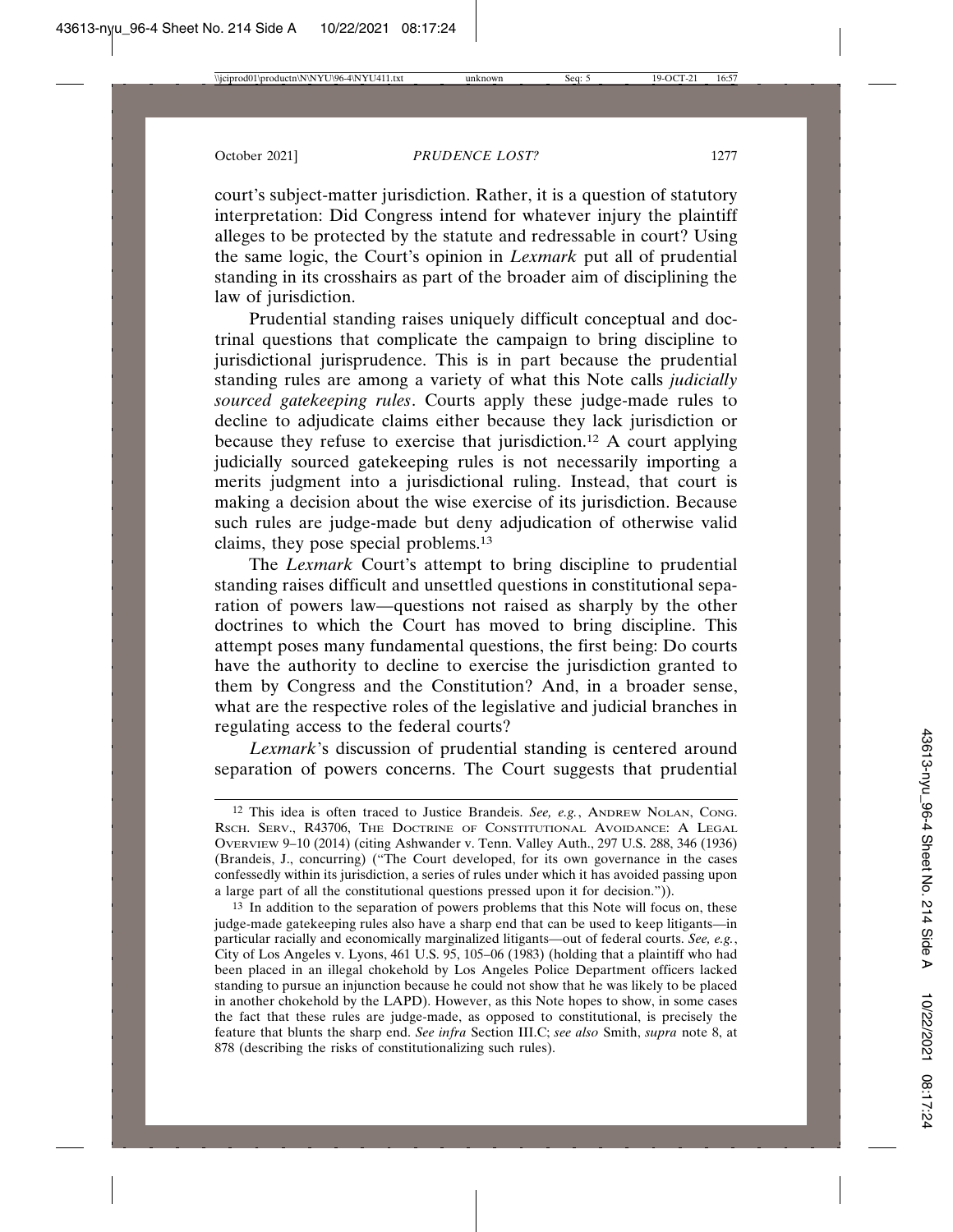standing doctrines are in "some tension" with "the principle that 'a federal court's obligation to hear and decide' cases within its jurisdiction 'is virtually unflagging.'"14 This idea that prudential standing undermines the separation of powers is what *distinguishes Lexmark* from other cases in the Court's recent efforts to discipline the law of jurisdiction.

The *Lexmark* Court envisioned three categories of gatekeeping rules—constitutional, prudential, and statutory—and argued that the middle category of prudential rules ought to be vacated on the grounds that only the Constitution and Congress may confer or alter jurisdiction. This trichotomy is powerful yet wrong. It flattens the distinction between jurisdictional and nonjurisdictional gatekeeping rules, and it simplifies the dynamic and dialogical role the courts play in articulating the contours of the exercise of jurisdiction. By focusing on prudential standing alone, the Court misses both the broader category of judicially sourced gatekeeping rules and the historical, doctrinal, and theoretical justifications behind them.

Thus, this Note argues that judicially sourced gatekeeping rules allow the Court to uphold the separation of powers values at the heart of its jurisdictional jurisprudence. The central tension in the judiciary's place in the separation of powers scheme is that it is tasked with upholding individual rights but must do so in a way that is consistent with democratic rule. Judicially sourced gatekeeping rules enable the courts to do this by simultaneously giving them the flexibility required to protect individual rights and constraining that flexibility by subjecting those rules to the possibility of alteration or abrogation by Congress in ongoing dialogue.15

This Note further demonstrates that prudential standing continues to enjoy ongoing vitality even after *Lexmark*'s intervention.16 While this has been observed by one other scholar,<sup>17</sup> this Note is the first to develop a theoretical framework to account for prudential standing's perseverance, and to sketch a path forward. The stubbornness of prudential standing doctrine, coupled with the prevalence of a wide range of other judicially sourced gatekeeping rules,<sup>18</sup> suggests that courts have an important role to play in shaping their jurisdiction.

<sup>14</sup> *Lexmark*, 572 U.S. at 126 (quoting Sprint Commc'ns, Inc. v. Jacobs, 571 U.S. 69, 77 (2013)).

<sup>15</sup> *See infra* Section III.C.

<sup>16</sup> *See infra* Section II.B.

<sup>17</sup> Kylie Chiseul Kim, *The Case Against Prudential Standing: Examining the Courts' Use of Prudential Standing Before and After* Lexmark, 85 TENN. L. REV. 303, 311 (2017) ("After *Lexmark* . . . lower courts have continued to use prudential standing.").

<sup>18</sup> *See infra* Section III.B.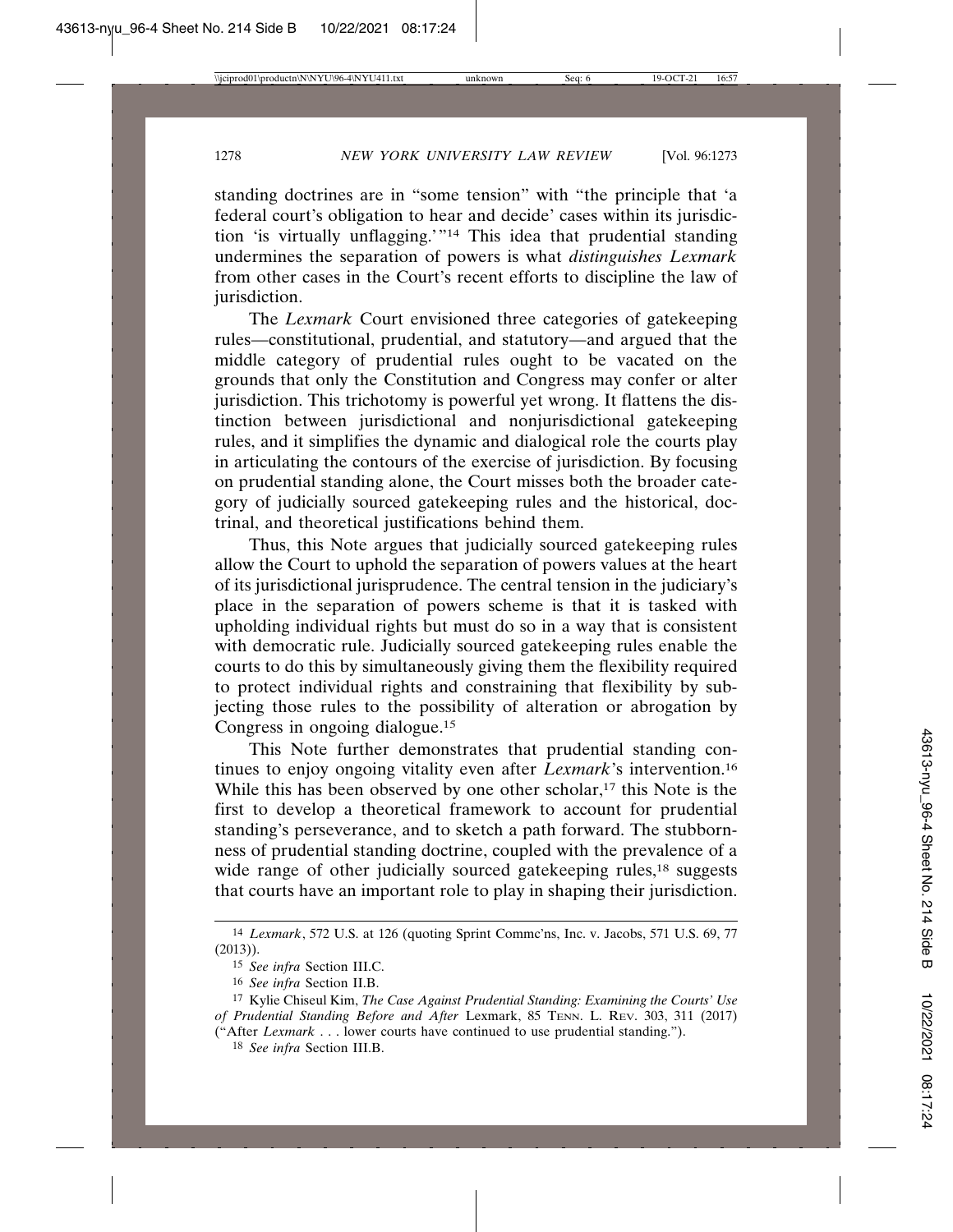Though courts could attempt to find more authority to participate in defining jurisdiction in the Constitution itself, doing so threatens to shut Congress out of the conversation, thereby posing even greater danger to the separation of powers. Judicially sourced gatekeeping rules allow courts to thread the needle: maintaining their necessary role in articulating jurisdiction, while doing so in dialogue with the other branches.

The battle to bring discipline to jurisdictional jurisprudence is far from over. Five years after *Lexmark*, prudential standing continues to be very much alive, but exists in startlingly heterogeneous forms across the lower federal courts. Further, other judicially sourced gatekeeping rules continue to vex courts and are far from displaying the sort of discipline the Court has sought in this area.19

The significance of developing a coherent framework for analyzing prudential standing is evident from the litany of decisions in *June Medical Services L.L.C. v. Russo*. 20 That case signals a continuing struggle over prudential standing, arising in the context of a challenge to laws imposing obstacles on doctors who perform abortions and other maternal health services.21 While the controlling plurality and concurring opinions do not directly address the question, Justice Thomas's dissent points out that it is "especially puzzling that a majority of the Court insists on continuing to treat the rule against third-party standing as prudential when our recent decision in [*Lexmark*] questioned the validity of our prudential standing doctrine more generally."22

With the wrong conceptual tools, the campaign to discipline jurisdiction may never end. There must be a distinction between the effort to bring discipline to jurisdictional jurisprudence in service of the important procedural and democratic values mentioned at the outset, and the separate need to preserve courts' proper roles in promoting the values protected by the separation of powers. In overlooking this distinction, *Lexmark* proposed a framework that creates more problems than it solves, jeopardizing future progress. That framework fails to see that judicially sourced gatekeeping rules provide a workable way forward that is consistent with the Court's goals and precedent. This Note seeks to remedy this broken framework and chart a path forward.

<sup>19</sup> *See infra* Part II.

<sup>20</sup> 140 S. Ct. 2103 (2020).

<sup>21</sup> *Id.* at 2113 (describing plaintiffs' challenge to the laws); *see* Brief for the Respondent at 25–30, *June Med. Servs.*, 140 S. Ct. 2103 (No. 18-323), 2019 WL 7372920, at \*25–30 (arguing that the Supreme Court should address the question of standing).

<sup>22</sup> *June Med. Servs*., 140 S. Ct. at 2144 (Thomas, J., dissenting).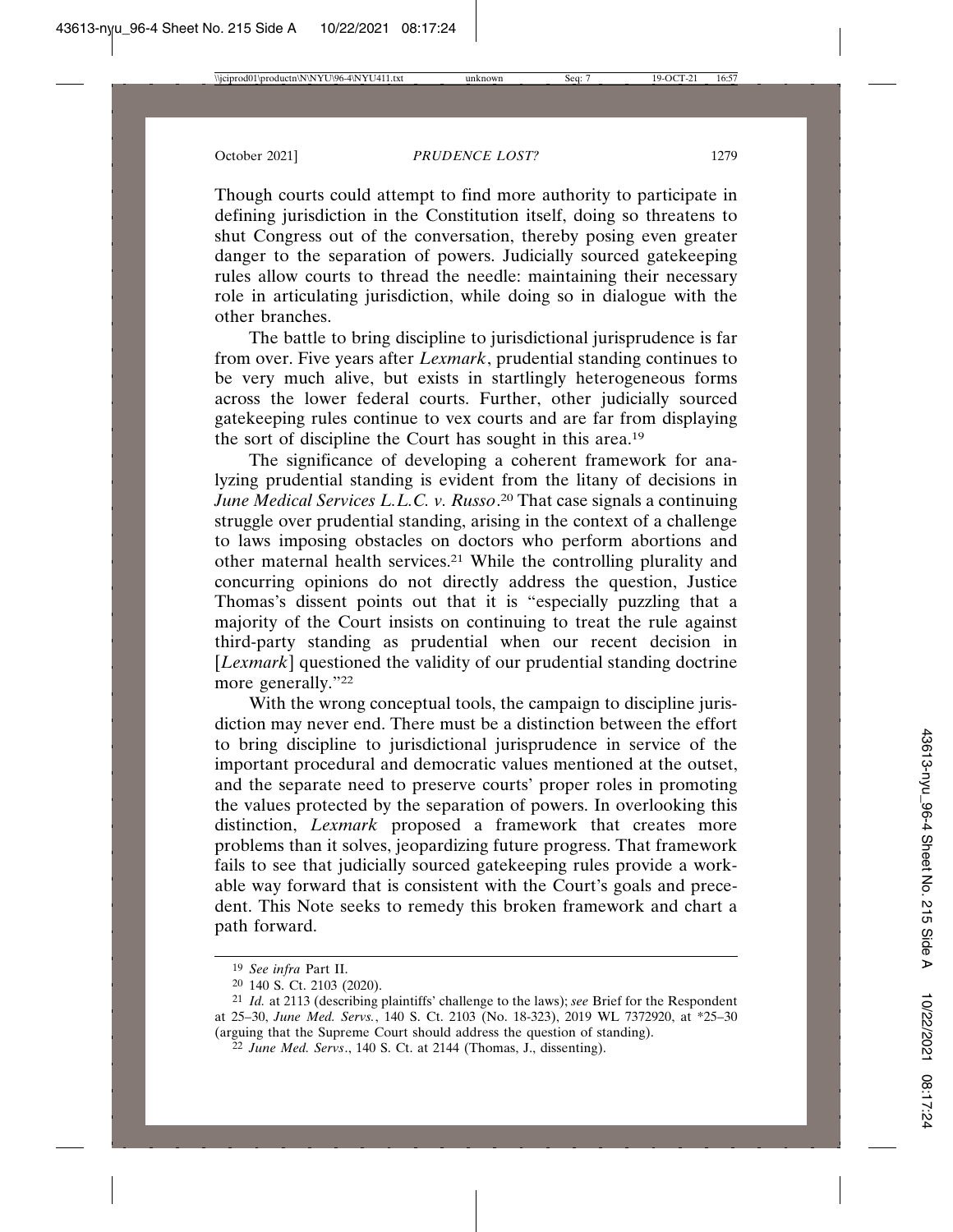This Note proceeds as follows. Part I provides an overview of the constitutional and prudential strands of standing doctrine, before articulating some of the criticisms of prudential standing that culminated in its repudiation by the Supreme Court in *Lexmark*. Part II then shows that, despite the Court's stance on prudential standing, it continues to live on in most of the lower courts. Part III analyzes the category of judicially sourced gatekeeping rules and shows how these rules may ultimately protect the proper role of the judiciary in the separation of powers.

#### I

DISCIPLINE AND PRUDENCE

This Part provides a conceptual and historical background to the doctrine of prudential standing.23 It then outlines the discomfort the courts and many scholars have had with this self-imposed rule of judicial restraint and ultimately concludes by describing the Supreme Court's recent explicit renunciation of the doctrine.24

## *A. The Bifurcated Structure of Standing*

For all its importance in controlling access to the courts, the word "standing" never appears in the Constitution. Rather, the doctrine of standing has been developed primarily over the last century,25 partly as judicial interpretation of the jurisdictional limits imposed by Article III's Cases and Controversies clause.26 This disconnect between explicit text and worked-out doctrine may account for why the conception behind the standing requirement has been described as "more than an intuition but less than a rigorous and explicit theory."27

Swirling uneasily in this space between intuition and theory have been two competing thoughts. On the one hand is the "heavy obligation" of courts to exercise their jurisdiction and hear the cases prop-

<sup>23</sup> *See infra* Section I.A.

<sup>24</sup> *See infra* Section I.B.

<sup>25</sup> *See* Cass R. Sunstein, *What's Standing After* Lujan*? Of Citizen Suits, "Injuries," and Article III*, 91 MICH. L. REV. 163, 179 (1992) (arguing that modern standing doctrine arose out of the efforts of Justices Brandeis and Frankfurter to "insulate progressive and New Deal legislation from frequent judicial attack").

<sup>26</sup> U.S. CONST. art. III, § 2; *see* DaimlerChrysler Corp. v. Cuno, 547 U.S. 332, 340–41 (2006) ("If a dispute is not a proper case or controversy, the courts have no business deciding it, or expounding the law in the course of doing so."). *See generally* Michael E. Solimine, *Congress, Separation of Powers, and Standing*, 59 CASE W. RSRV. L. REV. 1023, 1036–41 (2009) (canvassing the controversy over whether the Framers intended for standing to be required for federal court jurisdiction).

<sup>27</sup> Allen v. Wright, 468 U.S. 737, 750 (1984) (quoting Vander Jagt v. O'Neill, 699 F.2d 1166, 1178–79 (D.C. Cir. 1983) (Bork, J., concurring)).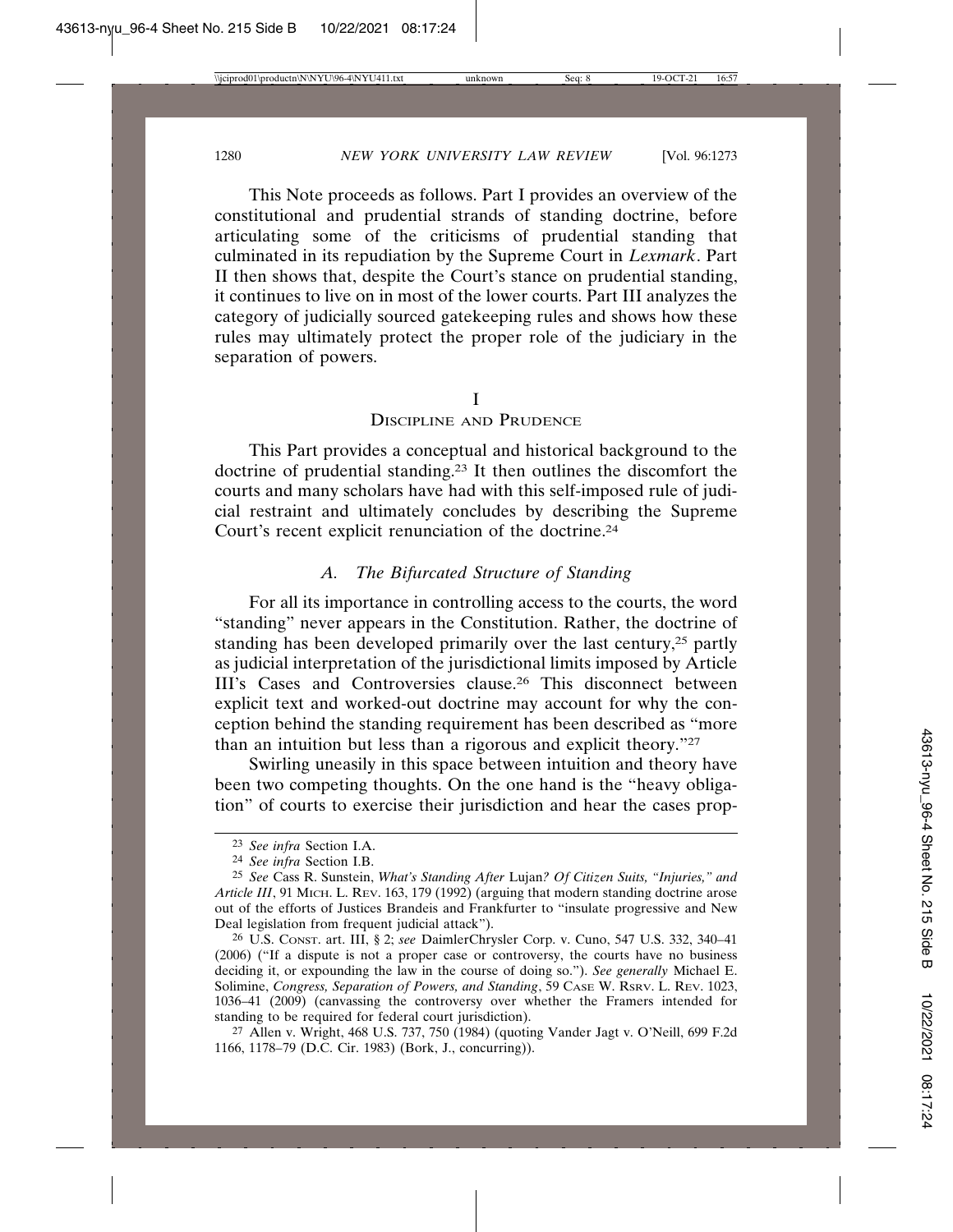erly brought before them.28 On the other hand is the longstanding and "'deeply rooted' commitment" of courts not to adjudicate constitutional issues unless doing so is necessary and unavoidable.29 The outcome of this clash had long been, roughly, compromise. As the Court summarized in *Elk Grove Unified School District v. Newdow*, "standing jurisprudence contains two strands: Article III standing, which enforces the Constitution's case-or-controversy requirement, . . . and prudential standing, which embodies 'judicially self-imposed limits on the exercise of federal jurisdiction.'"30 This Section will briefly outline the development of each of these two strands, before turning to the apparent demise of the latter in Section I.B.

## *1. Article III Standing*

Though the three-part test for standing—an "injury in fact" that is "fairly . . . trace[able]" to the alleged actions of the defendant, which can be "redressed" by the relief requested of the court<sup>31—may be</sup> "numbingly familiar,"32 the development of the Constitution's standing requirements has proven much more controversial.33 It is common ground that Article III's standing limitation is "built on separation-of-powers principles,"34 and that these principles are enforced by "identify[ing] those disputes which are appropriately resolved through the judicial process."35 Which disputes are appropriately so resolved, and who has the authority to settle the borderline cases, have proven to be much more contentious questions. As Professor Sunstein argues, "'standing' began to make a modest initial emergence as a discrete body of doctrine" during the Progressive and New Deal periods, as progressive justices like Justices Brandeis and Frankfurter sought to insulate New Deal legislation from attack in the courts.36 Unsurprisingly given its origins, standing doctrine has long

30 *Newdow*, 542 U.S. at 11 (quoting *Allen*, 468 U.S. at 751).

31 Lujan v. Defs. of Wildlife, 504 U.S. 555, 560–61 (1992) (alteration in original) (first citing *Allen*, 468 U.S. at 756; then quoting Simon v. E. Ky. Welfare Rts. Org., 426 U.S. 26, 41–42 (1976); and then quoting *id.* at 38).

32 William A. Fletcher, *The Structure of Standing*, 98 YALE L.J. 221, 222 (1988).

33 *See* Solimine, *supra* note 26, at 1026 ("The history of the development of standing is a contested one.").

34 Clapper v. Amnesty Int'l USA, 568 U.S. 398, 408 (2013).

35 *Lujan*, 504 U.S. at 560 (quoting Whitmore v. Arkansas, 495 U.S. 149, 155 (1990)).

36 Sunstein, *supra* note 25, at 179; *see also* John A. Ferejohn & Larry D. Kramer, *Independent Judges, Dependent Judiciary: Institutionalizing Judicial Restraint*, 77 N.Y.U. L.

<sup>28</sup> Colo. River Water Conservation Dist. v. United States, 424 U.S. 800, 820 (1976).

<sup>29</sup> Elk Grove Unified Sch. Dist. v. Newdow, 542 U.S. 1, 11 (2004) (quoting Spector Motor Serv., Inc. v. McLaughlin, 323 U.S. 101, 105 (1944)); *see also* Michael Coenen, *Constitutional Privileging*, 99 VA. L. REV. 683, 743–47 (2013) (surveying techniques of constitutional avoidance).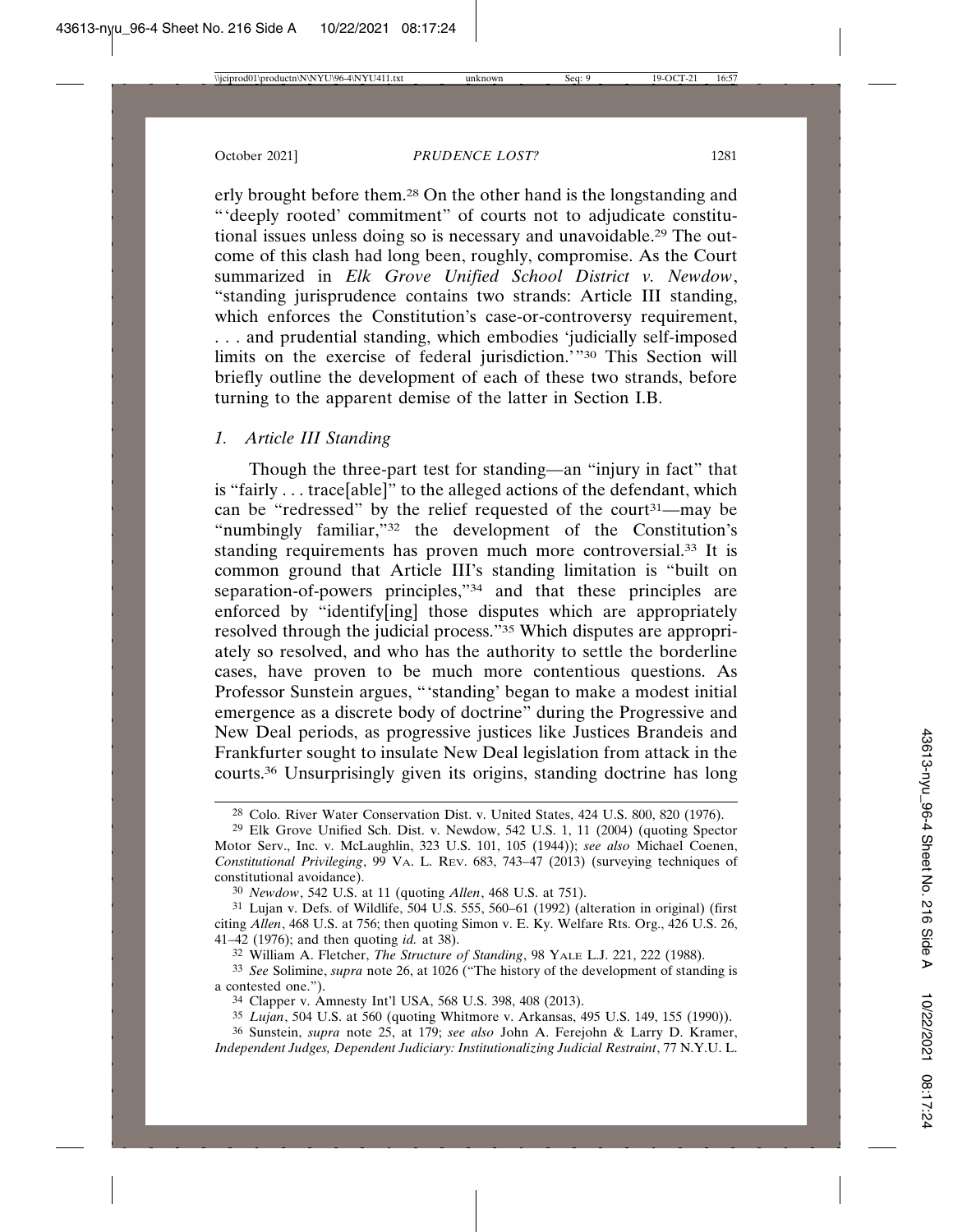been a centerpiece in the debates and struggles over the appropriate role of the courts in American democracy.37

#### *2. Prudential Standing*

Prudential standing has been described as "standing doctrine's forgotten stepchild"38 and an "anachronism."39 The former charge is apt if one considers the paucity of attention it has received in its own right in legal scholarship. But in terms of prudential standing's importance in guiding the exercise of federal jurisdiction, neither of these labels is quite right. As we will see below, even despite the Supreme Court's recent efforts to vanquish prudential standing, it has proven to be a powerfully resilient doctrine.40

Like Article III standing, prudential standing was originally "developed to restrict courts to their properly limited role."41 Unlike Article III standing, prudential standing derives not from the Constitution, but from "the Court's view of prudent judicial administration."42 Prudential standing plays its role by capitalizing on a distinction articulated by Justice Frankfurter between the "limits of power and the wise exercise of power," or equivalently, between "questions of authority and questions of prudence."<sup>43</sup> This broad distinction can be found behind many of the prudential justiciability doctrines adopted by the courts and defended by prominent justices like Justice Frankfurter<sup>44</sup> and Justice Brandeis,<sup>45</sup> and influential scholars like James Bradley Thayer<sup>46</sup> and Alexander Bickel.<sup>47</sup>

38 S. Todd Brown, *The Story of Prudential Standing*, 42 HASTINGS CONST. L.Q. 95, 97–98 (2014).

- 41 Brown, *supra* note 38, at 98–99.
- 42 ERWIN CHEMERINSKY, CONSTITUTIONAL LAW 66 (6th ed. 2020).

43 Trop v. Dulles, 356 U.S. 86, 120 (1958) (Frankfurter, J., dissenting).

44 *See* Steven L. Winter, *The Metaphor of Standing and the Problem of Self-Governance*, 40 STAN. L. REV. 1371, 1449–52 (1988) (surveying Justice Frankfurter's defense of prudential justiciability doctrines).

45 *See id.* at 1443–48 (surveying Justice Brandeis's defense of prudential justiciability doctrines).

46 *See* James B. Thayer, *The Origin and Scope of the American Doctrine of Constitutional Law*, 7 HARV. L. REV. 129 (1893) (advocating a highly deferential form of judicial review). As Fred Smith Jr. observes, Thayer's essay has been called "the most influential essay ever written on American constitutional law." Smith, *supra* note 8, at 872

REV. 962, 1009 (2002) ("There was no doctrine of standing prior to the middle of the twentieth century."); Fletcher, *supra* note 32, at 224 ("[C]urrent standing law is a relatively recent creation.").

<sup>37</sup> *See, e.g.*, Antonin Scalia, *The Doctrine of Standing as an Essential Element of the Separation of Powers*, 17 SUFFOLK U. L. REV. 881, 881 (1983) ("[S]tanding is a crucial and inseparable element of [the separation of powers], whose disregard will inevitably produce . . . an overjudicialization of the processes of self-governance.").

<sup>39</sup> Kim, *supra* note 17, at 305.

<sup>40</sup> *See infra* Section II.B.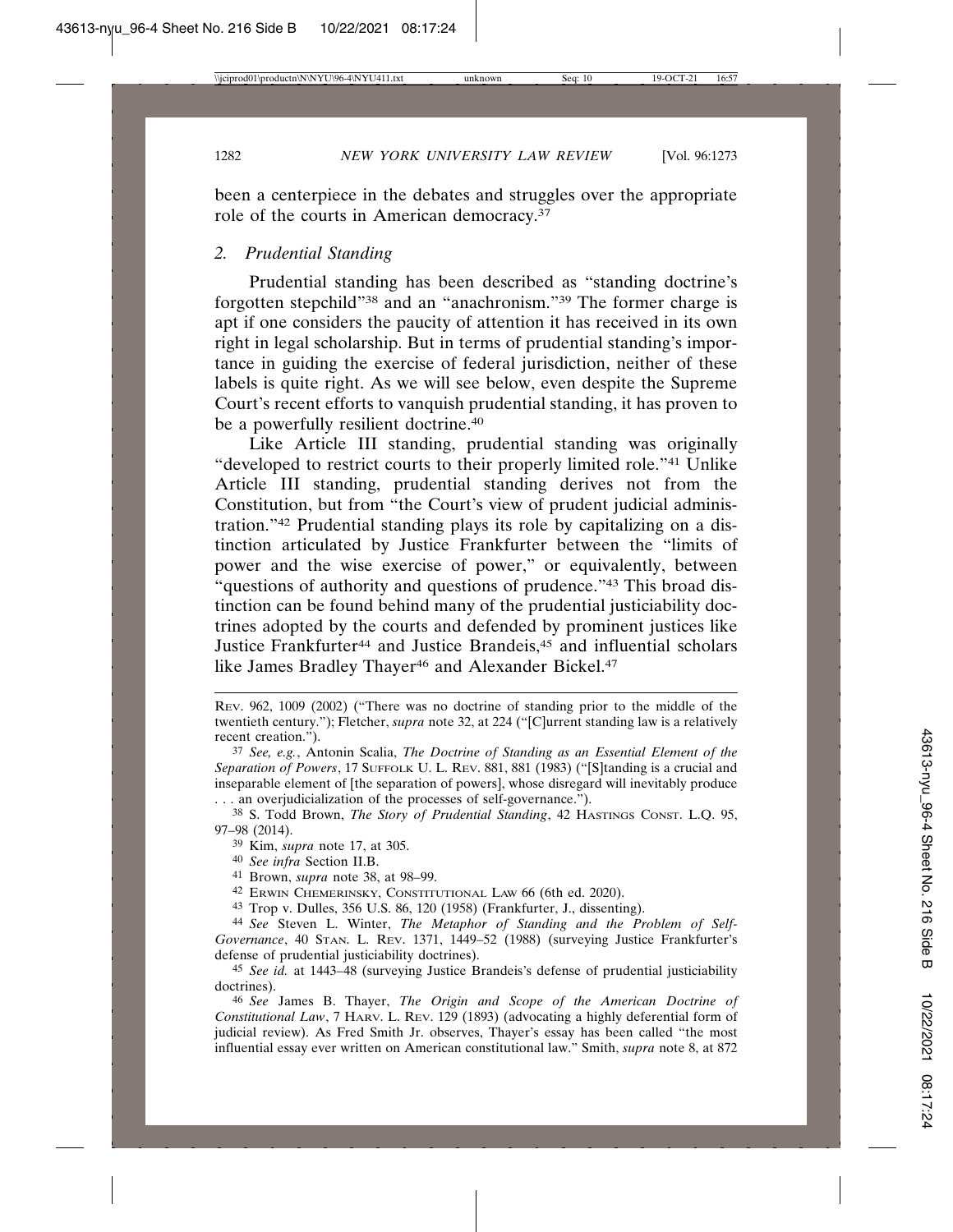Intuitive though this distinction between jurisdiction and its wise exercise surely is, a sharp theoretical articulation has been hard to come by. The Supreme Court's first significant encounter with this difficulty came in the context of taxpayer standing. In *Frothingham v. Mellon*, 48 the Court confronted a challenge to the constitutionality of the popular Maternity Act, which appropriated funds for programs reducing maternal and infant mortality.49 A unanimous Court held that status as a taxpayer was insufficient to confer standing on the challengers.50 However, the rationale for that holding was far from clear.

When confronting this rule forty-five years later in *Flast v. Cohen*, 51 however, the Court reconsidered the basis for the bar on taxpayer standing and found it to be "a rule of self-restraint which was not constitutionally compelled."52 The plaintiffs in *Flast* argued that the use of their tax dollars to help pay for instruction and materials for religious schools gave them standing to challenge that practice as a violation of the Establishment Clause and Free Exercise Clause.53 Eight justices agreed that the *Frothingham* rule was prudential, and should therefore be understood as a rule merely to guide inquiry into whether the plaintiffs had a sufficient connection to the injury and a possible remedy to confer standing.54 The Court held that under the circumstances, the plaintiffs satisfied the prudential test for taxpayer standing.

In *Flast*, we can see the most controversial feature of a rule of prudential standing: flexibility. *Flast* cast the bar on taxpayer standing as one that the judiciary imposes on itself in its effort to avoid imprudent exercises of power. As a limit the court imposes on itself, it is also one of which the court can—at least in rare circumstances relieve itself. Such an understanding contrasts with a bar that flows

- 53 *Id.* at 85–86.
- 54 *Id.* at 105–06.

n.167 (quoting Henry P. Monaghan, Marbury *and the Administrative State*, 83 COLUM. L. REV. 1, 7 (1983)).

<sup>47</sup> *See* BICKEL, *supra* note 6 (expounding a theory of judicial restraint).

<sup>48</sup> 262 U.S. 447 (1923).

<sup>49</sup> *Id*. at 479–80.

<sup>50</sup> *Id.* at 486–89 ("If one taxpayer may champion and litigate such a cause, then every other taxpayer may do the same . . . . [A] suit of this character cannot be maintained."). *See generally* Brown, *supra* note 38, at 102–04 (tracing the development of prudential standing and the confusion over its relationship to constitutional standing principles). It is likely significant that the distinction between Article III and prudential standing was not itself highly visible at the time *Frothingham* was decided. *See id.* at 103–04 (noting that *Frothingham* was "unsurprisingly unclear" in its treatment of that distinction).

<sup>51</sup> 392 U.S. 83 (1968).

<sup>52</sup> *Id.* at 92.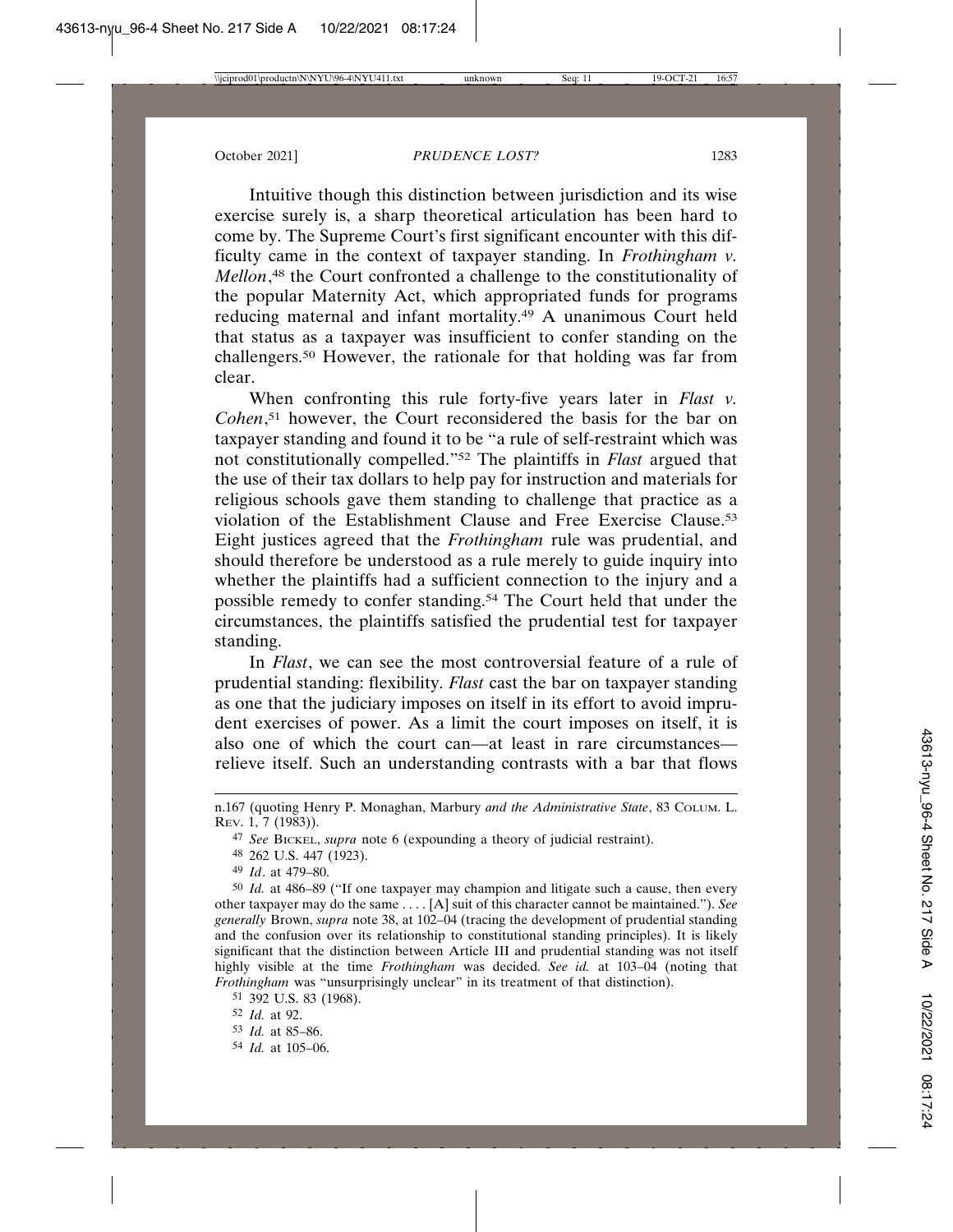from the constitutional text—one in which the justices would be (in principle) powerless to relax. As we will see in Part III, flexibility and discretion are at the heart of the normative controversy over prudential standing.<sup>55</sup>

### a. The Three Parts of Prudential Standing

The Court's understanding of prudential standing in *Flast* was not fully self-explicating. It was rather in *Warth v. Seldin*, 56 in an opinion by Justice Powell, that the Court explicitly endorsed the bifurcation of standing into constitutional and prudential strands.<sup>57</sup> That opinion also began the process of organizing the various prongs of prudential standing itself. *Warth* identified two categories of prudential standing: the bar on generalized grievances, and the bar on third-party suits.<sup>58</sup>

Several years later, in a case dealing with a challenge to the federal government's gifting of surplus military land to a religious college, the Court explicitly added the zone-of-interests test under the prudential standing heading.59 Adding this third category to *Warth*'s created a three-part structure of prudential standing.

At least until *Lexmark*, the three traditional tests of prudential standing doctrine were the ban on generalized grievances, the ban on third-party suits, and the zone-of-interests test. Justice Stevens summarized the doctrinal landscape well in a 2004 opinion: Although the Court has never "exhaustively defined the prudential dimensions of the standing doctrine," he wrote, it was established to encompass "the general prohibition on a litigant's raising another person's legal rights, the rule barring adjudication of generalized grievances more appropriately addressed in the representative branches, and the requirement that a plaintiff's complaint fall within the zone of interests protected by the law invoked."<sup>60</sup>

<sup>55</sup> *See infra* Sections III.A, III.D.

<sup>56</sup> 422 U.S. 490 (1975).

<sup>57</sup> *Id.* at 498 ("[Standing] inquiry involves both constitutional limitations on federalcourt jurisdiction and prudential limitations on its exercise.").

<sup>58</sup> *Id.* at 499–500.

<sup>59</sup> Valley Forge Christian Coll. v. Ams. United for Separation of Church & State, 454 U.S. 464, 474–75 (1982). This "zone-of-interests" test has been articulated primarily in the context of challenges brought under the Administrative Procedure Act, CHEMERINSKY, *supra* note 42, at 66 n.25, and refers to the question whether the nature of a plaintiff's injury brings them within the "class of persons" Congress intended to protect in enacting the relevant legislation. Lexmark Int'l, Inc. v. Static Control Components, Inc., 572 U.S. 118, 126 (2014) (quoting Associated Gen. Contractors v. Cal. State Council of Carpenters, 459 U.S. 519, 529 (1983)).

<sup>60</sup> Elk Grove Unified Sch. Dist. v. Newdow, 542 U.S. 1, 12 (2004) (quoting Allen v. Wright, 468 U.S. 737, 751 (1984)).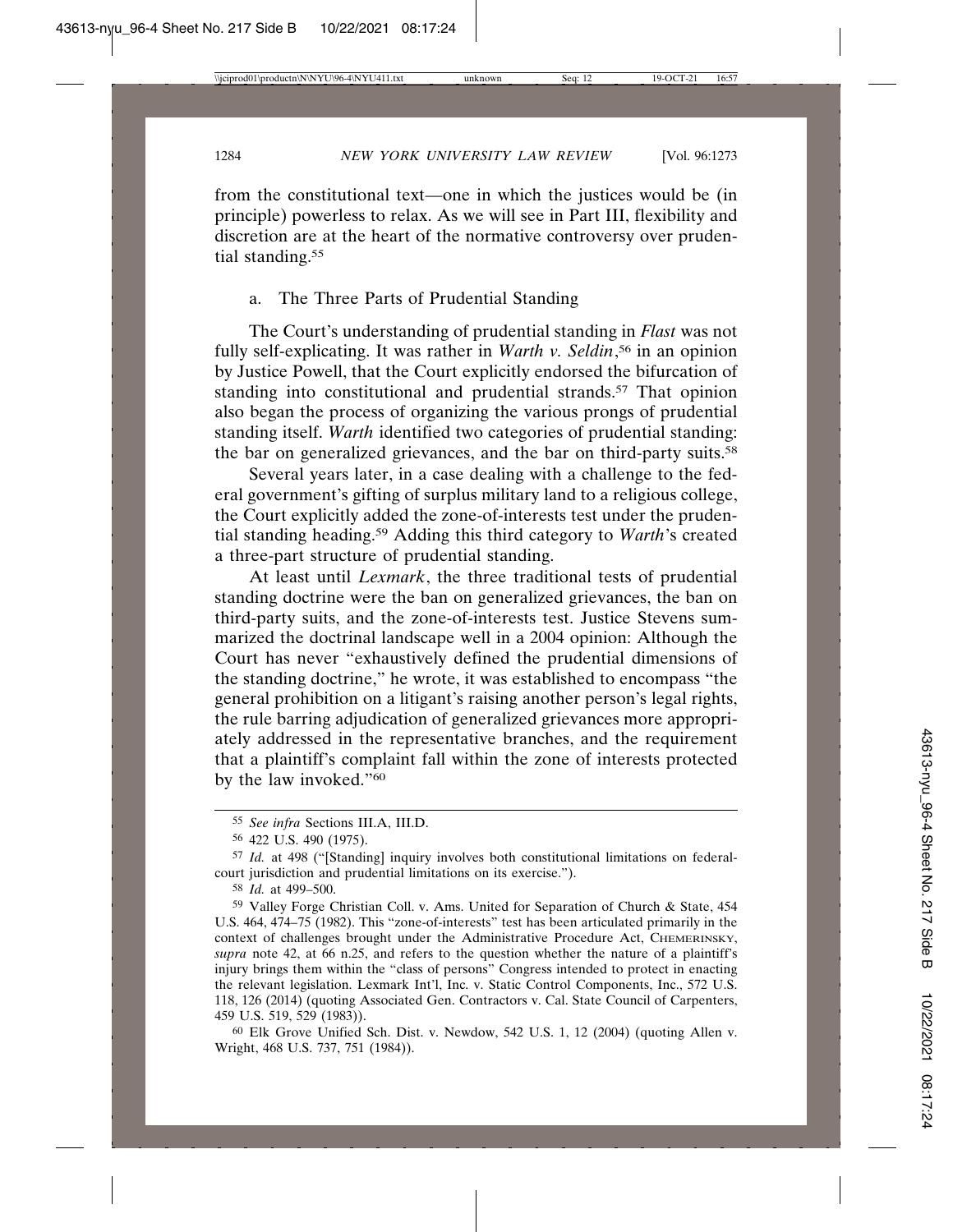## b. Other Prudential Justiciability Doctrines

Standing is not the only tool the courts have to exercise prudence or their "passive virtues." Professor Fred Smith, Jr. has provided a useful catalog of the various prudential doctrines currently in use in the federal courts. A doctrine counts as prudential for Smith if either a majority of the Supreme Court has called it prudential, or if a combination of scholars and some justices on the Court have labelled the doctrine either prudential or a "common law limitation on federal judicial power."61 By this metric, Smith finds six additional prudential doctrines: ripeness, adverseness, *Pullman* abstention, *Younger* abstention, sovereign immunity, and the political question doctrine.62 More could easily be added to the list. For example, Chief Justice Rehnquist argued in *Honig v. Doe*63 that mootness should be understood as a prudential justiciability doctrine because its well-known exceptions, like the "capable of repetition yet evading review" exception, could not be rooted in Article III itself.64 Insofar as all of these doctrines reflect judicially self-imposed restrictions on the exercise of jurisdiction, there is reason to think that arguments against the viability or legitimacy of any one of them could be construed as an argument against the viability or legitimacy of each of them. In this Note, I will focus on the Supreme Court's recent pronouncements on prudential standing. However, at least from one perspective it should be the case that much of what is said about prudential standing ought also apply to these other doctrines.65 This feature of the discussion has unfortunately been largely absent.66 There is little doubt that these judicial tools are widely used and quite significant,<sup>67</sup> yet their fate in light of recent Supreme Court treatment of prudential standing is deeply uncertain.68 The reason for this, as Parts II and III will explain, is the

66 Professor Fred Smith, Jr.'s Article is the notable exception. *See* Smith, *supra* note 8, at 853–69.

67 *See* Coenen, *supra* note 29, at 744 (describing the prevalence of "Bickelian" constitutional avoidance strategies).

68 *See infra* Sections II.B–C.

<sup>61</sup> Smith, *supra* note 8, at 853.

<sup>62</sup> *Id.*

<sup>63</sup> 484 U.S. 305 (1988).

<sup>64</sup> *Id*. at 330 (Rehnquist, C.J., concurring).

<sup>65</sup> Yet from another perspective, each of these doctrines seems to live and die on its own. The procedural significance of classifying a gatekeeping rule as jurisdictional discussed in Section II.B.1 does not apply in the same way to each of the various prudential doctrines. So from one perspective this is a sign that the project to bring discipline has a lot of work ahead. From another perspective it signals that the project to bring discipline may have bitten off more than it can chew.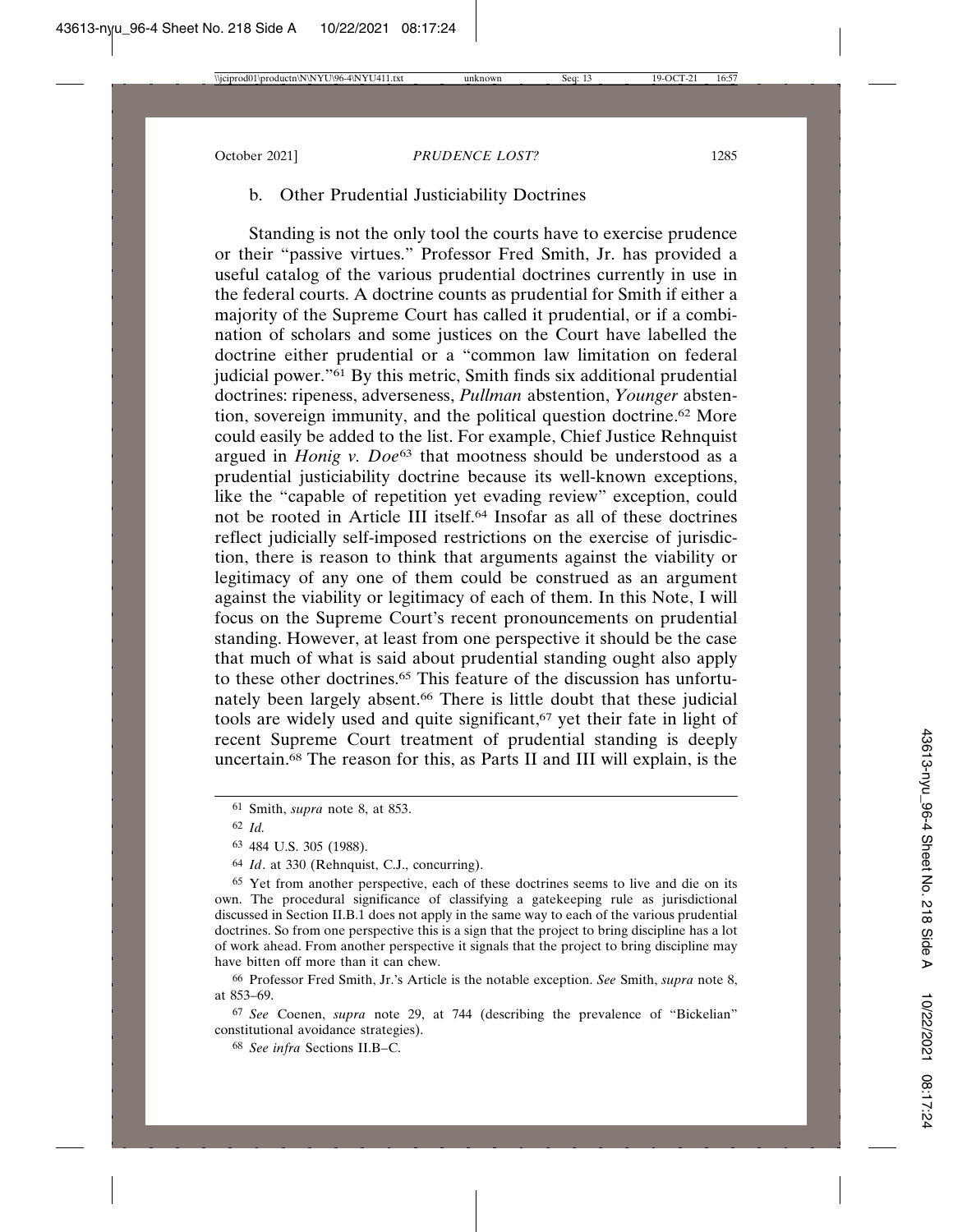paucity of discussion of the more general phenomenon of prudential doctrines<sup>69</sup>

## *B. Bringing Discipline to Standing Doctrine: The Road to* Lexmark

Even as the Court's confidence in its bifurcation of standing into two strands grew, the theoretical basis of this bifurcation remained murky. Eventually some members of the Court began to voice displeasure with this and sought to "bring some discipline" to the Court's jurisdictional jurisprudence.70 The chief concerns revolved around the connection between prudential standing and jurisdiction.

### *1. Some Confusions About Standing and Jurisdiction*

Characterizing a rule as one touching subject-matter jurisdiction can have "'drastic' consequences."71 Since questions of subject-matter jurisdiction are ultimately questions about whether the court has the authority to hear the case in the first place, the court has the duty to consider the question sua sponte at any time during the litigation.<sup>72</sup> The question cannot be waived and so can be addressed for the first time on appeal.73 And in deciding the question, courts can appeal to materials outside the pleadings.74 Finally, when dismissals are treated under Rule  $12(b)(1)$  as failure to invoke subject-matter jurisdiction, the claimants are deprived "an opportunity for a binding resolution on the merits of a claim," and the judgment may not have preclusive effect.75

75 Kim*, supra* note 17, at 340. The above citations are all originally collected in *id.* at 307–09. While from a strategic perspective, plaintiffs may prefer dismissal for lack of jurisdiction rather than dismissal on the merits of the claim, this Note focuses on the

<sup>69</sup> Or as this Note calls them, "judicially sourced gatekeeping rules." *See infra* Section II.A.

<sup>70</sup> Henderson *ex rel.* Henderson v. Shinseki, 562 U.S. 428, 435 (2011).

<sup>71</sup> Gonzalez v. Thaler, 565 U.S. 134, 141 (2012) (quoting *Henderson*, 562 U.S. at 435). *See generally* Kim, *supra* note 17, at 308–09, 338–40 (noting the harmful consequences of misclassifying merits decisions as jurisdictional decisions).

<sup>72</sup> *See Gonzalez*, 565 U.S. at 141 ("When a requirement goes to subject-matter jurisdiction, courts are obligated to consider sua sponte issues that the parties have disclaimed or have not presented.").

<sup>73</sup> *See, e.g.*, Cibolo Waste, Inc. v. City of San Antonio, 718 F.3d 469, 474 n.4 (5th Cir. 2013) ("Although the City raises the issue of prudential standing for the first time on appeal, we retain discretion to consider its arguments because prudential standing, while not jurisdictional, nonetheless affects justiciability.").

<sup>74</sup> *See, e.g.*, Douglas v. United States, 814 F.3d 1268, 1278 (11th Cir. 2016) ("[A] 'factual attack' on subject matter jurisdiction 'challenge[s] the existence of subject matter jurisdiction in fact, irrespective of the pleadings, and matters outside the pleadings, such as testimony and affidavits are considered.'" (second alteration in original) (quoting *In re* CP Ships Ltd. Sec. Litig., 578 F.3d 1306, 1311–12 (11th Cir. 2009), *abrogated on other grounds by* Morrison v. Nat'l Austl. Bank Ltd., 561 U.S. 247 (2010))).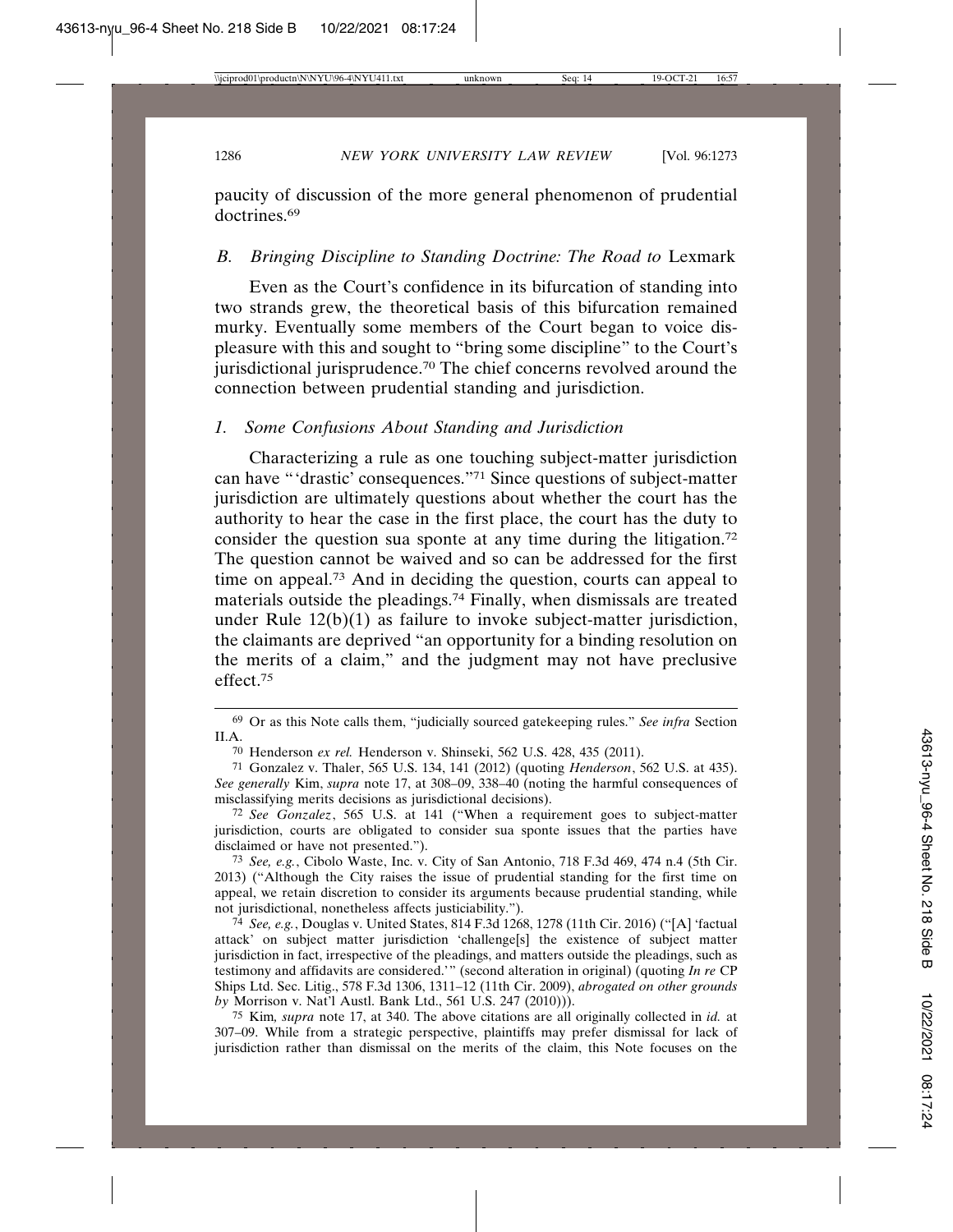Because of these consequences, the Roberts Court has emphasized the need to be careful in the use of jurisdictional labels, especially the "standing" label. As the Court has explained, "a rule should not be referred to as jurisdictional unless it governs a court's adjudicatory capacity, that is, its subject-matter or personal jurisdiction."76

## *2. The Intervention of* Lexmark

The Court's most aggressive move to date to advance its project of bringing discipline to jurisdictional jurisprudence came in the 2014 case *Lexmark International, Inc. v. Static Control Components, Inc*. 77 *Lexmark* involved a false advertising dispute arising under the Lanham Act<sup>78</sup> between a laser printer manufacturer, Lexmark, and a company, Static Control, that produces the parts necessary for refurbishing and reselling Lexmark's toner cartridges.<sup>79</sup>

Lexmark moved to dismiss Static's Lanham Act claim for lack of prudential standing. Both parties carried out the dispute in those terms throughout the litigation and in their briefs to the Supreme Court. Yet Justice Scalia, writing for a unanimous Court, found the "prudential standing" label to be "misleading."<sup>80</sup> He determined that instead of invoking the idea of standing, the question should have been framed as whether Static Control's claim fell within the "zoneof-interests" contemplated by the Lanham Act. And *this* question, Justice Scalia urged, is not a matter of standing at all, whether we call it prudential or not.<sup>81</sup>

The Court made two crucial observations. First, it noted that to "decline to adjudicate . . . on grounds that are 'prudential,' rather than constitutional," would be "in some tension" with the Court's obligation to hear cases within its jurisdiction.82 This touches and casts doubt

79 *Lexmark*, 572 U.S. at 120–22.

- 81 *See id.* at 126–27.
- 82 *Id.* at 125–26.

expressive and democratic values that seem to militate in favor of resolution on the merits rather than a refusal to hear a claim.

<sup>76</sup> *Henderson*, 562 U.S. at 435; *see also* Reed Elsevier, Inc. v. Muchnick, 559 U.S. 154, 166 (2010) (finding that failure to fulfill the registration requirement for bringing a claim under the Copyright Act does not implicate a court's subject-matter jurisdiction); Union Pac. R.R. Co. v. Brotherhood of Locomotive Eng'rs, 558 U.S. 67, 82 (2009) (concluding that a requirement for "in conference" settlement before labor arbitration under the Railway Labor Act is not a jurisdictional rule but rather a claims-processing one); Arbaugh v. Y&H Corp., 546 U.S. 500, 515–16 (2006) (holding that a fifteen-employee threshold for Title VII liability is not jurisdictional); Kontrick v. Ryan, 540 U.S. 443, 455–56 (2004) (explaining that deadlines for bankruptcy filings do not implicate subject-matter jurisdiction).

<sup>77</sup> 572 U.S. 118 (2014).

<sup>78</sup> 15 U.S.C. § 1125(a).

<sup>80</sup> *Id.* at 125.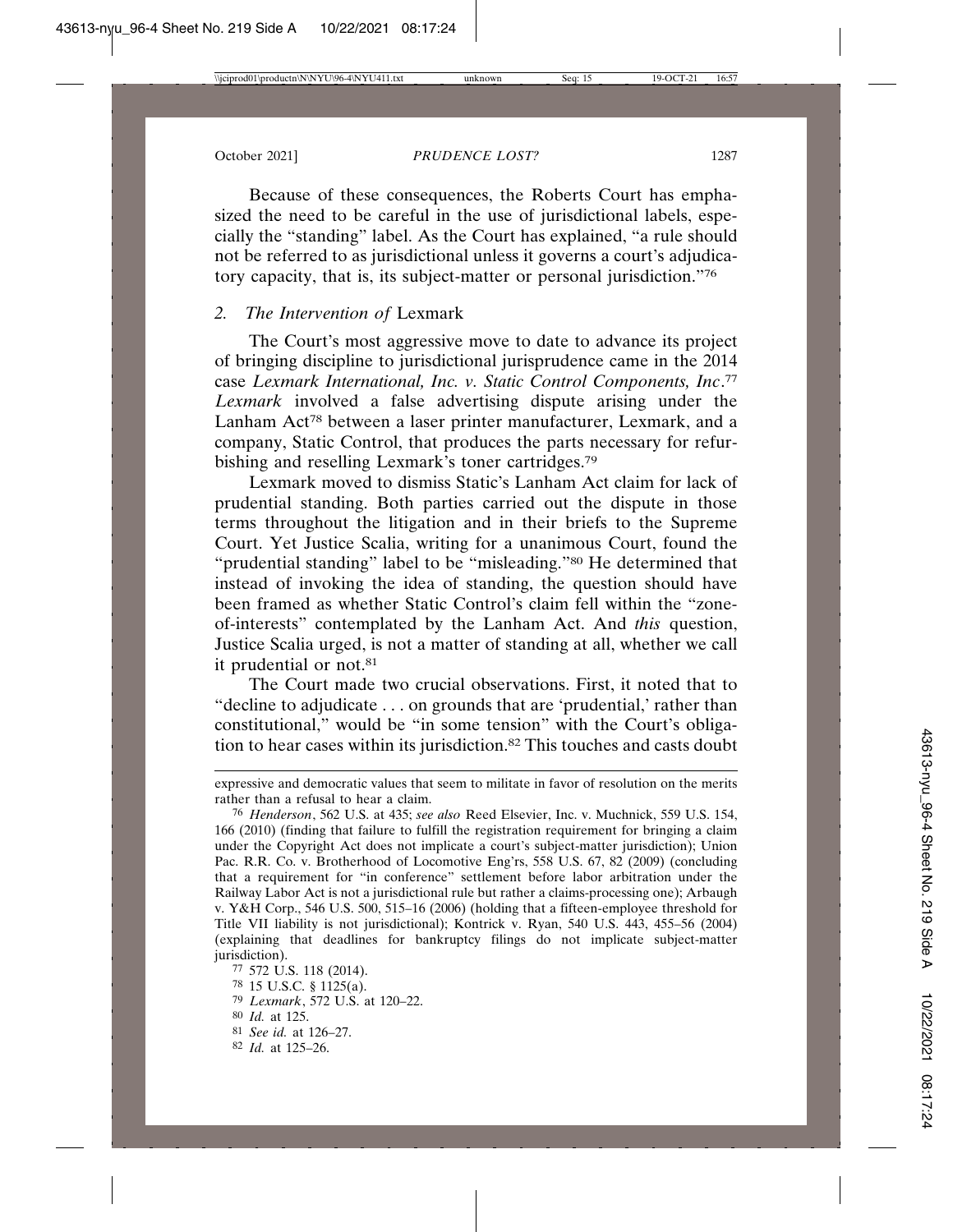on the very idea of prudential doctrines, or of judicially self-imposed restraints.83 The Court's second point zeroed in on the zone-ofinterests test. The real inquiry when applying that test, it explained, is not one that implicates subject-matter jurisdiction because it is not one that gets at whether the court has adjudicatory authority over a "case" or "controversy." Rather, the question is "whether Static Control has a cause of action under the statute."84 This is a question of congressional intent, calling upon the Court to employ its "traditional principles of statutory interpretation."85

The Court's narrow holding on this question can be summed up in its quotation of Judge Silberman of the D.C. Circuit: "'[P]rudential standing is a misnomer' as applied to the zone-of-interests analysis."86 As we saw above, $87$  the zone-of-interests test was a latecomer to the prudential standing label, and in some casebooks is even treated as a somewhat separate test.<sup>88</sup> So from one perspective the Court's move to take the zone-of-interests test out of the prudential standing category is not particularly drastic. Yet in a footnote, the Court returns to the first point mentioned above, namely the general tension faced by all prudential doctrines. The note is worth quoting at length:

The zone-of-interests test is not the only concept that we have previously classified as an aspect of "prudential standing" but for which, upon closer inspection, we have found that label inapt. Take, for example, our reluctance to entertain generalized grievances . . . . While we have at times grounded our reluctance to entertain such suits in the "counsels of prudence" . . . we have since held that such suits do not present constitutional "cases" or "controversies." They are barred for constitutional reasons, not "prudential" ones. The limitations on third-party standing are harder to classify; we have observed that third-party standing is "closely related to the question whether a person in the litigant's position will have a right of action on the claim," . . . but most of our cases have not framed the inquiry in that way. This case does not present any issue of third-party

<sup>83</sup> *See supra* Section I.A.

<sup>84</sup> *Lexmark*, 572 U.S. at 128.

<sup>85</sup> *Id.*

<sup>86</sup> *Id.* at 127 (quoting Ass'n of Battery Recyclers v. EPA, 716 F.3d 667, 675 (D.C. Cir. 2013) (Silberman, J., concurring)).

<sup>87</sup> *See supra* Section I.A.2.a.

<sup>88</sup> *E.g.*, CHEMERINSKY, *supra* note 42, at 66 n.25 (relegating the zone-of-interests test to a footnote and calling it "a third prudential standing requirement that arises almost exclusively in the administrative law context"). The zone-of-interests test has a somewhat special relationship with the Administrative Procedure Act, and is most commonly discussed in the context of cases arising under that statute's grant of causes of action. *See* Clarke v. Sec. Indus. Ass'n, 479 U.S. 388, 400 n.16 (1987); Jonathan R. Siegel, *Zone of Interests*, 92 GEO. L.J. 317, 317–18 (2004).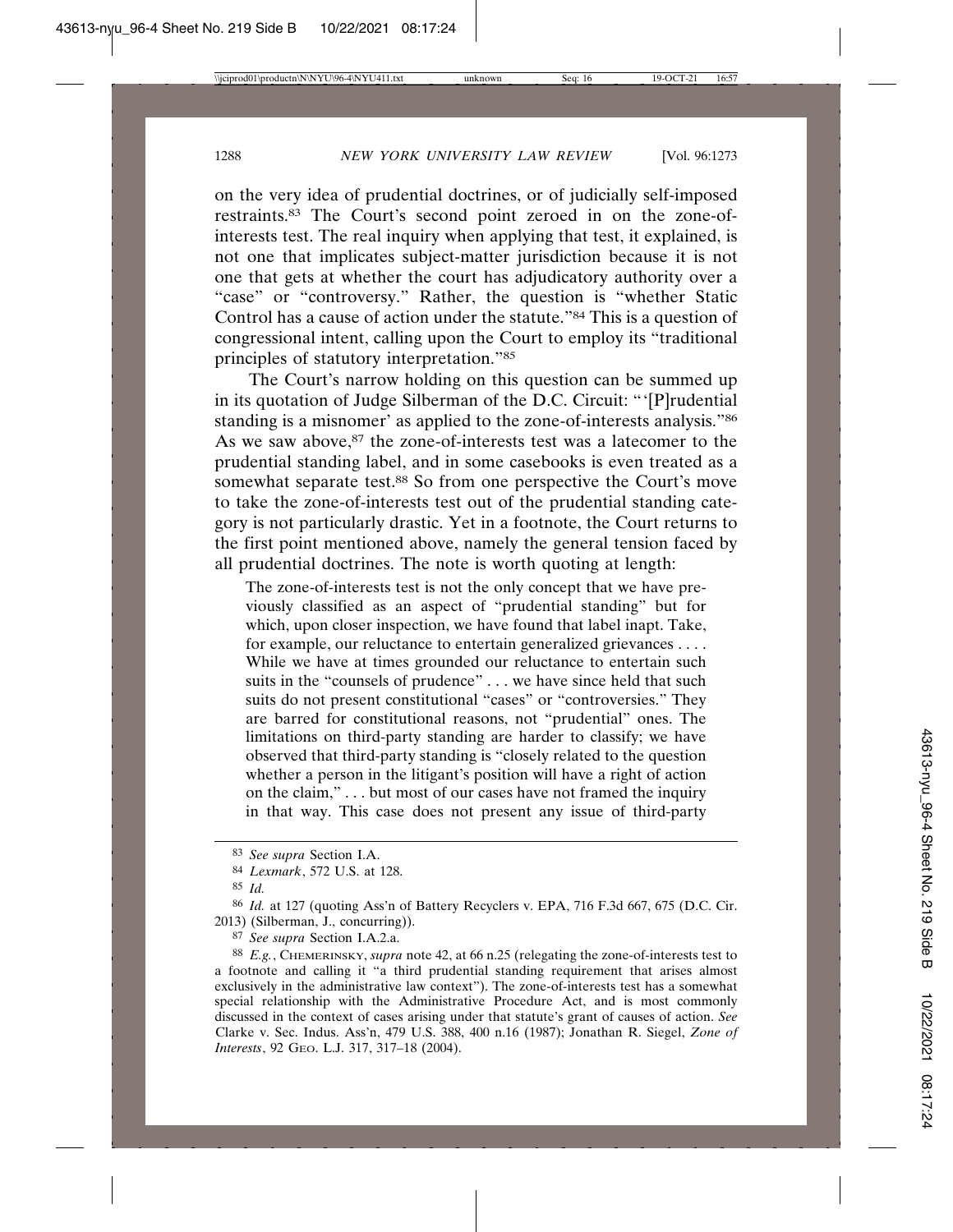standing, and consideration of that doctrine's proper place in the standing firmament can await another day.89

Clearly the Court is targeting more than the zone-of-interests test. This footnote signals a strong antipathy to the continued use of prudential standing in the federal courts. Yet, this is also a strikingly brief treatment, and is not obviously necessary for the disposition of the case. How exactly we should understand these passages, and how exactly courts have interpreted them, will be the subject of Part II.

#### II

## PRUDENCE LOST

The unanimity of the *Lexmark* Court is all the more startling in light of the disunity that continues to characterize prudential standing doctrine. Five years after *Lexmark*, the Court's attempt to bring discipline to this area of law seems to have yielded anything but. This Part catalogues the wide range of approaches courts continue to take toward the various prudential standing doctrines. Because *Lexmark* provides little guidance on how to wade through the difficult questions it surfaces on the role of the judiciary in articulating the contours of the exercise of its own jurisdiction, many courts interpret and implement its holding differently. While some courts seem eager to follow the Supreme Court's lead in *Lexmark* and disavow all prudential standing doctrines, others have continued to use such doctrines expansively. Thus, while in the immediate aftermath of *Lexmark*, one scholar could refer to the opinion as "Justice Scalia's treatise on prudential standing," subsequent history of its reception in the lower courts reveals it to have been more of a preface.<sup>90</sup>

## *A. Premature Eulogizing: Prudential Standing's Post-*Lexmark *Afterlife*

After *Lexmark*, a number of scholars treated the Court's intervention in prudential standing doctrine as more of an evisceration. For some it was cause for celebration. Professor Martin Redish, a longtime critic of the doctrine,<sup>91</sup> wrote of the "apparent rejection of the concept of prudential, judicially imposed limitations on the exercise of

<sup>89</sup> *Lexmark*, 572 U.S. at 127 n.3 (citations omitted) (first quoting Lujan v. Defs. of Wildlife, 504 U.S. 555, 573–74 (1992); then quoting Valley Forge Christian Coll. v. Ams. United for Separation of Church & State, 454 U.S. 464, 475 (1982); and then quoting Dep't of Lab. v. Triplett, 494 U.S. 715, 721, n.\*\* (1990)).

<sup>90</sup> Ernest A. Young, *Prudential Standing After* Lexmark International, Inc. v. Static Control Components, Inc., 10 DUKE J. CONST. L. & PUB. POL'Y 149, 149 (2014).

<sup>91</sup> *See generally* Redish, *supra* note 9 (criticizing judge-made abstention doctrines as inconsistent with democracy and the separation of powers).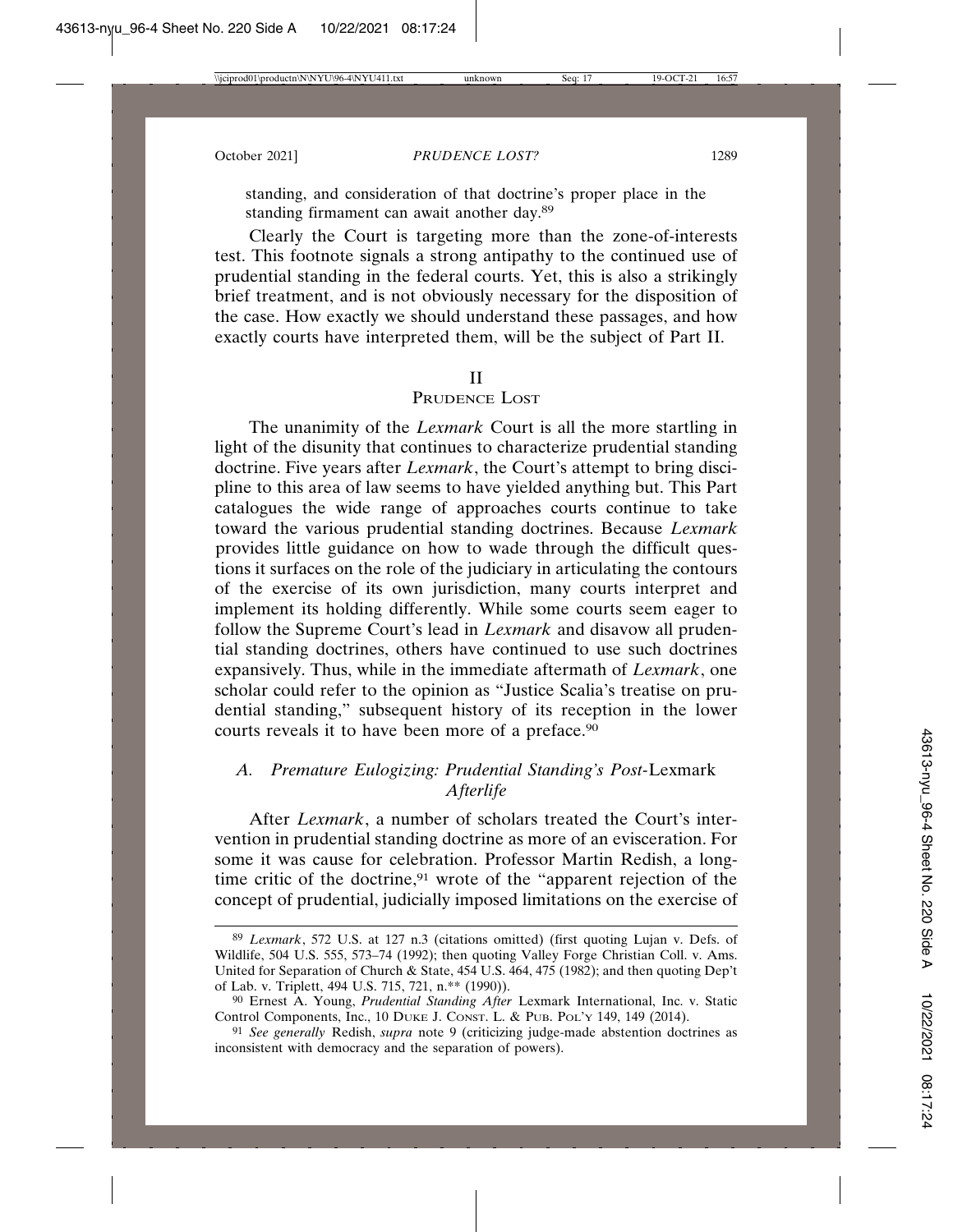federal jurisdiction" as a development that was "long overdue."92 Professor Bradford Mank, in a somewhat more ambivalent tone, asked whether prudential standing was "abolished" totally in the wake of *Lexmark*, or if it has the possibility of staging a "comeback" under a "more liberal future Supreme Court."93 Both agreed, however, that *Lexmark* signaled the demise of prudential standing doctrine.

However, these eulogies for prudential standing are premature. As we will see in this Part, prudential standing lives on in some form in most of the federal courts.94 While part of the explanation for this may have to do with the Court's rather brief treatment of the issue in *Lexmark*, there are deeper reasons for why the courts have splintered over the fate of prudential standing doctrine. The first problem is that if "prudential standing" is no longer a legally viable category, then the concerns it handled need somewhere else to go. The Court can eliminate the label, but this gives no guidance as to the fate of the underlying judicial concerns and inquiries. In this sense the elimination of "prudential standing" may prove to be merely tinkering with the "superstructure."

Professor Adam Steinman calls this a "transplantation" problem.95 As Steinman explains it, the transplantation problem refers to the fact that after a particular concern has been removed from the "prudential standing" category, it is left undetermined whether that concern should migrate to the "Article III standing" category, or if it should be removed from "standing" and treated as an artifact of either congressional will or the common law.96 In *Lexmark*, the Court performed an act of "nonconstitutional transplantation," clarifying that the zone-of-interests gatekeeping rule is not part of Article III's requirements but is instead a nonjurisdictional rule imposed by Congress.97 Yet other doctrines have undergone or threaten to undergo "constitutional transplantation."98 For example,

<sup>92</sup> 15 JAMES WM. MOORE ET AL., MOORE'S FEDERAL PRACTICE § 101.50 (3d ed. 2021).

<sup>93</sup> Bradford C. Mank, *Prudential Standing Doctrine Abolished or Waiting for a Comeback?:* Lexmark International, Inc. v. Static Control Components, Inc., 18 U. PA. J. CONST. L. 213, 213 (2015).

<sup>94</sup> To my knowledge, Kylie Chiseul Kim is the only author to have pointed this out. *See* Kim, *supra* note 17, at 311 ("After *Lexmark* and Justice Scalia's subsequent death, however, lower courts have continued to use prudential standing."). This Note builds on Kim's observation by more systematically tracing the ways in which courts continue to use the doctrine and analyzing the reasons they may have for doing so.

<sup>95</sup> Adam N. Steinman, *Lost in Transplantation: The Supreme Court's Post-Prudence Jurisprudence*, 70 VAND. L. REV. EN BANC 289 (2017).

<sup>96</sup> *Id.* at 290–91.

<sup>97</sup> *Id.* at 292–93.

<sup>98</sup> *Lexmark* itself attempted to subject the ban on generalized grievances to constitutional transplantation. *See infra* Section II.B.3.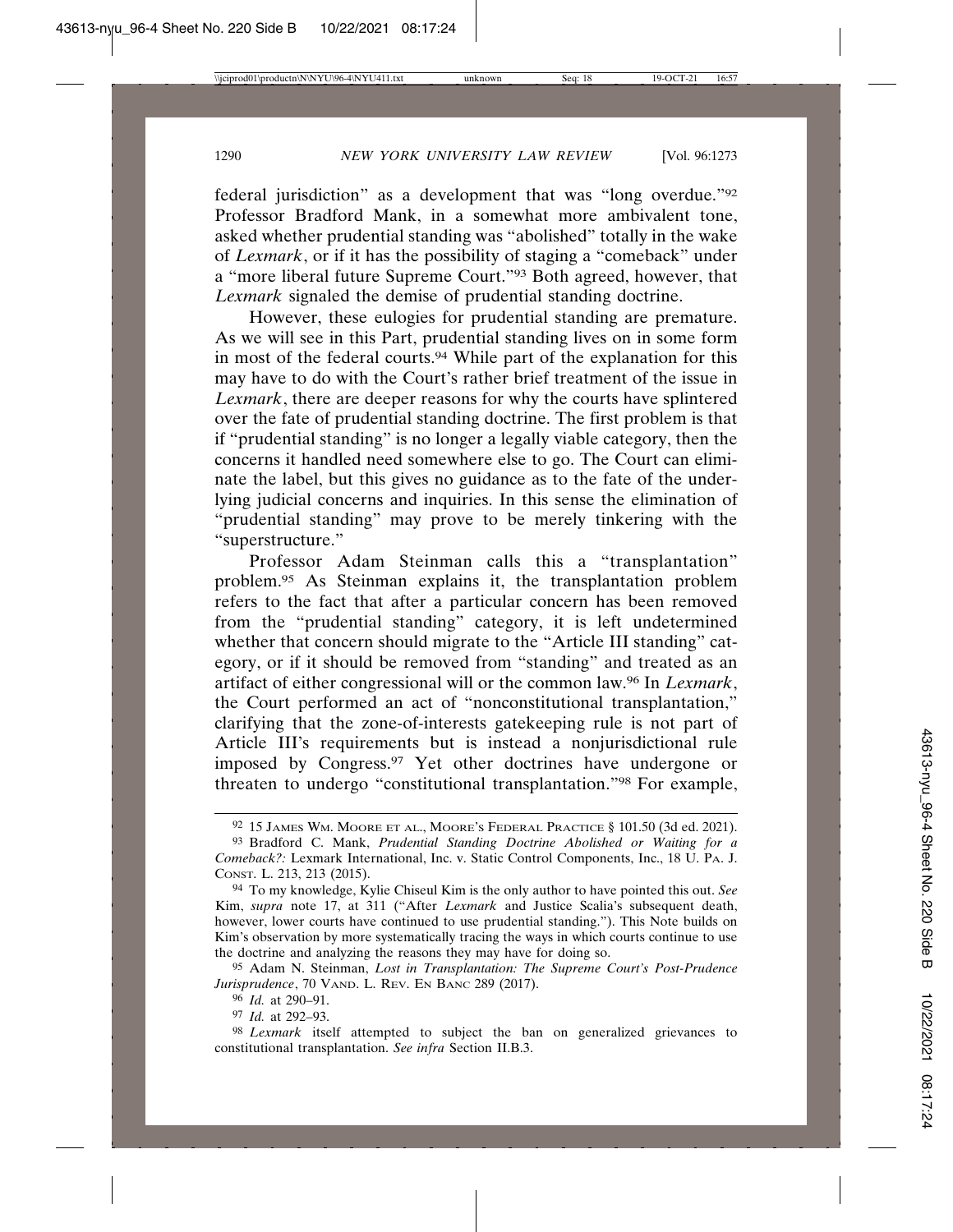three Justices recently opined that the adverseness requirement is properly understood as part of Article III's standing requirements.99 Professor Steinman and Professor Fred Smith, Jr. have both observed that how the transplantation problem is resolved with respect to any particular doctrine may have important consequences for access-tocourts issues.<sup>100</sup>

In *Lexmark*, the Court provided very little guidance as to how the transplantation problem could be resolved with respect to various gatekeeping doctrines. It suggested that the generalized grievances ban has already undergone constitutional transplantation, and it expressed explicit uncertainty as to what should become of the thirdparty standing rule.101 But as difficult as the transplantation problem may be, it does not get quite to the heart of the matter. The problem, as Part III explores at length, is that it is not clear that transplantation is forced on courts in the first place.102 The *Lexmark* Court suggests, without detailed argument, that in our separation of powers tradition, gatekeeping rules can only be constitutional or congressional. But judicially sourced gatekeeping rules are widely prevalent, longestablished, and normatively defensible. The Court's attempt to bring discipline to prudential standing runs headlong into this reality and the widely held view that judicial gatekeeping rules are valid and necessary. The fact that courts continue to pursue different paths after *Lexmark* reflects more than disagreement about which options to choose from within the transplantation problem. The ongoing disagreement suggests that *Lexmark* may have presented a false choice altogether.

## *B. The Unsettled Doctrine of Prudential Standing*

Despite the scholarly perception that *Lexmark* put an end to prudential standing, that opinion did little to discipline the use of prudential standing in the federal courts. Courts have embraced at least four different approaches to post-*Lexmark* prudential standing doctrine. At one extreme is a complete disavowal of all prudential standing doctrines. Under this approach, some have embraced the animating spirit

<sup>99</sup> Microsoft Corp. v. Baker, 137 S. Ct. 1702, 1715–17 (2017) (Thomas, J., concurring). 100 *See* Steinman, *supra* note 95, at 289–90 (suggesting that the transformation of

prudential standing limits into "concepts grounded in positive law" affects "[a]ccess to courts"); Smith, *supra* note 8, at 878 ("[C]onstitutionalizing prudential limits sometimes significantly harms congressional efforts to expand access to federal courts, especially Congress's ability to create and enforce rights.").

<sup>101</sup> Lexmark Int'l, Inc. v. Static Control Components, Inc., 572 U.S. 118, 127 n.3 (2014). 102 *See infra* Part III.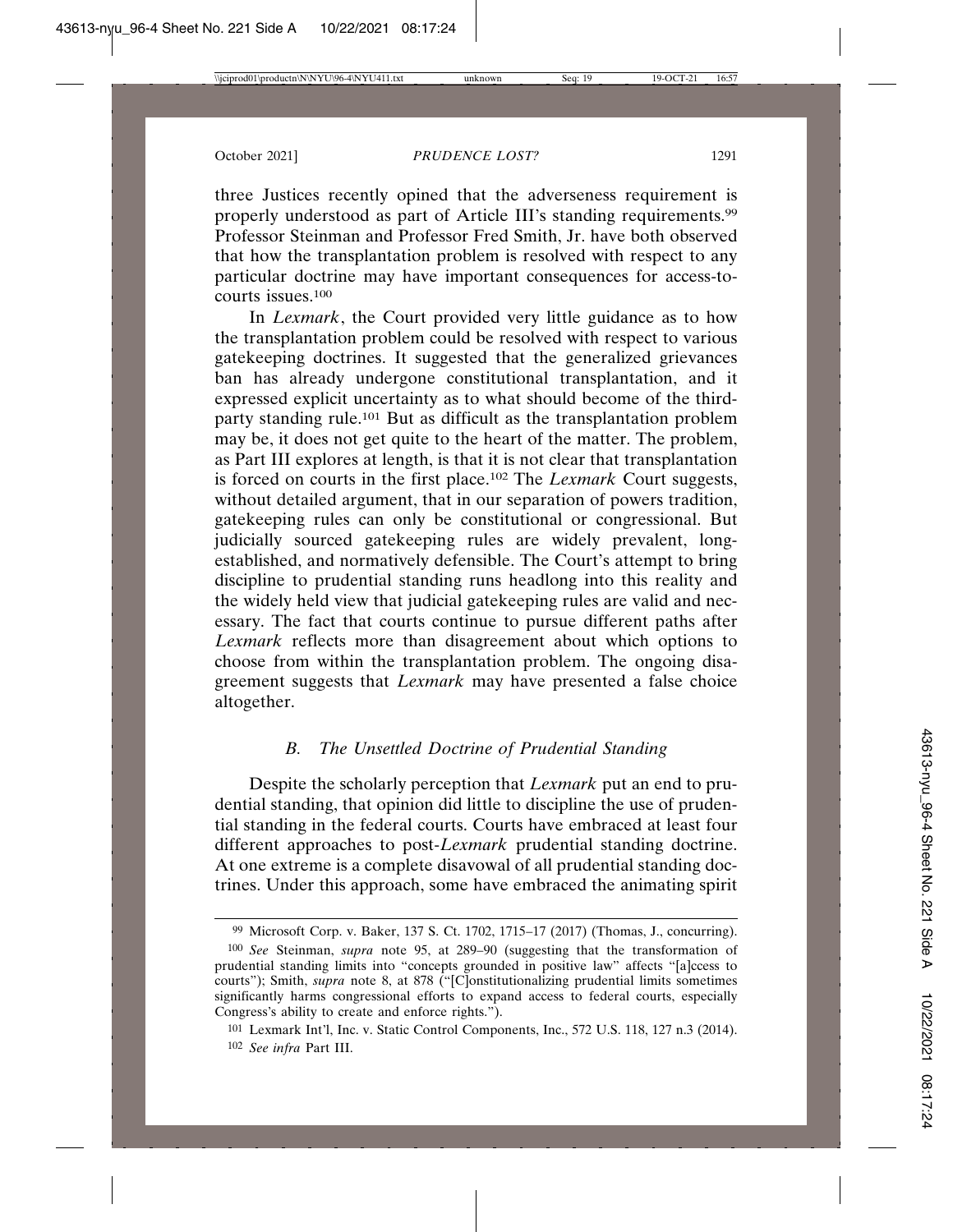behind *Lexmark*'s broader dicta, and disavowed prudential standing as a legitimate jurisprudential category altogether.103

On a second option taken by some courts, the zone-of-interests test is treated as an ordinary matter of statutory interpretation, *and* generalized grievances are taken to be barred on constitutional grounds. But, it is conceded on this second option that the Court provided no guidance on whether the ban on third-party suits will be thought of as prudential in the future. Under this option, the court will fall back on pre-*Lexmark* precedent that typically treats the thirdparty ban as prudential. This approach therefore accepts that the zone-of-interests test and the generalized grievances ban are both taken out of the prudential standing firmament, with the former becoming a matter of statutory interpretation and the latter being recognized as part of Article III standing.104 This approach is perhaps the most natural reading of *Lexmark*'s intended significance for prudential standing doctrine. The Court was explicit that "the limitations on third-party standing are harder to classify" and that it would not use the *Lexmark* litigation as the vessel to take up the question.105

<sup>103</sup> *See, e.g.*, Prometheus Radio Project v. FCC, 939 F.3d 567, 581 (3d Cir. 2019) (referring to the zone-of-interests prudential standing doctrine as a "now-discredited doctrine"), *rev'd on other grounds*, 141 S. Ct. 1150 (2021); Keen v. Helson, 930 F.3d 799, 802 (6th Cir. 2019) (finding that "prudential standing" is a "misnomer[]" and better thought of as a "*merits* issue that does not implicate the court's constitutional power to decide the case"); Pelletier v. Victoria Air Conditioning, Ltd., 780 F. App'x 136, 139 (5th Cir. 2019) (per curiam) ("[A] dismissal for lack of prudential standing should be granted under Rule  $12(b)(6)$  for failure to state a claim" because prudential standing implicates the merits and not jurisdiction); Ecosystem Inv. Partners v. Crosby Dredging, L.L.C., 729 F. App'x 287, 291 & n.1 (5th Cir. 2019) (per curiam) (explaining that a party lacks prudential standing when it "lacks a 'legislatively conferred cause of action'" (quoting *Lexmark*, 572 U.S. at 127)); Newton v. Duke Energy Fla., LLC, 895 F.3d 1270, 1274 n.6 (11th Cir. 2018) (finding that *Lexmark* "effectively abolished prudential standing"); United States v. Funds in the Amount of \$239,400, 795 F.3d 639, 645 (7th Cir. 2015) (acknowledging that the Supreme Court in *Lexmark* "clarified and narrowed standing doctrine" and that "[r]ather than relying on these supposed standing concepts that are not rooted in Article III," the appropriate inquiry is whether Congress authorized a cause of action).

<sup>104</sup> *See, e.g.*, Kane County v. United States, 928 F.3d 877, 900–01 (10th Cir. 2019) (finding that *Lexmark* does not address third-party standing, which remains a component of the prudential standing inquiry); VR Acquisitions, LLC v. Wasatch County, 853 F.3d 1142, 1146–47 (10th Cir. 2017) (finding that the third-party ban is "clearly rooted in principles of prudential, rather than Article III, standing" and that "[p]rudential standing imposes different demands than injury in fact" (alteration in original) (quoting Wilderness Soc'y v. Kane County, 632 F.3d 1162, 1171 (10th Cir. 2011) (en banc))); Ray Charles Found. v. Robinson, 795 F.3d 1109, 1118 n.9 (9th Cir. 2015) ("[T]he third-party-standing doctrine continues to remain in the realm of prudential standing."); Survjustice Inc. v. Devos, No. 18-cv-00535, 2019 U.S. Dist. LEXIS 54616, at \*20 n.6 (N.D. Cal. Mar. 29, 2019) (treating third-party standing as prudential and refusing to apply *Lexmark*).

<sup>105</sup> *Lexmark*, 572 U.S. at 127 n.3.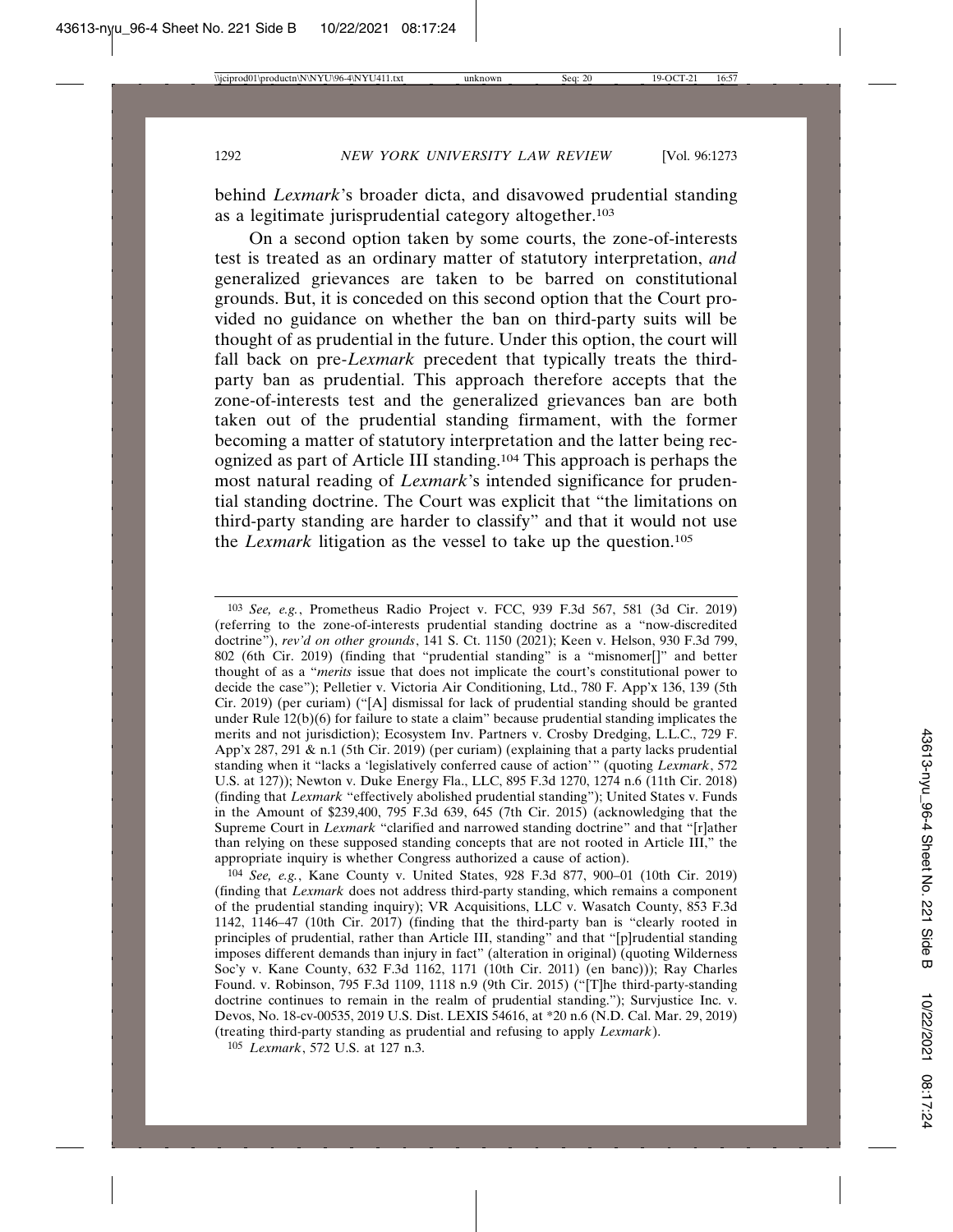And while the analytic thrust of the opinion certainly indicates misgivings about the continued vitality of *any* aspects of prudential standing, it is simply not obvious what should be done with the ban on third-party suits if that ban is no longer to be thought of as part of the prudential standing doctrine. This difficulty has already come back to the Supreme Court.106

A third approach preserves two prongs of the pre-*Lexmark* prudential standing regime: The ban on generalized grievances and the ban on third-party suits continue to be regarded as prudential. Given the condensed nature of that discussion, it is understandable that some courts have treated as dicta the Court's statement that generalized grievances are barred for constitutional and not prudential reasons.107 In footnote three of *Lexmark*, Justice Scalia treats the fact that generalized grievances are barred for Article III reasons as a *fait accompli*. As he says, the Court had previously treated the ban on generalized grievances as a matter of prudence, but has "since held that such suits do not present constitutional 'cases' or 'controversies.'"108 But this is a contentious statement of the law as it stood before *Lexmark*. 109 Most notably, it overlooks the important case of *Federal Election Commission v. Akins*, 110 in which the Court acknowledged uncertainty in the provenance of the ban on generalized grievances.111

A fourth approach cabins the Court's intervention in prudential standing to suits involving a cause of action under the Lanham Act, and continues to treat even the zone-of-interests test, in other statutory contexts, as part of a prudential standing inquiry.112 This fourth

111 *Id.* at 23. The *Lexmark* footnote essentially reproduces a line of argument pursued in Justice Scalia's dissent in *Akins*. *See id.* at 34–35 (Scalia, J., dissenting) (arguing that even "concrete" generalized grievances should be barred by Article III because they are not "particularized" in virtue of being "undifferentiated and common to all members of the public" (quoting United States v. Richardson, 418 U.S. 166, 177 (1974))).

112 Several courts in the First and Second Circuits seem to retain the pre-*Lexmark* approach to the zone-of-interests test, even while citing *Lexmark* in almost the same breath. *See, e.g.*, Bais Yaakov of Spring Valley v. Educ. Testing Serv., 367 F. Supp. 3d 93, 114 (S.D.N.Y. 2019) (citing *Lexmark* as authority for the consideration of the zone-ofinterests as a prudential standing inquiry); Katz v. Liberty Power Corp., No. 18-cv-10506, 2019 U.S. Dist. LEXIS 162793, at \*29 (D. Mass. Sept. 24, 2019) (employing a prudential standing analysis in the context of a zone-of-interest inquiry, while citing *Lexmark* for support in doing so).

<sup>106</sup> *See infra* Section III.E.

<sup>107</sup> *Lexmark*, 572 U.S. at 127 n.3.

<sup>108</sup> *Id.*

<sup>109</sup> *See, e.g.*, Craig A. Stern, *Another Sign from* Hein*: Does the Generalized Grievance Fail a Constitutional or a Prudential Test of Federal Standing to Sue?*, 12 LEWIS & CLARK L. REV. 1169 (2008) (surveying the pre-*Lexmark* debate on the generalized grievance test). 110 524 U.S. 11 (1998).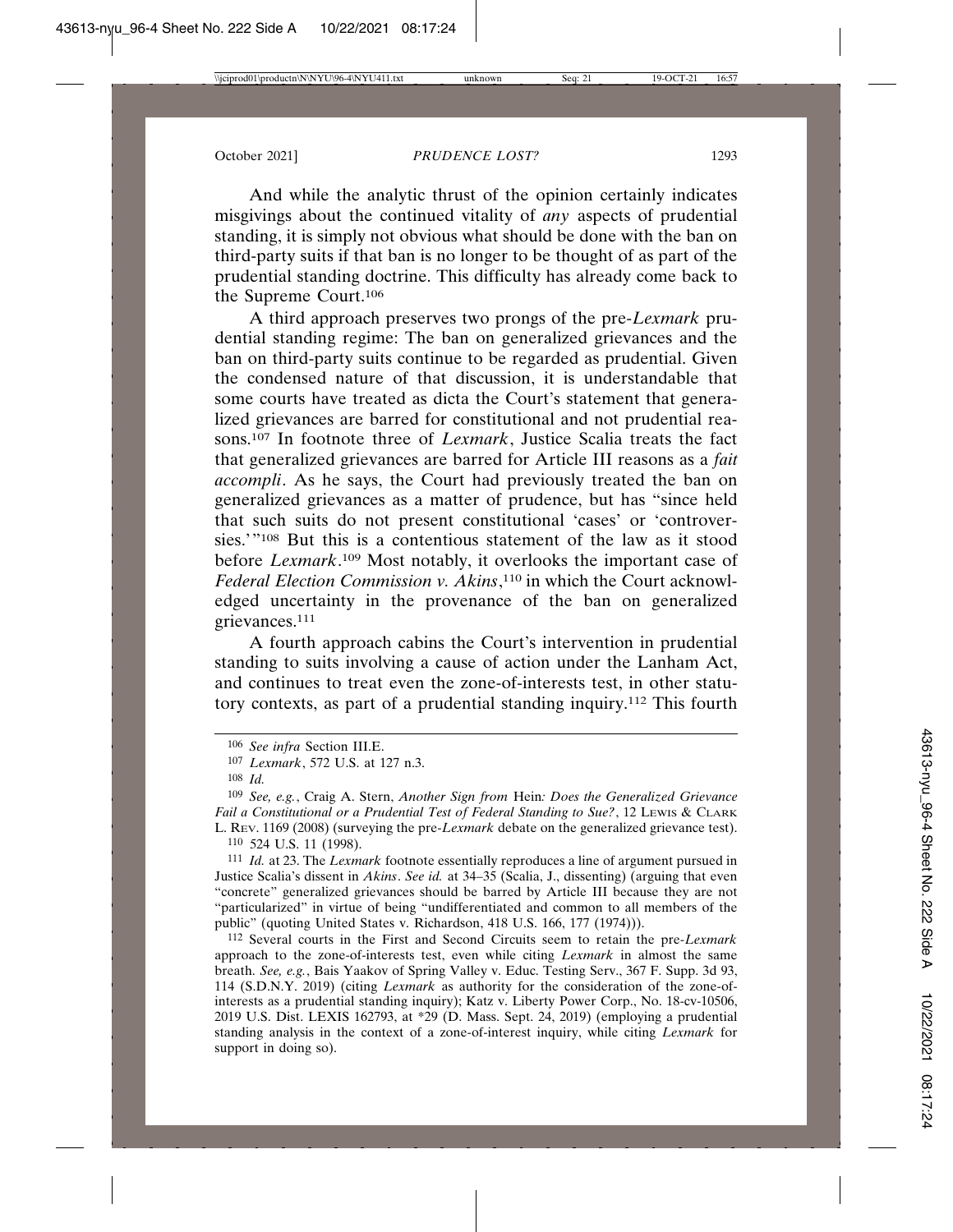approach is a rather extreme interpretation, but has been adopted in a minority of courts.<sup>113</sup> Ninth Circuit courts have adopted this narrowest reading, limiting the effect that *Lexmark* had on prudential standing doctrine to the question of whether the specific statutory scheme of the Lanham Act confers a cause of action on a particular plaintiff, i.e., whether that plaintiff is in the "zone of interests" of the Lanham Act.114

### *C. Transplantation and Its Discontents*

As a matter of doctrinal fact, lower courts have responded to the Court's attempt to disfavor prudential standing in a variety of ways. Some have seen this as a welcome development and have been eager to assist the Court in eliminating the doctrine. Others have been defiant to varying degrees. The difficult task is in understanding why this split has happened.

Part of the difficulty with following *Lexmark*'s lead is the "transplantation problem" as discussed previously.115 *Lexmark* provided little guidance on how to analyze other prudential standing doctrines. Yet the deeper difficulty is that the Court's motivation for kicking over the prudential standing bucket in *Lexmark* seems to imply a ripple effect that goes far beyond just these three doctrines.

The Court's turn away from prudential standing is predicated on a rather formal argument: Congress and the Constitution have conferred jurisdiction on the judiciary, and the judiciary lacks the authority to unilaterally abrogate that jurisdiction. But this formal argument runs headlong into a functional one116: the judiciary *constantly* exercises prudence and discretion in determining what constitutes a "wise exercise of power."117 What the Court calls "prudence" implicates the entire category of judicially sourced gatekeeping rules. This category includes a wide variety of doctrinal tools, many of which

115 *See supra* Section II.A.

<sup>113</sup> *See, e.g.*, Havasupai Tribe v. Provencio, 876 F.3d 1242, 1253 n.5 (9th Cir. 2017).

<sup>114</sup> The Ninth Circuit is the only court of appeals to explicitly adopt this view after *Lexmark*. But it is not completely alone. Several district courts in the First Circuit have continued to treat non-Lanham Act zone-of-interests cases as implicating prudential standing. *See, e.g.*, *Katz*, 2019 U.S. Dist. LEXIS 162793, at \*29 (citing *Lexmark* yet still employing a prudential standing analysis in the context of a zone-of-interest inquiry); S. Shore Hellenic Church, Inc. v. Artech Church Interiors, Inc., 183 F. Supp. 3d 197, 210 (D. Mass. 2016) (same).

<sup>116</sup> *See* Richard H. Pildes, *Institutional Formalism and Realism in Constitutional and Public Law*, 2013 SUP. CT. REV. 1, 2 (advocating for "constitutional and public-law doctrines that . . . adapt legal doctrine to take account of how . . . institutions actually function in, and over, time").

<sup>117</sup> Trop v. Dulles, 356 U.S. 86, 120 (1958) (Frankfurter, J., dissenting).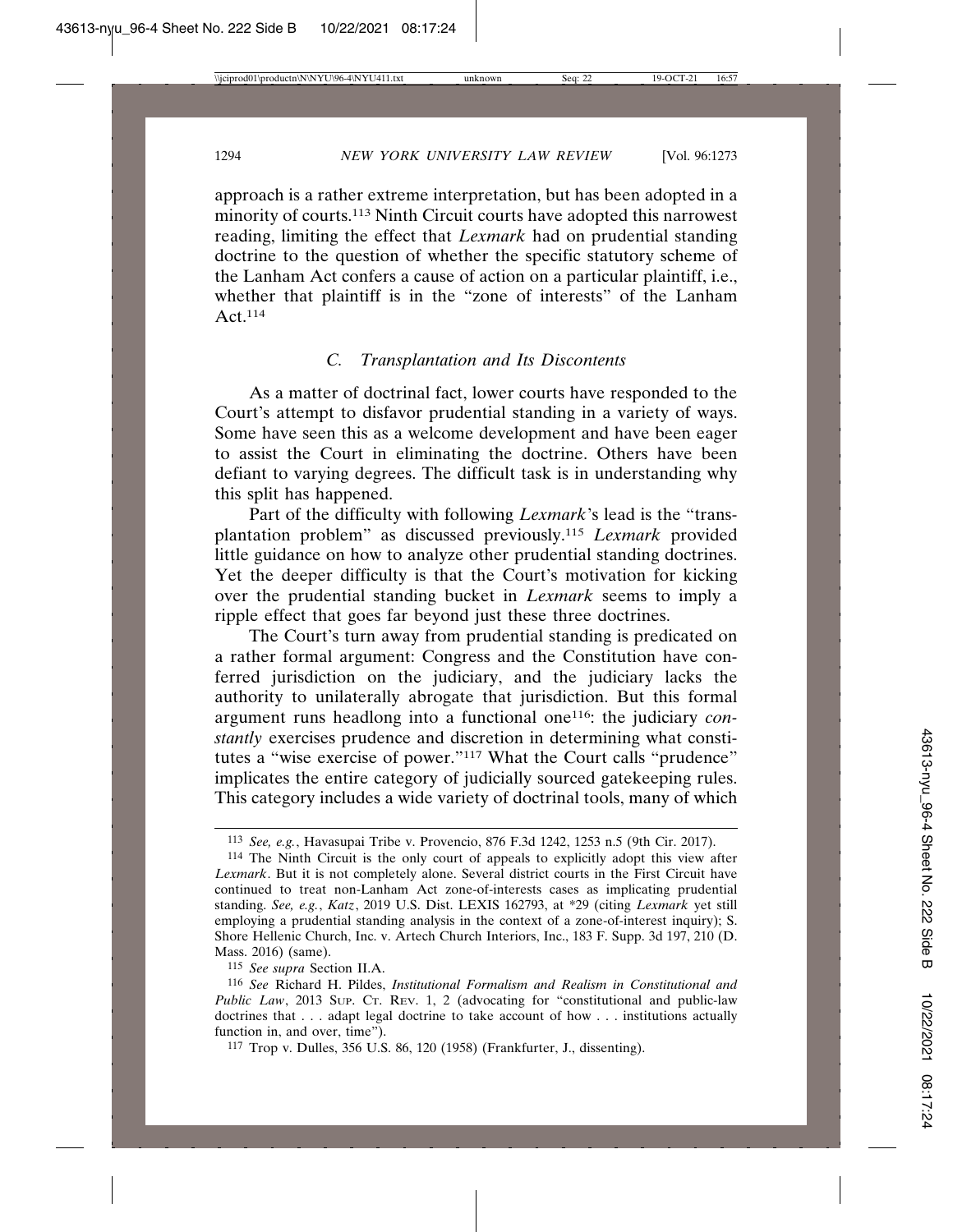are firmly rooted in well-established jurisprudence.118 Moreover, when the Court and sympathetic scholars raise functional concerns of their own—for example, that prudential standing is an antidemocratic<br>violation of separation of powers principles—these are of separation of powers principles—these are unconvincing.119

#### III

## DEAR PRUDENCE

Part II's survey of the fate of prudential standing doctrine reveals that the Court's attempt to "bring[] discipline" to this area of law has yielded anything but.120 This Part argues that *Lexmark*'s larger project failed because it offered a simplified vision of the landscape of what this Note calls "gatekeeping rules."121 It envisioned three categories of gatekeeping rules—constitutional, prudential, and statutory—and argued that the middle category of prudential rules ought to be vacated. The trouble is not merely that this does not yet decide what is to happen to the contents of this category (the "transplantation problem").122 The deeper trouble is that the Court's justification for ending prudential standing lacked a clear limiting principle. Prudential standing is just one of several judicially sourced gatekeeping rules. This category is solidly grounded in history and widespread usage.<sup>123</sup> Moreover, the Court's primary argument against prudential standing—an argument rooted in separation of powers concerns—is unconvincing on theoretical grounds.<sup>124</sup> In flattening the theoretical and doctrinal landscape, *Lexmark* not only failed to give guidance on a difficult choice but also offered a false choice in the first place.

This Part will begin by exploring the motivation behind the Court's attempts to discipline its jurisdictional jurisprudence. While these attempts are rooted in sound procedural concerns, prudential standing raises distinct questions of separation of powers. Next, this Part will explore various nuances at stake in the distinction between jurisdictional and nonjurisdictional gatekeeping rules before proceeding to disaggregate the several values that may be implicated by a reference to the "separation of powers." Finally, using this conceptual clarification, this Part argues that the flexibility of judicially sourced

<sup>118</sup> *See infra* Section III.B.

<sup>119</sup> *See infra* Section III.D.

<sup>120</sup> Henderson *ex rel.* Henderson v. Shinseki, 562 U.S. 428, 435 (2011).

<sup>121</sup> *See supra* Section II.A.

<sup>122</sup> *See* Steinman, *supra* note 95, at 291 (dissecting the problem of what happens with rules after the Court strips them of their "prudential" status).

<sup>123</sup> *See infra* Section III.B.

<sup>124</sup> *See infra* Section III.D.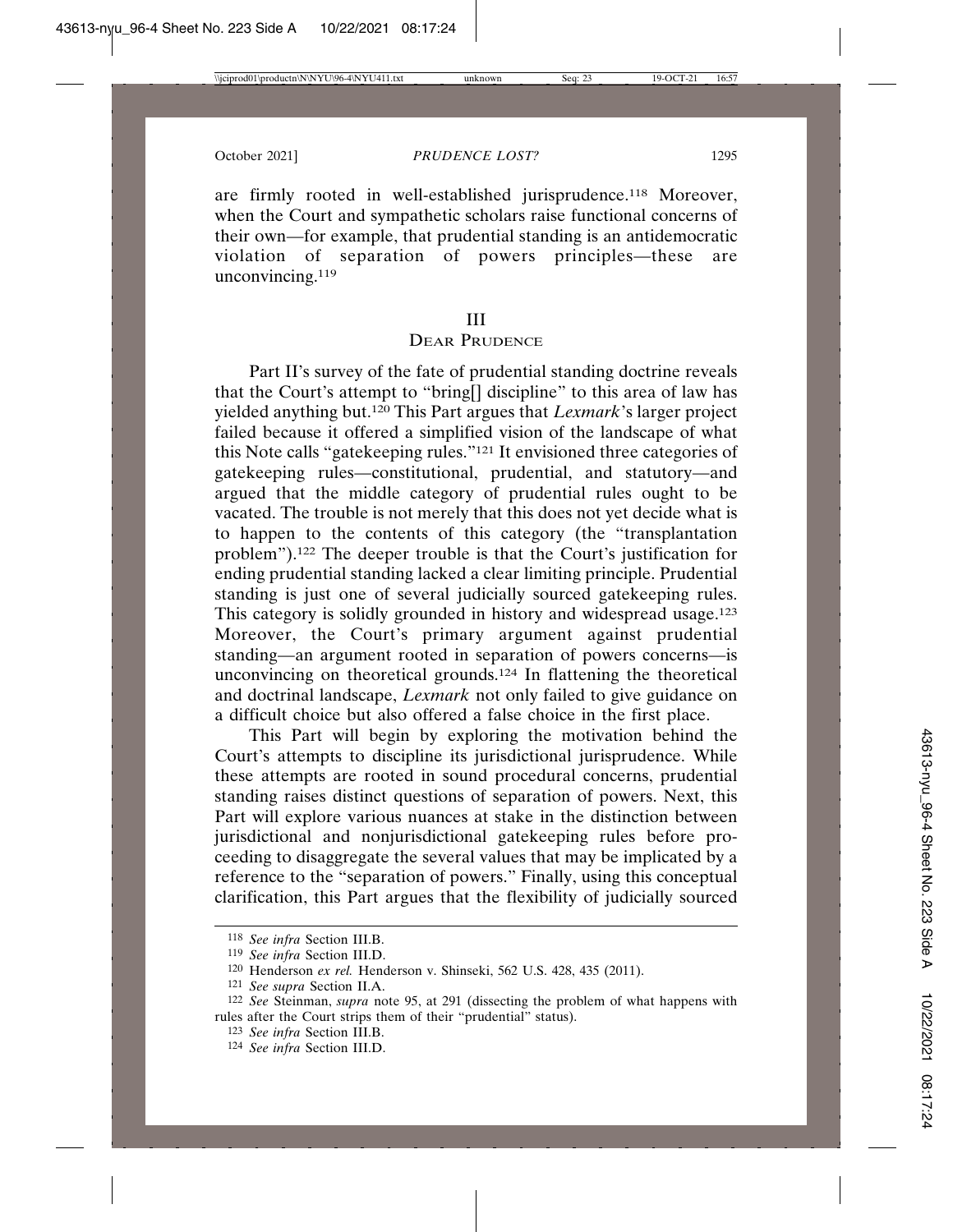rules like prudential standing in general and the third-party standing rule in particular actually *furthers* the goals of the separation of powers.

## *A. Motivating Discipline*

There has consistently been an attractive principle driving much of the Court's recent efforts to "bring[] discipline" to jurisdictional jurisprudence, $125$  whether in the context of prudential standing, political question abstention,126 or the act of state doctrine.127 This is the principle that a rule ought not be treated as jurisdictional unless it really gets at the adjudicatory capacity of the courts. In many cases where the Court has sought to bring order to jurisdictional jurisprudence, the concern has focused on the procedural consequences of classifying a rule as jurisdictional. These "drive-by jurisdictional rulings"<sup>128</sup> potentially lead to the sorts of confusions discussed above,<sup>129</sup> including the fact that when dismissals are treated under Rule  $12(b)(1)$  as failure to invoke subject-matter jurisdiction, the claimants are deprived "an opportunity for a binding resolution on the merits of a claim" and therefore of the finality of res judicata.130

However, the Court's dissatisfaction with prudential standing in *Lexmark* sounds more in separation of powers worries than in these sorts of procedural worries. This is evidenced by the Court's citation of the principle that the federal courts have an obligation to hear and decide cases that fall within their jurisdiction.131 The problem with prudential standing, according to the *Lexmark* Court, is that it empowers the courts to make decisions about the proper exercise of their own jurisdiction, whereas this is a decision that ought to be made by Congress within the limits set by the Constitution.

*Lexmark* itself concerns a case in which courts use the prudential standing label to dismiss a case that falls within their jurisdiction. Yet Justice Scalia, at least, was just as concerned with the opposite possibility: using the flexibility of prudential standing to *hear and decide* a case that might not fall squarely within a court's jurisdiction. The last time the Court had confronted prudential standing before *Lexmark*

<sup>125</sup> *Henderson*, 562 U.S. at 435.

<sup>126</sup> *See* Zivotofsky *ex rel.* Zivotofsky v. Clinton, 566 U.S. 189, 196 (2012) (finding that a statutory claim was not a political question and thus was justiciable).

<sup>127</sup> *See* Republic of Austria v. Altmann, 541 U.S. 677, 700 (2004) (noting that the act of state doctrine is not a jurisdictional issue but a substantive one).

<sup>128</sup> Steel Co. v. Citizens for a Better Env't, 523 U.S. 83, 91 (1998).

<sup>129</sup> *See supra* Section I.B.1.

<sup>130</sup> Kim, *supra* note 17, at 340.

<sup>131</sup> Lexmark Int'l, Inc. v. Static Control Components, Inc., 572 U.S. 118, 126 (2014) (citing Sprint Commc'ns, Inc. v. Jacobs, 571 U.S. 69, 77 (2013)).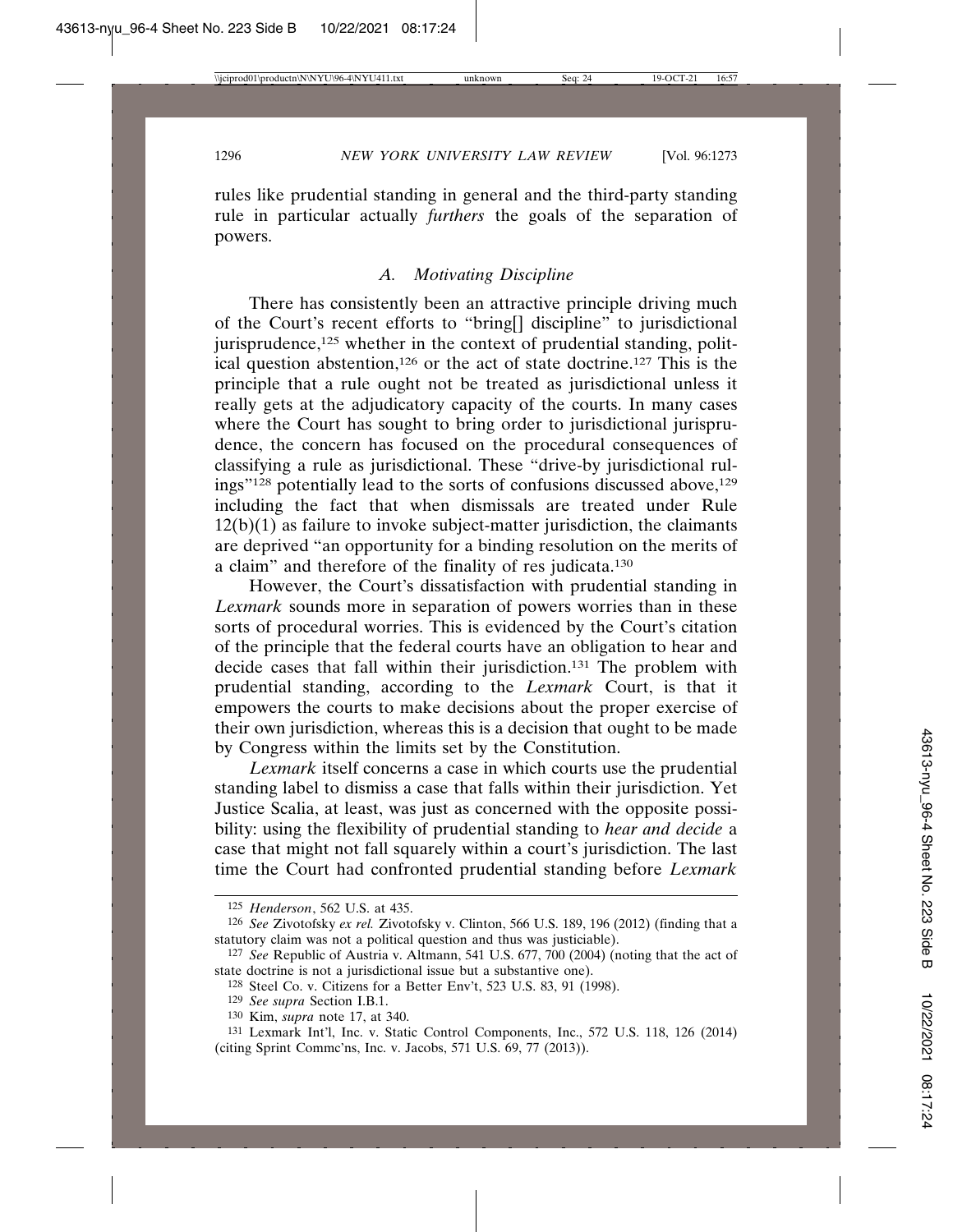was in *United States v. Windsor*, 132 the case that invalidated Section Three of the Defense of Marriage Act.133 Justice Scalia dissented in that case, and vigorously opposed the majority's decision to cast the "adverseness" requirement as an element of prudential standing rather than of Article III's standing requirements.<sup>134</sup> Doing this allowed the Court to relax the typical strictures of the requirement in order to hear the case and reach a final judgment ending federally sanctioned marriage discrimination.<sup>135</sup> This prompted Justice Scalia's protest: "Relegating a jurisdictional requirement to 'prudential' status is a wondrous device, enabling courts to ignore the requirement whenever they believe it 'prudent'—which is to say, a good idea."136 His point is that while Congress may grant and withdraw jurisdiction on the basis of its conception of what is or isn't a "good idea," the courts may not do so.

However, in applying this separation of powers concern in *Lexmark*, Justice Scalia's opinion moved far too quickly. He was right to identify the importance that the jurisdiction of federal courts plays in the federal separation of powers.137 However, without carefully distinguishing various elements of the separation of powers,138 it is impossible to determine the appropriate place of judicially sourced gatekeeping rules in upholding those values.

## *B. A Misleading Trichotomy*

The *Lexmark* Court's concern with separation of powers is evident from three principles it sets out in its brief discussion of prudential standing. First, the Court holds that the zone-of-interests test should be conceived as a matter of statutory interpretation: Did Congress mean for Static Control to have a cause of action under the Lanham Act?139 Second, the Court seems to implicitly hold that the zone-of-interests test is nonjurisdictional; this is suggested by the Court's insistence that the "standing" label is "misleading" as applied to the zone-of-interests test.140 Third, the Court separates what it deems to be the "constitutional," "prudential," and "statutory" limita-

<sup>132</sup> 570 U.S. 744 (2013).

<sup>133</sup> *Id.*

<sup>134</sup> *Id.* at 785 (Scalia, J., dissenting).

<sup>135</sup> *Id.* at 756–57, 769 (majority opinion).

<sup>136</sup> *Id.* at 785 (Scalia, J., dissenting).

<sup>137</sup> Something he pointed out long ago. *See* Scalia, *supra* note 37, at 88; *see also* Redish, *supra* note 9, at 74 (explaining how judge-made doctrines like abstention are in tension with separation of powers principles).

<sup>138</sup> *See infra* Section III.B.

<sup>139</sup> *See* Lexmark Int'l, Inc. v. Static Control Components, Inc., 572 U.S. 118, 127 (2014). 140 *Id.* at 125.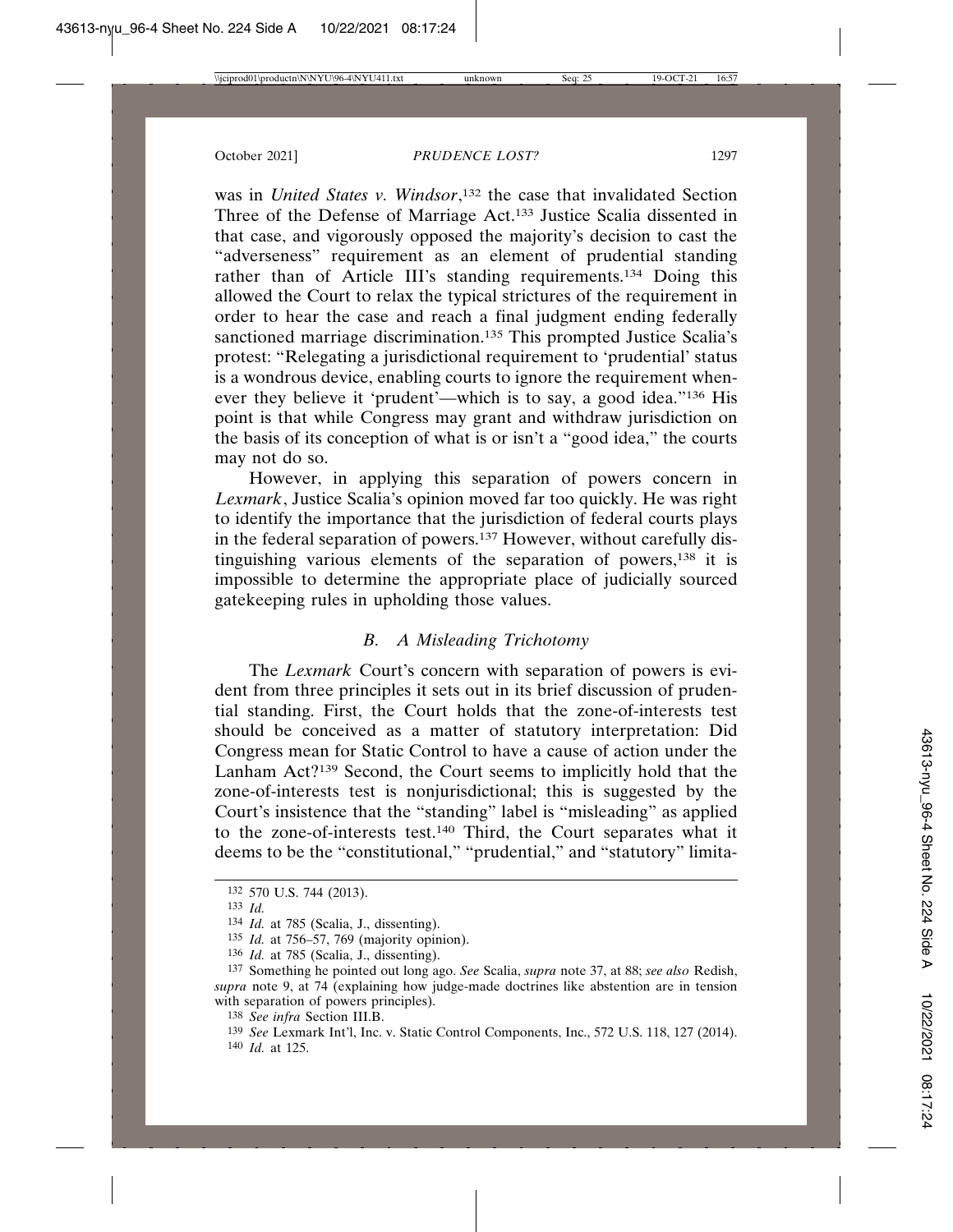tions on plaintiffs and casts doubt on the validity of "prudential" limitations.141 Yet both the relationship between these three principles, and the justification for each of them, is far from evident. The Court's simplified trichotomy here leads it to overlook the prevalence of "prudential" rules and thus to underestimate what it would take to upend them.

## *1. Statutory Rules Can Be Jurisdictional*

The first complication with *Lexmark*'s approach appears in the relationship between the holding that the zone-of-interests test should be a matter of statutory interpretation, and the holding that the zoneof-interests test is nonjurisdictional. In drawing a connection between these two ideas, the Court appears to rely on a simple syllogism. Major premise: If a gatekeeping rule can be reduced to a matter of statutory interpretation, then that gatekeeping rule is nonjurisdictional. Minor premise: The zone-of-interests test can be reduced to a matter of statutory interpretation. Conclusion: The zone-of-interests test is nonjurisdictional.<sup>142</sup>

The trouble with this argument is that the major premise is false. It does not follow from the fact that a gatekeeping rule is sourced in a statute that such a rule is nonjurisdictional. Putting aside the obvious point that the federal courts have their jurisdiction conferred on them by acts of Congress,143 it is also true that some rules and limitations that Congress writes into statutes are construed by the courts as limitations on jurisdiction, rather than as limitations on causes of action. For example, the Court has repeatedly affirmed its "longstanding treatment of statutory time limits for taking an appeal as jurisdictional."144 It later clarified its position, holding that "[s]ome statutes of limitations" that aim "to achieve a broader system-related goal, such as facilitating the administration of claims, . . . or promoting judicial efficiency" require courts to raise the issue sua sponte, and forbid them from applying "equitable considerations" to extend the limitations period.145 These are the hallmarks of jurisdictional rules.

<sup>141</sup> *Id.* at 128 (explaining that a court "cannot limit a cause of action that Congress has created merely because 'prudence' dictates").

<sup>142</sup> On an alternative reading, the Court does not rely on the premise that a statutory rule is necessarily nonjurisdictional, but rather denies the existence of a free-floating, transsubstantive zone-of-interests test. This is a theoretically sound position, but it does not avoid the practical difficulties discussed below. *See infra* notes 164–71 and accompanying text.

<sup>143</sup> *See, e.g.*, 28 U.S.C. § 1331 (conferring federal question jurisdiction on the federal courts); *id.* § 1332 (conferring diversity jurisdiction).

<sup>144</sup> Bowles v. Russell, 551 U.S. 205, 210 (2007).

<sup>145</sup> John R. Sand & Gravel Co. v. United States, 552 U.S. 130, 133–34 (2008).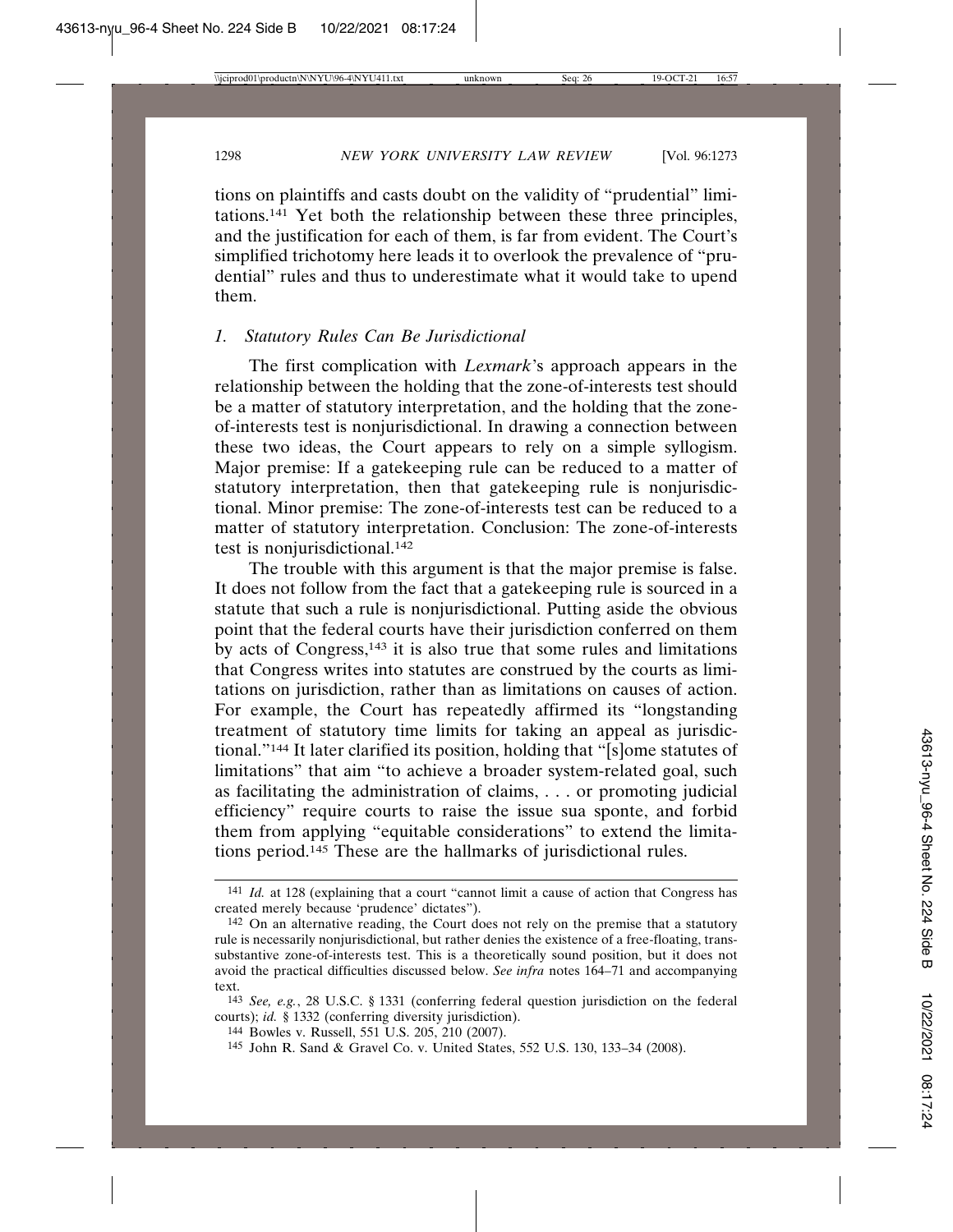The fact that statutory limitations may be either limitations on causes of action or limitations on jurisdiction also complicates the first principle in *Lexmark*—its vision of applying the "traditional tools of statutory interpretation" to assess whether the plaintiff's claim may be entertained.146 It is true that courts need only apply "traditional tools of statutory interpretation," but they must do so in the service of determining whether or not a statute includes a jurisdictional limit. This will often require courts to engage in the same sorts of inquiries that *Lexmark* dismisses as "prudential."

To see why, consider the Court's approach when it must decide whether a statutory provision is jurisdictional. First, it asks whether Congress has "attach[ed] the conditions that go with the jurisdictional label to a rule that [the Court] would prefer to call" a nonjurisdictional rule.147 This is done by asking whether Congress has "clearly state[d] that a threshold limitation on a statute's scope shall count as jurisdictional," a test which the Court has optimistically described as a "readily administrable bright line" rule.<sup>148</sup> And that's not even all. Even if a court determines that a rule is nonjurisdictional, it must further ask whether the rule is "important and mandatory"149 or implicates "values beyond the concerns of the parties."150 If it is or does, there are further difficult questions regarding whether litigants can forfeit the protection of these rules by failing to raise them,151 whether courts can raise these blocks sua sponte,<sup>152</sup> and most controversially, whether courts may exercise "reasonable equitable discretion" in altering or neglecting to apply the rule.153 Given the involved nature of this inquiry, *Lexmark*'s suggestion that eliminating prudential standing will keep judges from determining the limits of their own jurisdiction seems improbable.

<sup>146</sup> *Lexmark*, 572 U.S. at 127.

<sup>147</sup> Henderson *ex rel.* Henderson v. Shinseki, 562 U.S. 428, 435 (2011).

<sup>148</sup> Arbaugh v. Y&H Corp., 546 U.S. 500, 515–16 (2006).

<sup>149</sup> *Henderson*, 562 U.S. at 435; *see also Bowles*, 551 U.S. at 216 (Souter, J., dissenting) (explaining the consequences of whether a mandatory rule is treated as jurisdictional versus nonjurisdictional).

<sup>150</sup> Day v. McDonough, 547 U.S. 198, 205 (2006) (quoting Acosta v. Artuz, 221 F.3d 117, 123 (2d. Cir. 2000)).

<sup>151</sup> *See* Nutraceutical Corp. v. Lambert, 139 S. Ct. 710, 714 (2019) (explaining that a nonjurisdictional rule "can be waived or forfeited by an opposing party"); *Arbaugh*, 546 U.S. at 503–04 (finding that Title VII's exemption for employers with fewer than fifteen employees may be forfeited as a defense); Zipes v. Trans World Airlines, Inc., 455 U.S. 385, 393 (1982) (finding that Title VII's statutory requirement to file a timely charge with the Equal Employment Opportunity Commission can be forfeited as a defense).

<sup>152</sup> *Bowles*, 551 U.S. at 216 (Souter, J., dissenting) ("[A] mandatory but nonjurisdictional limit is enforceable . . . by a judge concerned with moving the docket . . . .").

<sup>153</sup> *Id.*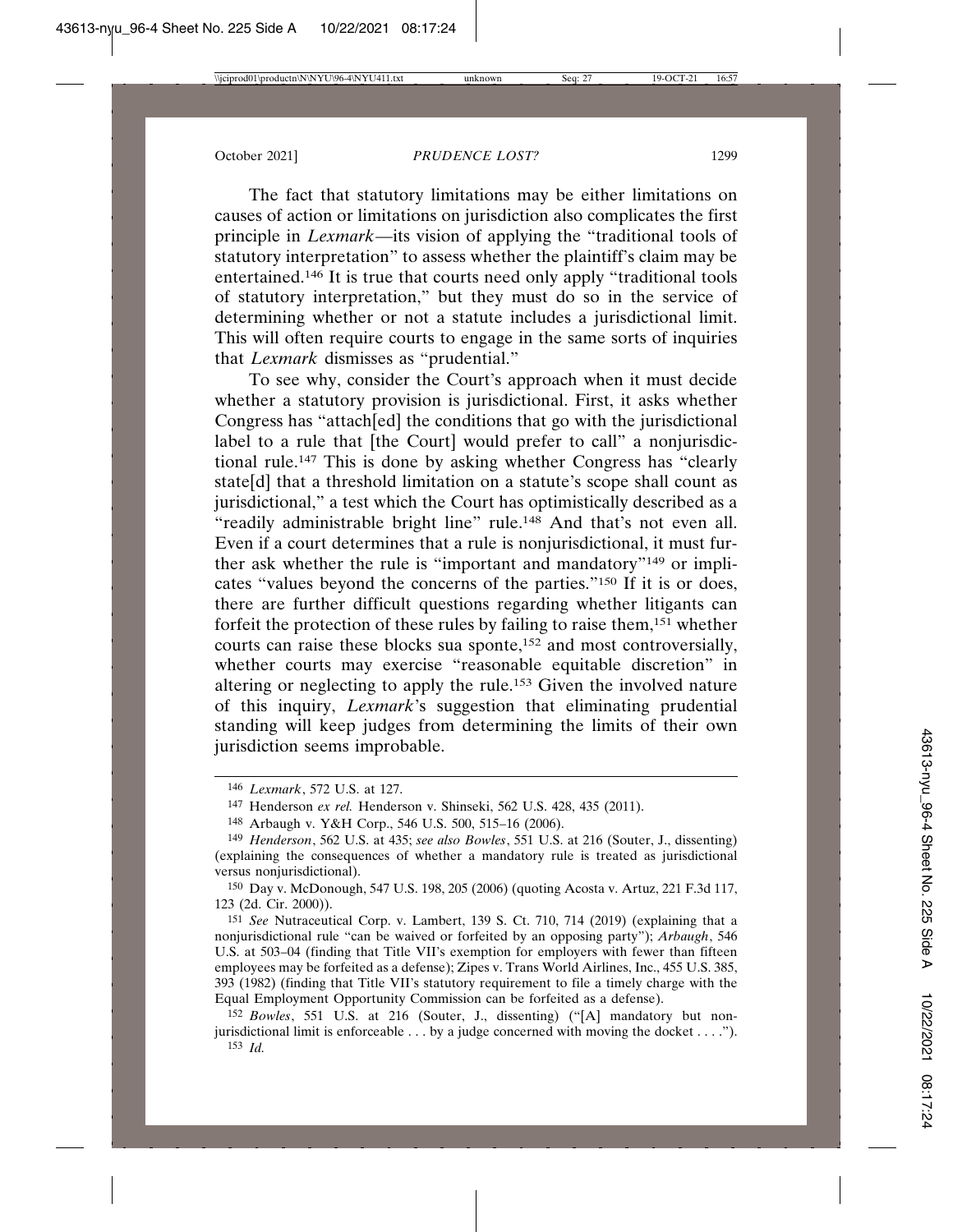## *2. Judicially Sourced Gatekeeping Rules*

The third principle—which separates the three sorts of limitations and casts doubt on the "prudential" variety—might seem to rest on the idea that jurisdictional rules can be sourced only in the Constitution or in an act of Congress. However, it does not follow from this that *all gatekeeping rules*—that is, all rules that courts apply to decline to adjudicate claims either because they lack jurisdiction, or because they decline to exercise that jurisdiction<sup>154</sup>—must be sourced exclusively in either the Constitution or in statutes.

There are a number of rather noncontroversial examples of this category of judicially sourced gatekeeping rules.155 The Court has held for example that Supreme Court Rule 13.1, which requires that a petition for a writ of certiorari be filed within ninety days of the entry of the judgment sought to be reviewed, is nonjurisdictional when applied to appeals in criminal suits.156 This rule has been interpreted as one of a number of "procedural rules adopted by the Court for the orderly transaction of its business [which] are not jurisdictional and can be relaxed by the Court in the exercise of its discretion."157 The Court has similarly classified the Federal Rules of Bankruptcy Procedure as nonjurisdictional gatekeeping rules subject to the Court's equitable discretion.158 More recently the Court responded to the COVID-19 pandemic by relaxing all filing deadlines.159

This category is not limited only to the Supreme Court. The lower federal courts also routinely make use of judicially sourced gatekeeping rules. The most prominent example is the so-called "wellpleaded complaint rule."160 In principle, this rule arises as a judicial interpretation of the 1875 Act which officially conferred federal ques-

- 157 Schacht v. United States, 398 U.S. 58, 64 (1970).
- 158 *See* Kontrick v. Ryan, 540 U.S. 443, 454 (2004).
- 159 Miscellaneous Order of March 19, 2020, 589 U.S. (2020).

<sup>154</sup> Ashwander v. Tenn. Valley Auth., 297 U.S. 288, 346 (1936) (Brandeis, J., concurring) ("The Court developed, for its own governance in the cases confessedly within its jurisdiction, a series of rules under which it has avoided passing upon a large part of all the constitutional questions pressed upon it for decision.").

<sup>&</sup>lt;sup>155</sup> But see 28 U.S.C. § 2071(a), which arguably constitutes statutory license for these instances of rulemaking authority. As with the well-pleaded complaint rule, *see infra* notes 160–64 and accompanying text, however, there is little evidence that the Court makes any attempt to anchor its rulemaking authority in an interpretation of that statute.

<sup>156</sup> *See Bowles*, 551 U.S. at 211–12.

<sup>160</sup> *See generally* Louisville & Nashville R.R. Co. v. Mottley, 211 U.S. 149 (1908) (holding that plaintiffs cannot use an anticipated defense to earn federal question jurisdiction); Metcalf v. Watertown, 128 U.S. 586 (1888) (holding that the right of removal under the 1875 Act depends on whether the original complaint contained a federal question that fell within the jurisdiction of a circuit court).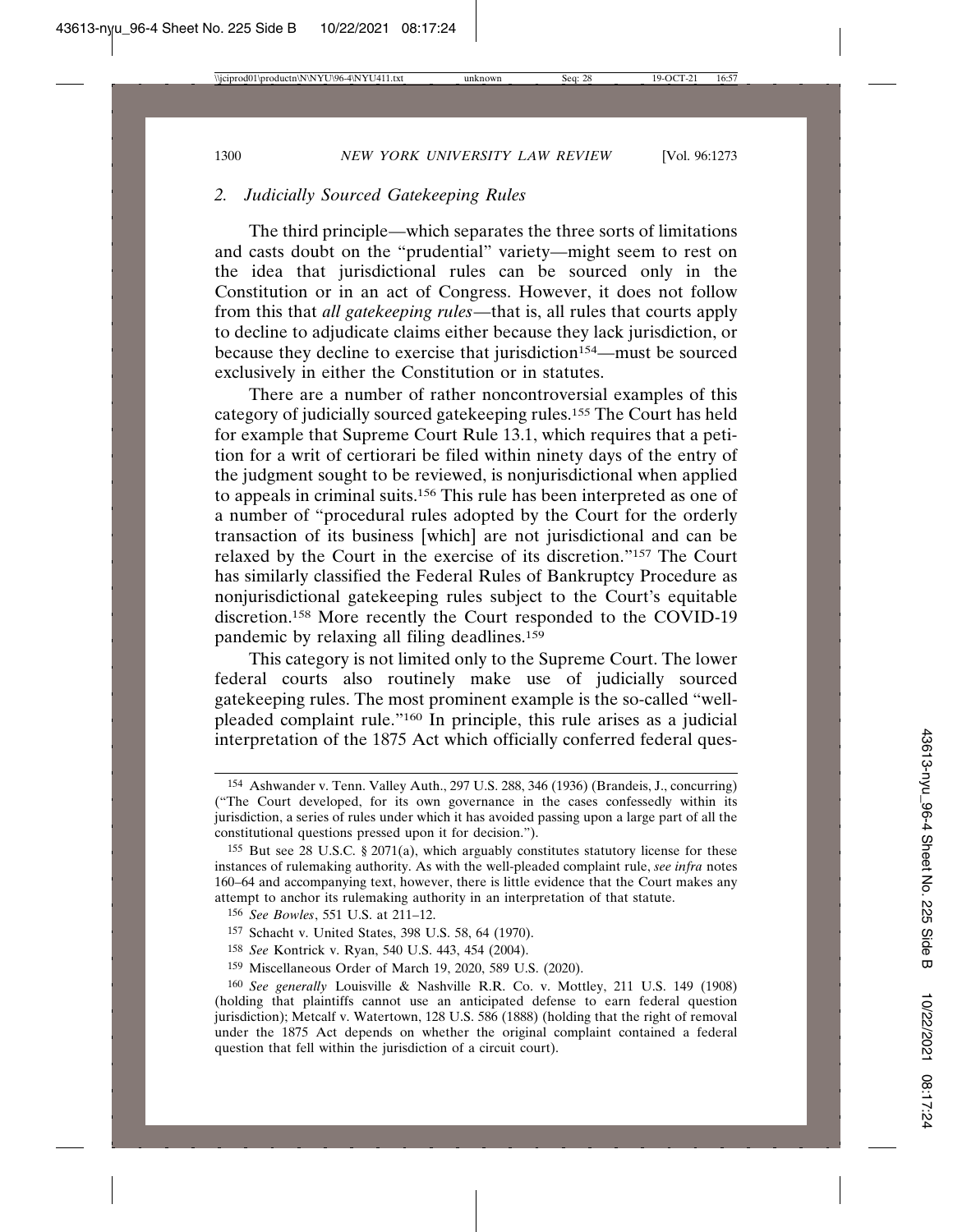tion jurisdiction on district courts.161 However, the Court has made it clear that, in general, its own interpretation of federal question jurisdiction has come quite unmoored from congressional intent, citing instead factors such as "the demands of reason and coherence" as well as "dictates of sound judicial policy."162 As Professor Barry Friedman has argued, despite the fact that Congress's intent in the 1875 Act seemed to be no more than to codify the constitutional standard, courts developing and applying the well-pleaded complaint rule have significantly tightened their interpretation of that grant of jurisdiction, and have done so while "generally neglect[ing] even to mention that a statute is being construed, let alone attempt[ing] to discern congressional intent."<sup>163</sup> The well-pleaded complaint rule is, then, for all intents and purposes, a child of the judiciary, and an example of a judicially sourced gatekeeping rule long-accepted in the lower  $\frac{164}{ }$ 

## *C. The Separation of the Separation of Powers*

As mentioned above,<sup>165</sup> the Court's principled argument against prudence sounds in the separation of powers. That principle, the argument goes, both constrains a court's authority to articulate the boundaries of its own jurisdiction and precludes it from deciding *how* it should exercise its jurisdiction. However, before asking whether courts legitimately may exercise discretion (or "prudence") in deciding not to hear cases that fall within their jurisdiction without running afoul of important separation of powers principles, it is important to be more precise about what those principles are.

Notwithstanding the Court's insistence that the "separation of powers" refers to "a single basic idea,"166 there are *at least* two different but related values classified under that label. The first is a majoritarian value, according to which policy decisions must be made in the popularly controlled political branches in order to promote

<sup>161</sup> 28 U.S.C. § 1331.

<sup>162</sup> Verlinden B.V. v. Central Bank of Nigeria, 461 U.S. 480, 494–95 (1983) (quoting Romero v. Int'l Terminal Operating Co., 358 U.S. 354, 379 (1959)).

<sup>163</sup> Barry Friedman, *A Different Dialogue: The Supreme Court, Congress and Federal Jurisdiction*, 85 NW. U. L. REV. 1, 22 (1990).

<sup>164</sup> The sorts of dialogue discussed in this paragraph and the next suggest that locating gatekeeping rules in statutory authority—even loosely—may be salutary from the perspective of the separation of powers. That may be true. However, this defense of judicially sourced gatekeeping rules assumes that Congress can legislate to alter or abolish those rules just as easily as it can legislate to change or abolish statutory gatekeeping rules. The relevant contrast is between these two types of gatekeeping rules on the one hand, and constitutional gatekeeping rules on the other.

<sup>165</sup> *See supra* Section III.A.

<sup>166</sup> Allen v. Wright, 468 U.S. 737, 752 (1984).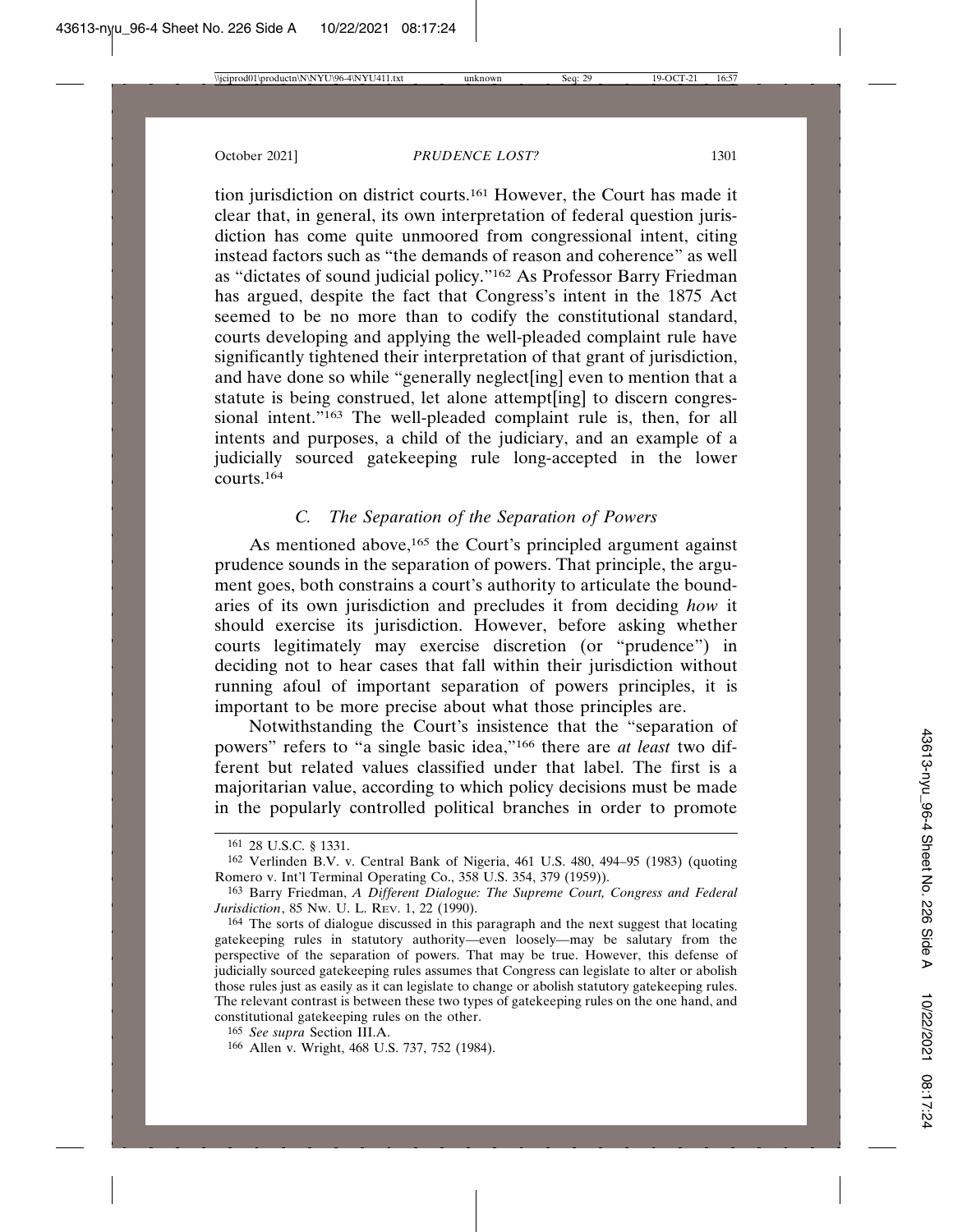democratic accountability. The second is an individual autonomy value, according to which the failure to separate out the various powers of governments makes tyrannical overreach more likely. While these values are surely related, they are also importantly dissimilar, and have different implications for how we think of the judiciary's role in articulating its own jurisdiction. Once those values are explicitly articulated, it becomes clear that prudential standing and other judicially sourced gatekeeping rules can promote, rather than undermine, the separation of powers.

#### *1. Separation of Powers as Democracy-Promoting*

The first strand of separation of powers is essentially concerned with the countermajoritarian difficulty, albeit in a somewhat unusual form. Typically, the countermajoritarian difficulty refers to the possibility of a small, unelected body overthrowing legislation that was duly enacted by the popular, political branches of government.167 In the jurisdiction context, however, the worry is that a small, unelected body will fail to give effect to legislation by refusing to hear suits brought under it. In doing so, they can be thought to be thereby effectively overthrowing legislation that was duly elected by the popular, political branches of government. Professor Redish has expressed this concern in the context of judicial abstention in civil rights cases, which in his view amounts to the judiciary unilaterally, and unconstitutionally, "repealing or modifying the legislation."168

This understanding of the separation of powers has been particularly prominent in the development of the requirement of a "particularized" injury.<sup>169</sup> This requirement indicates that as a plaintiff's claimed injury becomes less particularized and more generalized, judicial redress will increasingly be seen as an exercise of the legislative, rather than judicial, function and hence a usurpation of legislative power.170 The Court has held that the "particularized" injury requirement flows directly from Article III's "case-or-controversy requirement."171 It is worth noting, however, that unlike Redish's portrayal of abstention, the theory behind the particularized injury requirement is that undue *judicial involvement*, rather than *judicial abdication*, would strike a blow to democratic values.

<sup>167</sup> Barry Friedman, *The History of the Countermajoritarian Difficulty, Part One: The Road to Judicial Supremacy*, 73 N.Y.U. L. REV. 333, 335 (1998).

<sup>168</sup> Redish, *supra* note 9, at 77.

<sup>169</sup> Lujan v. Defs. of Wildlife, 504 U.S. 555, 560 (1992).

<sup>170</sup> *Id.*

<sup>171</sup> *Id.*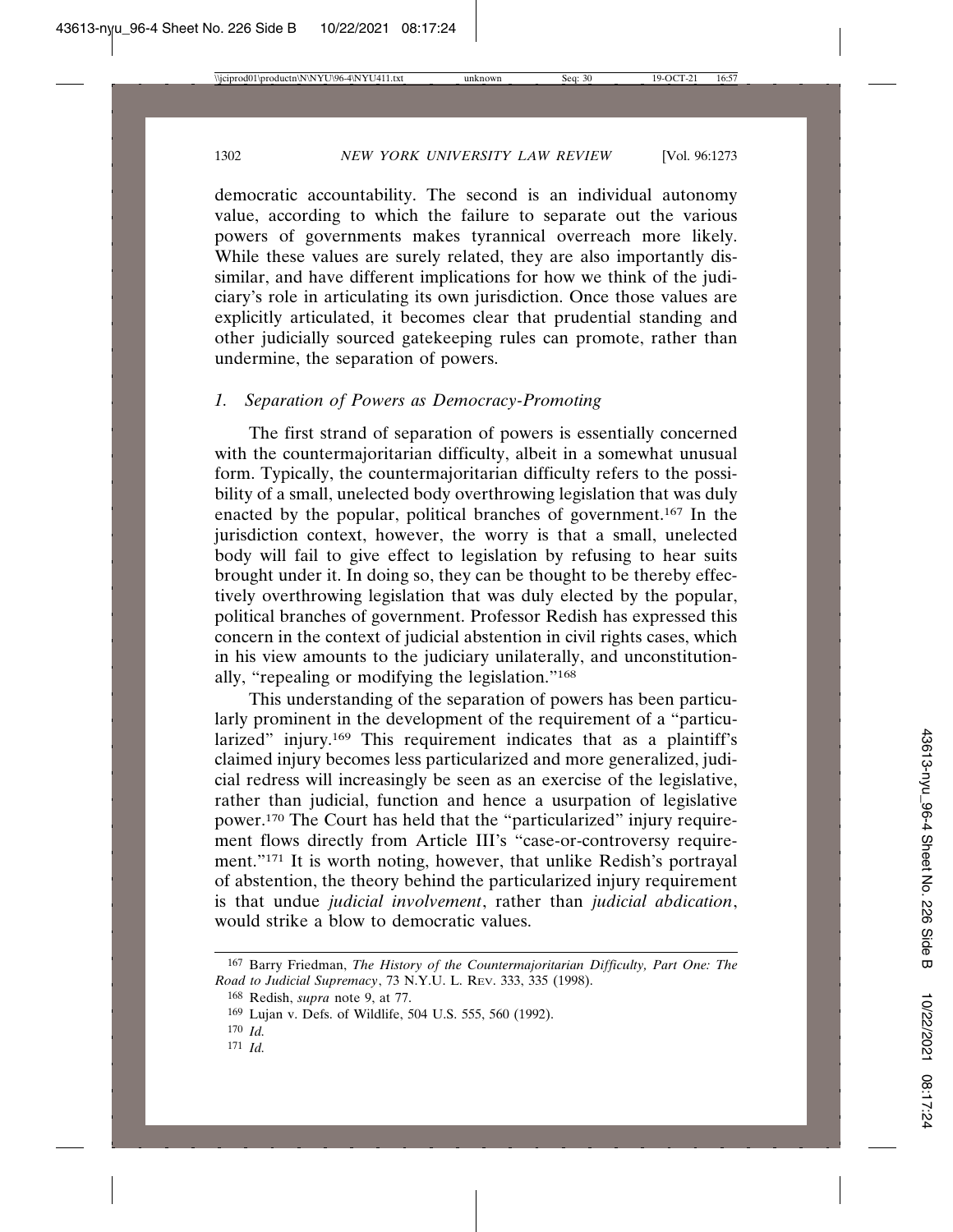## *2. Separation of Powers as Tyranny-Preventing*

The second strand of separation of powers reflects the *Federalist* idea that an effective way to prevent the tyrannical exercise of the government's power over individuals is to disperse that power into a number of different hands. As Madison conceived it, this involves a dispersal of power between the several branches of the federal government (horizontal separation of powers),<sup>172</sup> as well as a dispersal of power between the states and the federal government (vertical separation of powers).173 Madison argued that by spreading the reins of power among a variety of sources, it would be less likely that any one malevolent actor would be capable of amassing the power required in order to persecute disfavored minorities. Perhaps recognizing this aspect of the separation of powers, the Court has suggested that at least part of standing doctrine "reflects a due regard" for individual "autonomy."174

## *D. The Case for the Court's Power to Decide Not to Decide*

Distinguishing between these two strains of the separation of powers—democracy-promoting and tyranny-preventing—illuminates the controversy surrounding a court's discretionary decision not to hear and decide a case that admittedly falls within its jurisdiction. Further, it raises the following question: Given the values expressed by the democracy-promoting and tyranny-preventing variants of the separation of powers, what authority could there be for applying a nonjurisdictional gatekeeping rule to decline to hear a case?

## *1. Does Deciding Not to Decide Violate the Separation of Powers?*

 The view implicit in *Lexmark*, but articulated more explicitly by Professor Redish, is that there can be *no authority* for applying nonjurisdictional gatekeeping rules because that is forbidden by separation of powers concerns.175 To test this theory, it is again necessary to distinguish between the two variants of the separations of powers.

<sup>172</sup> *See* THE FEDERALIST NOS. 47, 48, 51 (James Madison) (articulating Madison's idea that dispersing federal power among the three branches and enabling each to serve as a check on the others will prevent minority factions from seizing too much power).

<sup>173</sup> *See* THE FEDERALIST NOS. 45, 46 (James Madison) (explaining the political safeguards of federalism).

<sup>174</sup> Valley Forge Christian Coll. v. Ams. United for Separation of Church & State, 454 U.S. 464, 473 (1982).

<sup>175</sup> Redish, *supra* note 9, at 72.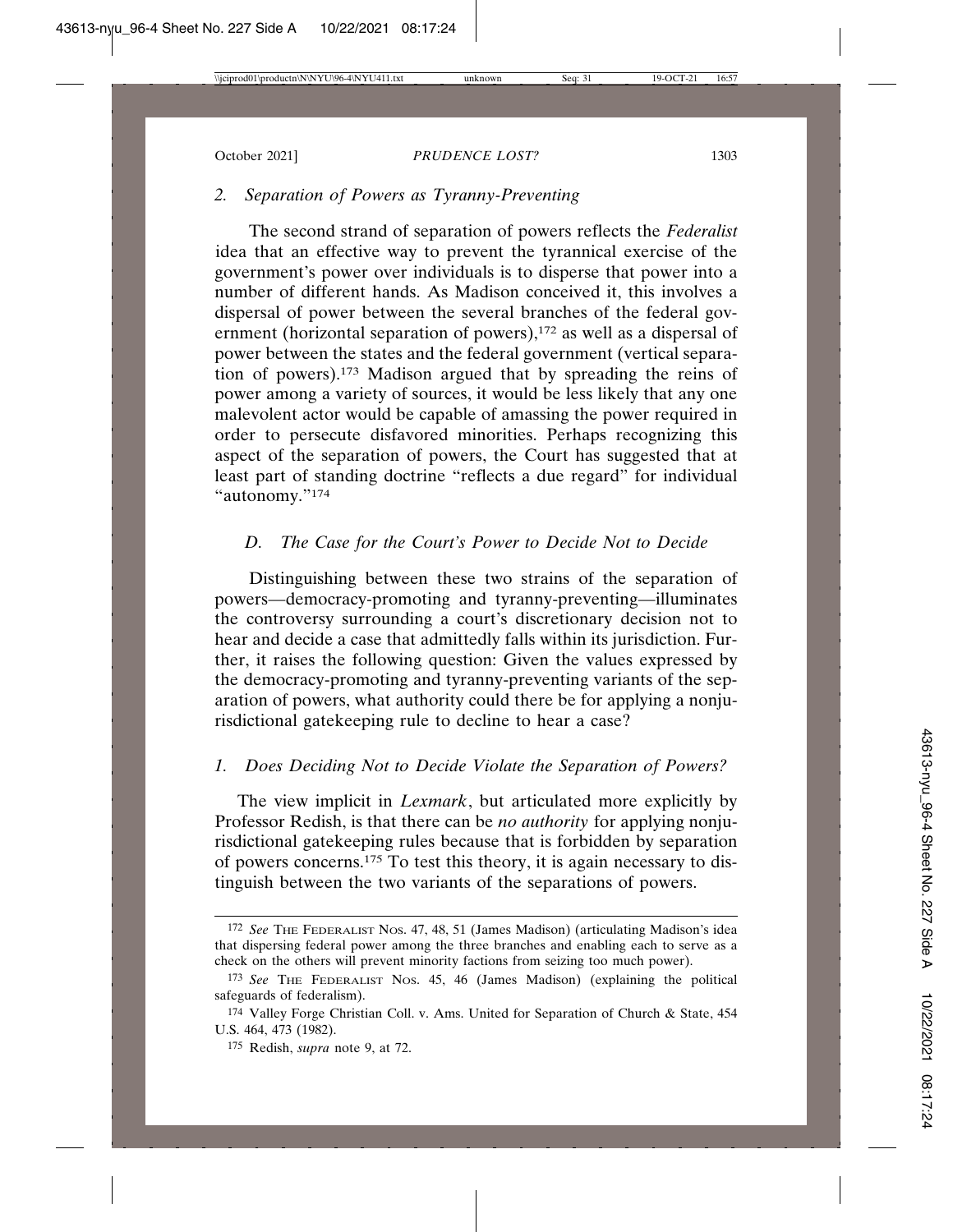## a. Democracy-Promoting

The first separation of powers idea that centers on democracyenhancing objectives rules out this possibility only if two things are true. First, it must be the case that the articulation of nonconstitutional jurisdiction is a purely legislative function. Second, it must be the case that federal courts have an indefeasible obligation to hear all cases that fall within their jurisdiction. However, both of these claims are highly contestable.

The law of jurisdiction suggests that the power to define jurisdiction has long been split between the legislative and judicial branches.176 Against what he calls the "congressional control model" of federal jurisdiction, Professor Friedman argues that as both a descriptive and a normative matter, it is better to understand the development of federal jurisdiction as a dialogue between Congress and the Court.177 Drawing on examples like the Anti-Injunction Act, habeas corpus, and military induction, Friedman shows how courts have moved to define their own jurisdiction in ways that are not tethered to congressional intent, and how Congress has responded by either pushing back or acquiescing, depending on the case.178 A more recent example comes from *Arbaugh v. Y&H Corp.*, 179 a case in which the Court was called on to determine whether Title VII's statutory thresholds were jurisdictional limits.180 In holding that the fifteenemployee threshold criterion is nonjurisdictional, Justice Ginsburg's opinion for the Court explicitly invited Congress to react, arguing that "the sounder course" is to "leave the ball in Congress'[s] court."<sup>181</sup>

The second claim that must be true if the democracy-promoting separation of powers value is to rule out judicially sourced nonjurisdictional gatekeeping rules is that courts have an obligation to hear all cases within their jurisdiction. *Lexmark* describes this as an "obliga-

<sup>176</sup> *See* Friedman, *supra* note 163, at 10 ("[T]he issue is the subject of an ongoing dialogue between these two branches.").

<sup>177</sup> *See id.* at 29 ("The dialogic approach is the most reasonable interpretation of article III precisely because it does the best job of harmonizing the text of the Constitution, the judicial interpretation of that text, and policy arguments concerning which branch should maintain control over federal jurisdiction.").

<sup>178</sup> *See id.* at 23–24. Not only is it the case that Congress and the courts participate in this dialogue, but the dialogue is normatively desirable because in many cases, "the Court simply is more competent than Congress in refining jurisdictional decisions. Jurisdictional rules often must be painted with a narrower brush—and fine-tuned more frequently—than the legislative system permits." *Id.* at 60.

<sup>179</sup> 546 U.S. 500 (2006).

<sup>180</sup> *Id.*

<sup>181</sup> *Id.* at 515.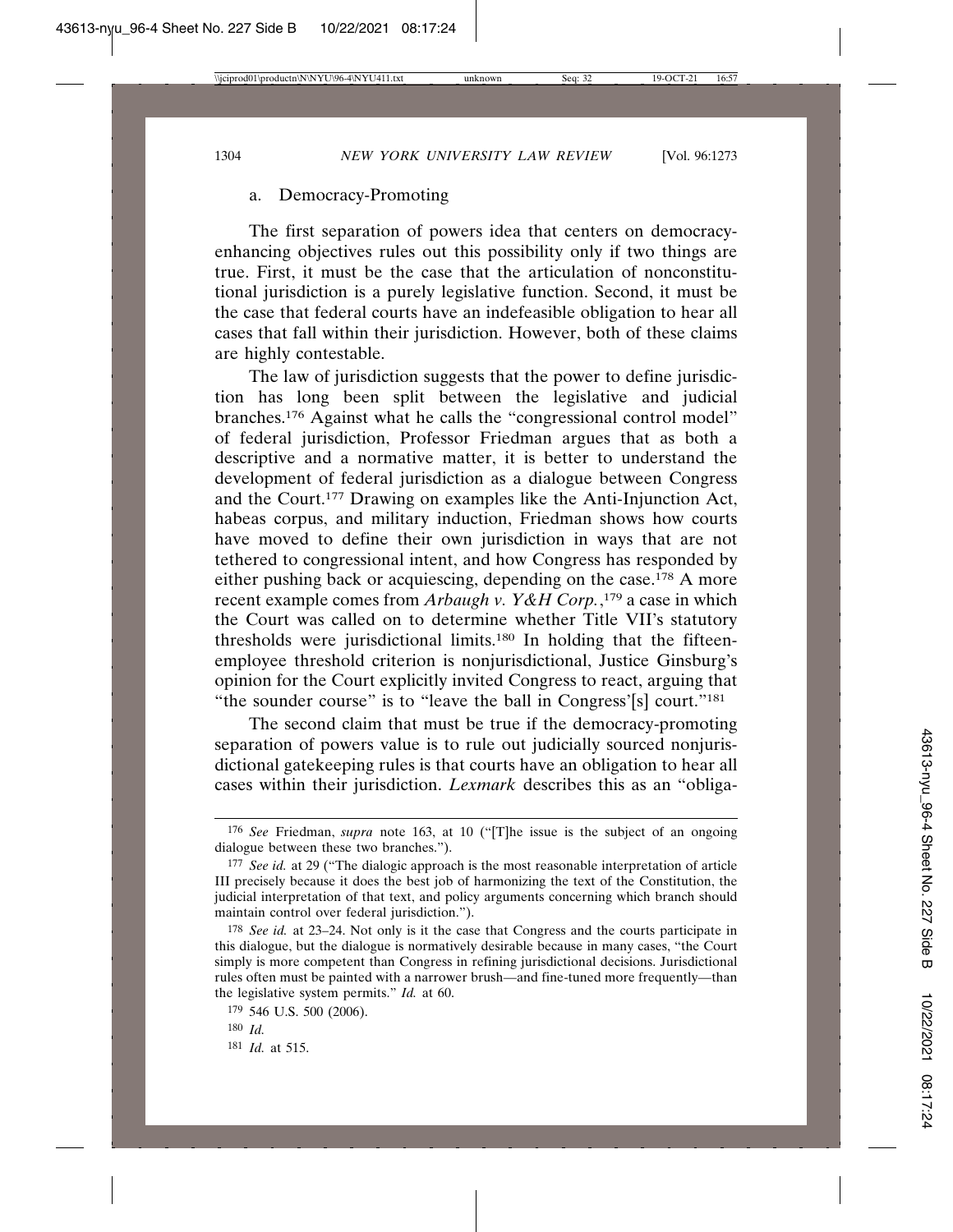tion" that is "virtually unflagging."182 The first thing to notice is that even the statement of this obligation suggests its own halfheartedness.183 Indeed it is often the case that a case paying lip service to this theory is also a case availing itself of the escape hatch.184 Furthermore, as previously observed, prudential standing doctrines are far from alone in constituting instances of courts lapsing in this apparent "obligation." The political question doctrine, as recently affirmed in *Rucho v. Common Cause*, is one striking example.185 Further discussion of this principle is taken up below.186

## b. Tyranny-Preventing

The second strand of the separation of powers is the tyrannypreventing strand. Not all gatekeeping rules interact with this strand in the same way. In some cases, courts use gatekeeping rules in order to protect the rights of individuals, which is exactly the value that this tyranny-preventing strand has in mind to protect. A nice example of this is the ban on third-party suits, which have long been considered a core component of prudential standing.187 The point of restricting the ability of third parties to bring claims implicating the rights of absent parties is to protect the rights of the absent party.

As noted above, the *Lexmark* Court expressed uncertainty about what to do with the third-party rule in light of its attack on prudential standing.188 We have seen how the Court's menu of possibilities in *Lexmark* was abbreviated,189 and now that we have a fuller sense of

186 *See infra* Section III.D.2.

187 *See, e.g.*, City of Chicago v. Morales, 527 U.S. 41, 55 n.22 (1999) ("[W]e have recognized [third-party standing] as a prudential doctrine and not one mandated by Article III of the Constitution."); Craig v. Boren, 429 U.S. 190, 193 (1976) (explaining that it is "settled" that limitations on third-party suits "are not constitutionally mandated," but are "prudential"); *see also supra* Section I.A.2.

188 Lexmark Int'l, Inc. v. Static Control Components, Inc., 572 U.S. 118, 127 n.3 (2014); *supra* Section I.B.2.

189 *See supra* Section III.A.

<sup>182</sup> Lexmark Int'l, Inc. v. Static Control Components, Inc., 572 U.S. 118, 126 (2014) (quoting Sprint Commc'ns, Inc. v. Jacobs, 571 U.S. 69, 77 (2013)).

<sup>183</sup> *See also* W.S. Kirkpatrick & Co. v. Env't Tectonics Corp., 493 U.S. 400, 409 (1990) ("Courts in the United States have the power, *and ordinarily* the obligation, to decide cases and controversies properly presented to them." (emphasis added)).

<sup>184</sup> For example, in *Colorado River Water Conservation District v. United States*, 424 U.S. 800, 820 (1976), the Court affirmed the general principle while ducking the duty, giving rise to the eponymous abstention doctrine.

<sup>185</sup> 139 S. Ct. 2484, 2506 (2019). Prudential ripeness is another widely acknowledged exception to the principle that courts must hear cases falling within their jurisdiction. *See, e.g.*, Nat'l Park Hosp. Ass'n v. Dep't of Interior, 538 U.S. 803, 807–08 (2003); Stormans, Inc. v. Selecky, 586 F.3d 1109, 1126 (9th Cir. 2009).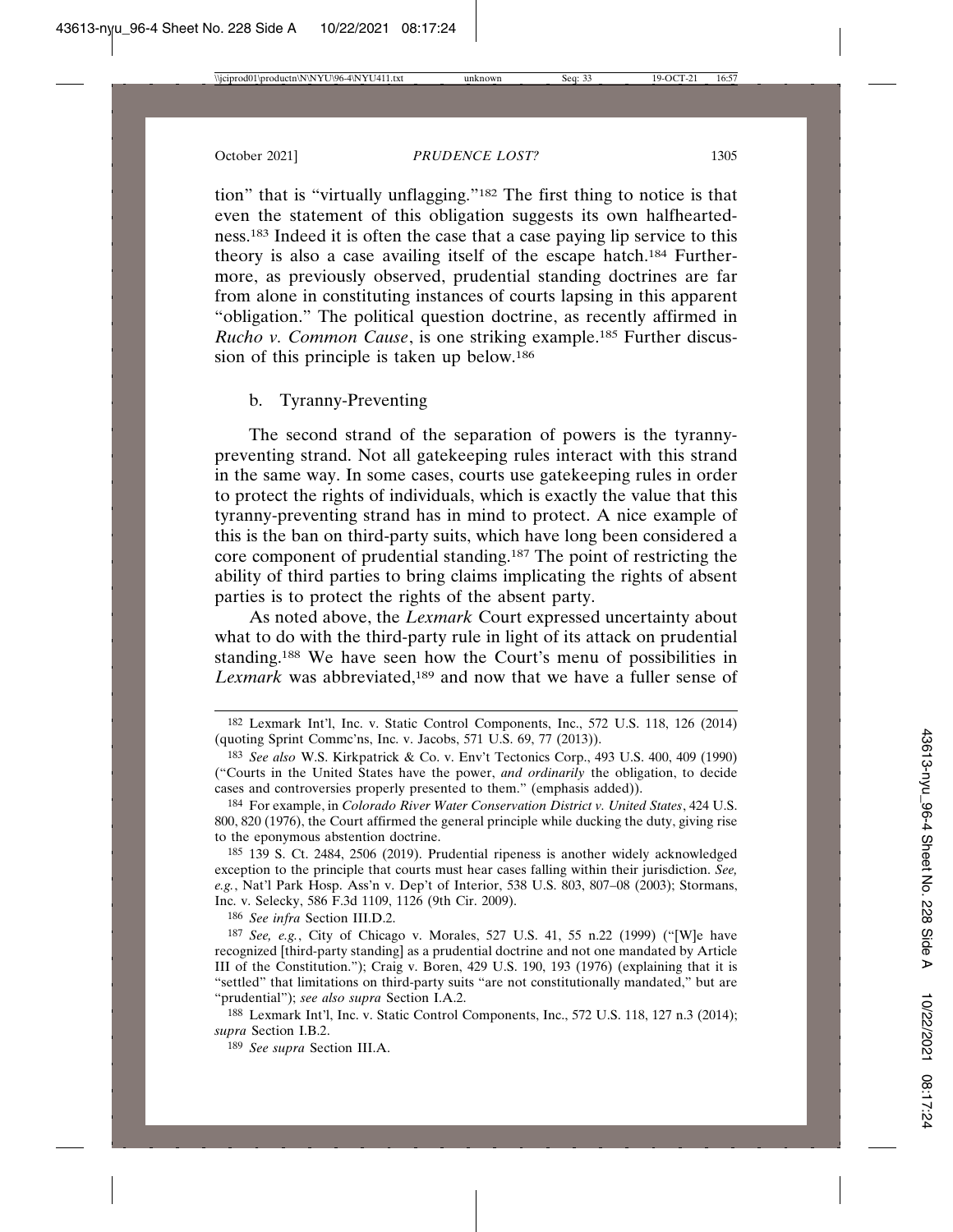the options we can have a fuller discussion of how the third-party rule fits into the firmament of gatekeeping rules.

In a third-party standing inquiry, the question is not whether there is a particularized injury, but rather whether the plaintiff stands in the appropriate relation to the injured party. The Court has held that Article III requires that plaintiffs "allege and show that they personally have been injured*,* not that injury has been suffered by other, unidentified members of the class to which they belong and which they purport to represent."190 However, a third-party case typically does not run afoul of this requirement because (i) the injured parties are not unidentified, and (ii) the plaintiff does not purport to belong to the class, but rather to bring a claim on their behalf. The point of the rule against third-party standing is therefore not to prevent the courts from facilitating a usurpation of legislative power but rather to protect the interests of the injured parties on whose behalf a claim is being advanced.<sup>191</sup> It is about protecting the rights of the injured party, and this is the role envisioned for courts in the separation of powers scheme.192 So the third-party standing rule may be an example of a judicially sourced gatekeeping rule that *supports*—rather than undermines—the judiciary's tyranny-preventing role.193

## *2. Flipping the Burden: Why Must the Court Decide?*

While the above arguments that courts lack the power to decline jurisdiction are unconvincing, one might argue instead that the "burden of production" has been illicitly flipped.194 On this approach, the suggestion is that the advocate of judicially sourced nonjurisdictional gatekeeping rules must provide an affirmative argument against the constitutional default position that courts must adjudicate all cases

194 Redish, *supra* note 9, at 73.

<sup>190</sup> Warth v. Seldin, 422 U.S. 490, 502 (1975).

<sup>&</sup>lt;sup>191</sup> According to the tradition in which the chose in action is taken to be an individual right, third-party suits are conceived as an invasion of the property interests of the claimant, who would normally possess the traditional property right to exclude.

<sup>192</sup> This is consistent also with Justice Scalia's earlier view. *See* Scalia, *supra* note 37, at 894 ("[T]he law of standing roughly restricts courts to their traditional undemocratic role of protecting individuals and minorities against impositions of the majority[] . . . .").

<sup>193</sup> The *Younger* abstention doctrine also provides an example of how the courts have used nonjurisdictional gatekeeping rules to position the judiciary as a protector of individual rights. As Friedman explains, by taking the "question of enjoining state court proceedings in section 1983 civil rights cases out of Congress's hands," the courts made it the case that "where individual liberties are at stake, judicial interference with state court proceedings becomes a matter of judicial—not congressional—discretion." Friedman, *supra* note 163, at 20.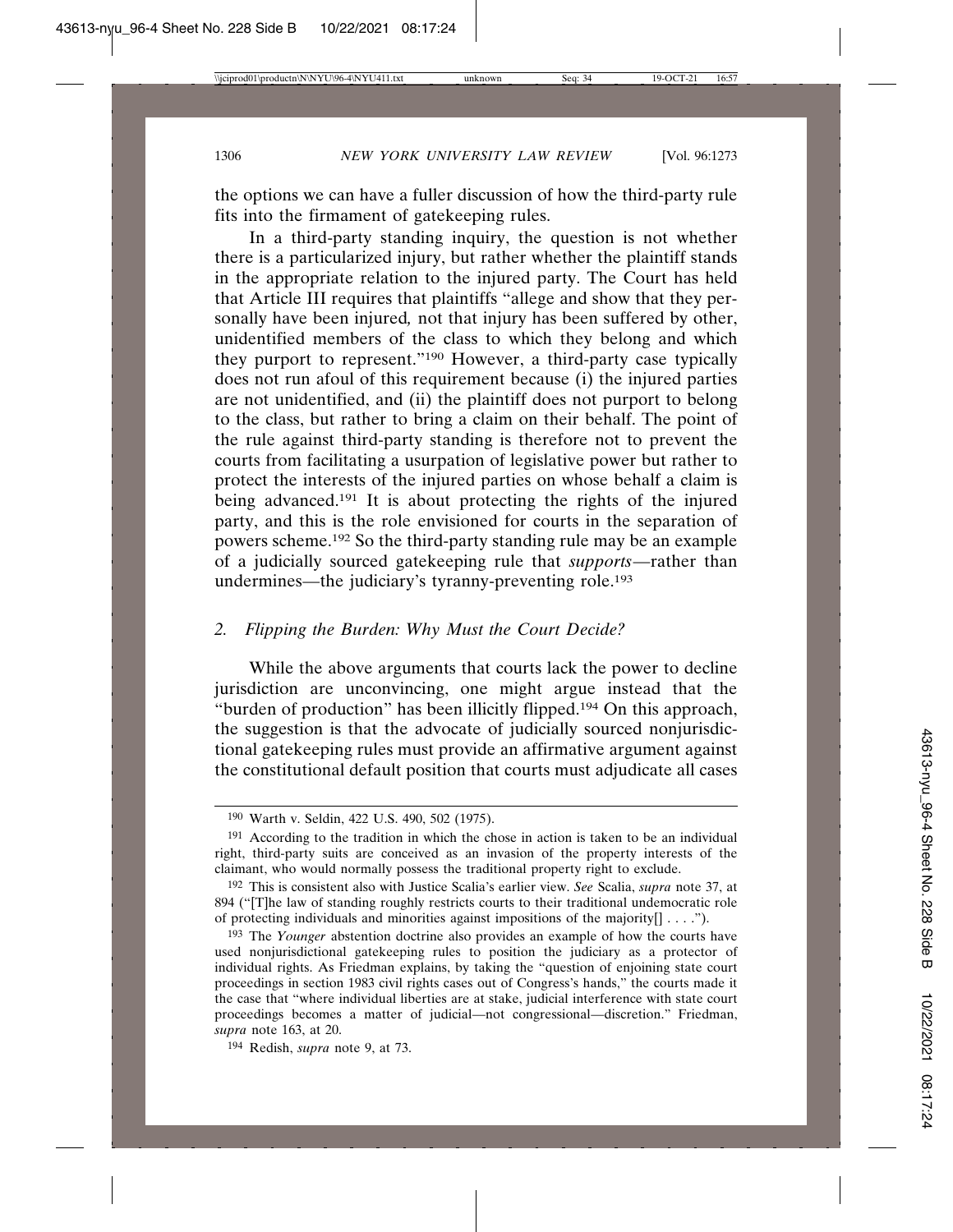within their jurisdiction. This brings us back once again to the "virtually unflagging" obligation discussed in *Lexmark*. 195

One response to this is to point again to Friedman's argument that the law of jurisdiction is better understood as reflecting a dialogue between the branches, rather than as providing confirmation for the "congressional control" model.196 Another response is to point to the fact that the theory behind the position that courts have this "virtually unflagging" obligation is maddeningly underdeveloped. Invocations of the principle are without exception accompanied by a citation of Chief Justice Marshall's declaration that it would be nothing less than "treason" for the Court to "decline the exercise of jurisdiction which is given."<sup>197</sup> Yet beyond this assertion, there is little by way of systematic defense of the principle.

Professor Redish again provides the most lucid defense of the principle on offer. In his view, judicial alteration of Congress's statutory schemes is permissible only in the name of the Constitution, and the refusal to hear and decide cases falling within a court's jurisdiction amounts to an alteration of Congress's statutory scheme.198 However, his conception of the phenomenon is unfortunately narrow. He describes the phenomenon that he considers troubling as a case in which the Court "ignore[s] or invalidate[s] those statutes *merely because of disagreement with their substance*."199 Again, he writes that if the Court were to decline a case within its jurisdiction then it "would be altering a legislative scheme *because of disagreement with the social policy choices that the scheme manifests*."200

This understanding of *why* courts decline to hear and decide cases is unnecessarily cramped. Even Justice Scalia's suggestion in *Windsor* that courts exercise "prudence" when they think it is a "good idea" contemplates a more expansive notion of why courts might decline to hear a case.201 Redish is suggesting that the only sense in which a court might disagree with the "substance" of a statute is when it disagrees with the "social policy choices" expressed in that statute,

<sup>195</sup> Lexmark Int'l, Inc. v. Static Control Components, Inc., 572 U.S. 118, 126 (2014).

<sup>196</sup> *See supra* Section III.B.2; *see also* Friedman, *supra* note 163, at 10.

<sup>197</sup> Cohens v. Virginia, 19 U.S. (6 Wheat.) 264, 404 (1821).

<sup>198</sup> Redish, *supra* note 9, at 77. We might wonder whether Professor Redish would feel the same about the Executive's exercise of discretion in failing to give full force to a statute. What accounts for differing intuitions vis-à-vis executive discretion and judicial discretion? If the answer points to the fact that *enforcement* is the Executive's prerogative, this merely deepens the puzzle, for we should now be inclined to ask why it is that the *Legislature's* desired enforcement results are controlling in the first place.

<sup>199</sup> *Id.* (emphasis added).

<sup>200</sup> *Id.* (emphasis added).

<sup>201</sup> *See supra* note 136 and accompanying text.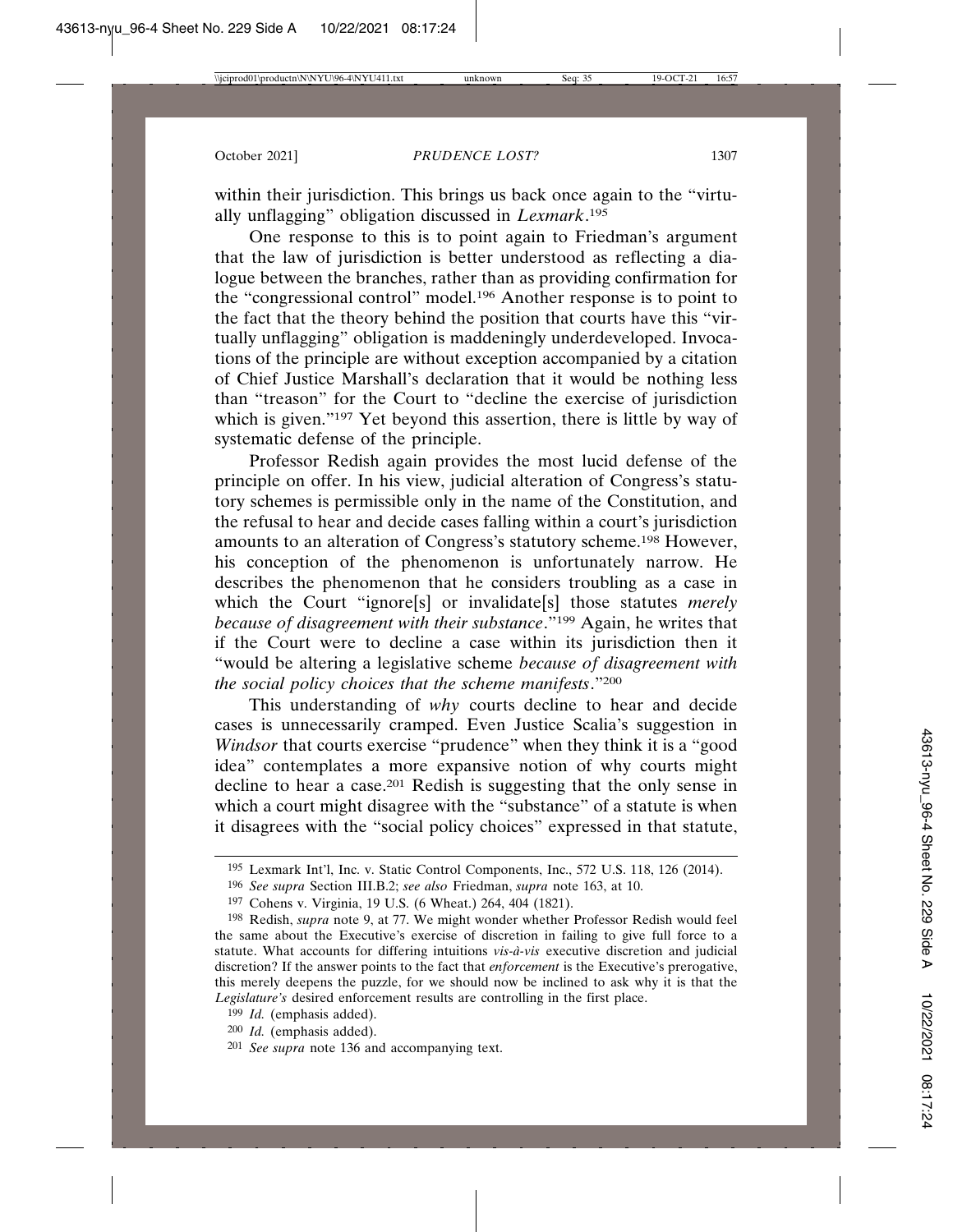and this is a violation of the democracy-promoting value because social policy choices are issues that only the political branches can decide.202 But there are other senses in which courts may disagree with a statute's substance. They may disagree with the substance *qua effect on judicial administration*. As discussed above, there are recognized instances in which Congress has acquiesced in reasons of judicial administration being cited to shape jurisdiction.203 They may also disagree with the substance *qua effect on individual liberties*. This captures the courts' approach to third-party standing, and perhaps also to *Younger* abstention.204

In sum, Redish's defense of the "virtually unflagging" obligation leaves much to be desired. It would also be quite surprising if this duty were as demanding as Redish and the *Lexmark* Court seem to suggest. For, if Chief Justice Marshall was right that it amounts to "treason" for federal courts to "decline the exercise of jurisdiction which is given,"205 then once we focus on the enormous array of prudential doctrines that have proliferated over the last hundred years,<sup>206</sup> and once we focus on the difficulty that the Supreme Court has confronted in eliminating prudential standing over just the last five years,207 it would seem to follow that the majority of federal judges to have served over the last century are traitors. This is of course preposterous, and any view which leads to that result is in need of considerable rethinking.

## *E. The Transplantation Problem Revisited:* June Medical

What this discussion of judicially sourced nonjurisdictional gatekeeping rules has taught is that there are several ways of keeping a gatekeeping rule in judicial, rather than congressional, hands. The choice suggested in *Lexmark* is that a rule must either be conceived as a creature of Article III or of congressional intent. *Lexmark*'s core holding on the zone-of-interests test suggested a position of judicial modesty by ceding that test to Congress. However, the Court's quick discussion of the general grievances rule belies a significantly more immodest position according to which the judiciary has the power to classify a gatekeeping rule as constitutional in nature, and to assert judicial supremacy in articulating Article III's jurisdictional demands. What *Lexmark* overlooks is the option of both retaining judicial con-

<sup>202</sup> *See* Redish, *supra* note 9, at 77.

<sup>203</sup> *See supra* notes 177–81 and accompanying text.

<sup>204</sup> *See supra* note 193 and accompanying text.

<sup>205</sup> Cohens v. Virginia, 19 U.S. (6 Wheat.) 264, 404 (1821).

<sup>206</sup> *See supra* Sections I.A.2, III.B.

<sup>207</sup> *See supra* Section II.B.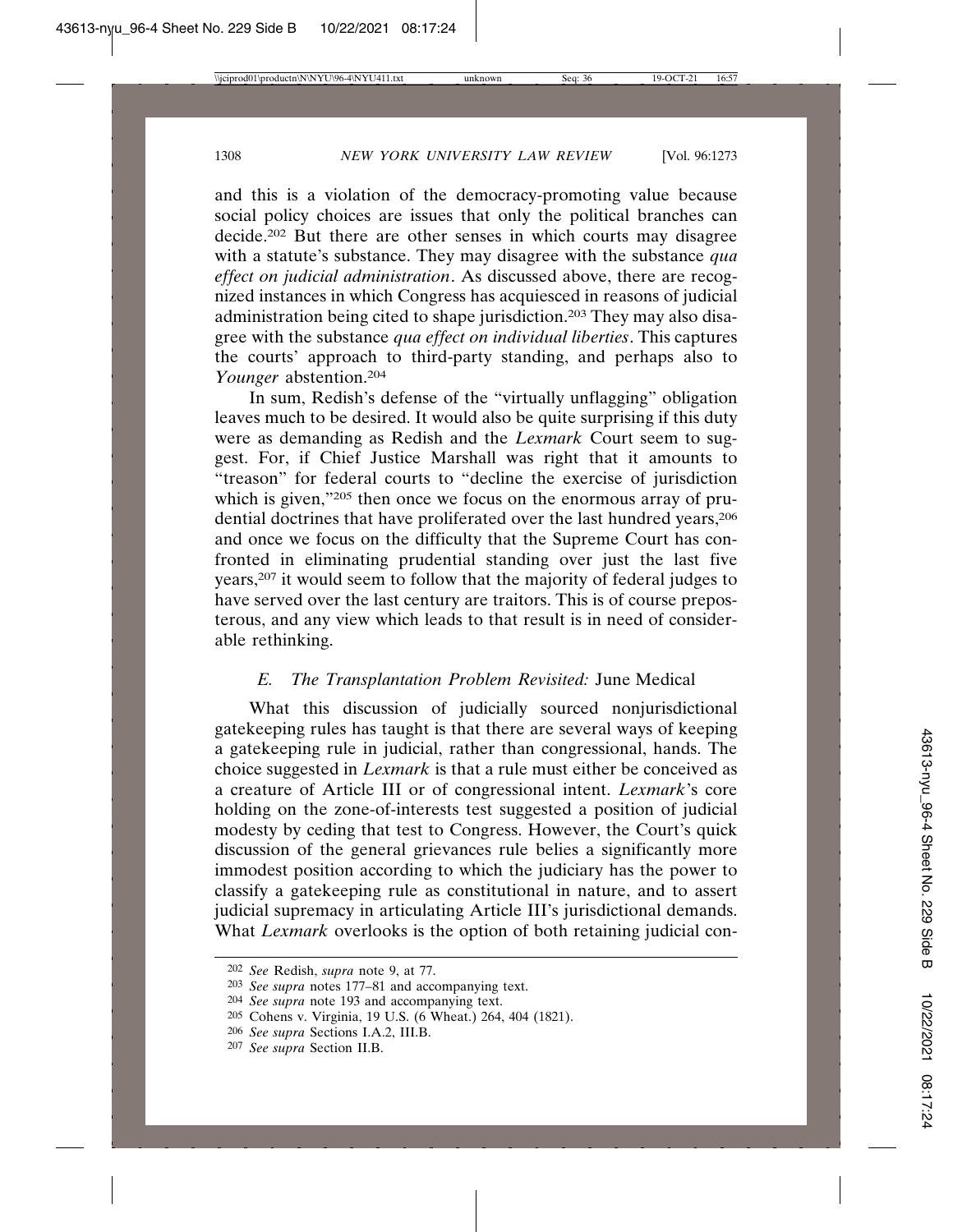trol over a gatekeeping rule *and* keeping open a channel for dialogue with Congress with respect to that rule.

Seeing the full range of options available to the Court is important for appropriately deciding the fate of third-party standing. The issue recently came before the Court in *June Medical Services L.L.C. v. Russo*. 208 Respondents in that case urged that Petitioners—physicians who faced liability under a Louisiana law that made it significantly more difficult to obtain the requisite licensing to provide abortions and other maternal health services—lacked third-party standing, so the Court should dismiss for lack of jurisdiction.209 Because this objection was not raised until quite late in the litigation, everything appeared to turn on how the Court would understand the gatekeeping nature of the third-party standing rule. If it was conceived as part of Article III's standing firmament, then the fact that the issue was raised late would have been immaterial since a court must assure itself of jurisdiction at every stage of litigation.210 Petitioners urged, however, that the Court should understand the third-party rule as a defense that had been forfeited.211

A splintered Court managed to mostly avoid the question, despite the fact that all six opinions (one opinion for each male Justice) discussed standing principles at some length. Justice Breyer's plurality opinion and Chief Justice Roberts's concurring opinion each make essentially the same argument: Louisiana forfeited its right to question the plaintiffs' standing so late in the litigation, or, alternatively, the Court's third-party standing precedents compel the result that the June Medical plaintiffs have third-party standing.212 In principle, by holding that the question of third-party standing can be waived, the Court conceded that it is a nonjurisdictional gatekeeping rule. However, neither Justice Breyer's nor Justice Roberts's opinion analyzed this question directly.

The difficulty that the Court's opinion in *Lexmark* posed for third-party standing in *June Medical* did not go unnoticed, however. Justice Thomas in dissent complained that not only had the "Court . . . never provided a coherent explanation for why the rule against thirdparty standing is properly characterized as prudential," it was also

<sup>208</sup> 140 S. Ct. 2103 (2020).

<sup>209</sup> *See* Brief for the Respondent at 25–30, *June Med. Servs.*, 140 S. Ct. 2103 (No. 18- 323), 2019 WL 7372920, at \*25–30.

<sup>210</sup> It would be a further question then whether Petitioners satisfied the third-party standing requirement even conceived as part of Article III.

<sup>211</sup> *See* Reply Brief for Petitioners at 27–29, *June Med. Servs.*, 140 S. Ct. 2103 (No. 18- 323), 2020 WL 996893, at \*27–29.

<sup>212</sup> *June Med. Servs.*, 140 S. Ct. at 2118 (plurality opinion); *id.* at 2139 n.4 (Roberts, C.J., concurring).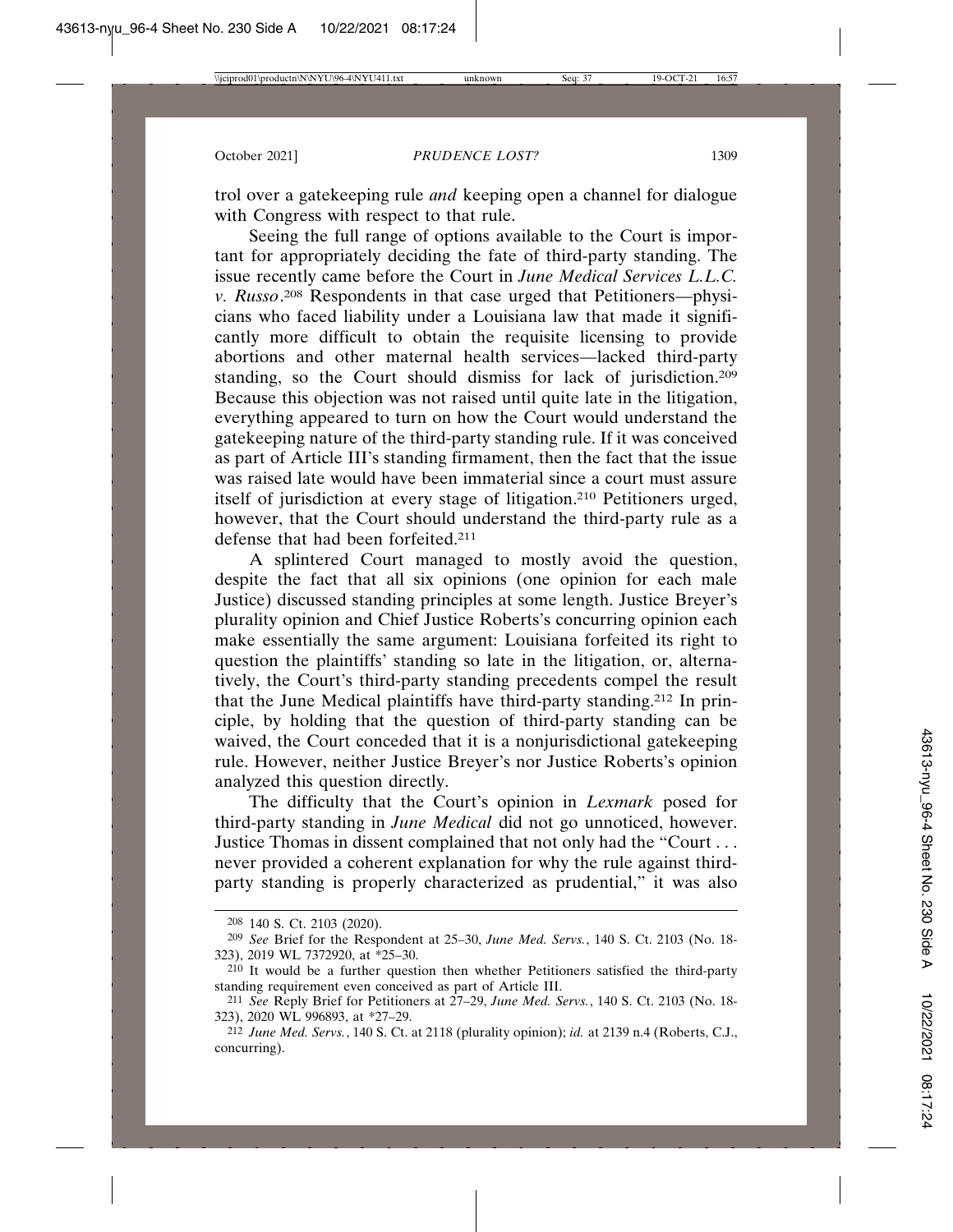"puzzling that a majority of the Court insist[ed] on continuing to treat the rule against third-party standing as prudential when [the] recent decision in [*Lexmark*] questioned the validity of our prudential standing doctrine more generally."213 Justice Thomas went on to argue both that third-party standing should be thought of as a constitutional rule—part of Article III—and moreover that the plaintiffs in *June Medical* failed to satisfy the requirements.<sup>214</sup>

Putting aside Justice Thomas's arguments about whether the plaintiffs in *June Medical* had standing, his general point that *Lexmark* casts doubt on the ongoing viability of third-party standing doctrine—in the abortion context and elsewhere—remains troubling. Neither the plurality nor the concurring opinion contains the resources for answering it. This Note, however, has provided an answer. It is imperative to recognize the legitimacy of judicially sourced nonjurisdictional gatekeeping rules.<sup>215</sup> Such a rule is one that the courts may invoke without finding it in either a statute or Article III. As discussed above,216 the court can locate the third-party rule in its autonomy-protecting role. Yet, crucially, since such a rule is created by the judiciary, it can also be altered according to the judiciary's equitable discretion.

Taking this approach is consistent with respecting both strains of the separation of powers—the prime value behind jurisdictional jurisprudence. By refusing to squirrel the third-party rule away in Article III, the Court can keep the rule alive while also inviting Congress to participate in dialogue regarding its scope.217 Not only does dispersing

216 *See supra* Section III.D.1.b.

217 Professor Fred Smith, Jr. has shown how dialogue around the third-party rule has played out in the context of the Fair Housing Act. *See* Smith, *supra* note 8, at 879–80.

<sup>213</sup> *Id.* at 2143–44 (Thomas, J., dissenting).

<sup>214</sup> *Id.* at 2145–46. Justices Alito, Gorsuch, and Kavanaugh each wrote dissenting opinions that called into question the plaintiffs' standing, but none of them engaged in any serious way with the overarching question of the validity of prudential standing doctrines. *See id.* at 2165–71 (Alito, J., dissenting); *id.* at 2173–75 (Gorsuch, J., dissenting); *id.* at 2182 n.2 (Kavanaugh, J., dissenting).

<sup>&</sup>lt;sup>215</sup> A possible alternative would be for the Court to locate the third-party rule in Rule 17 of the Federal Rules of Civil Procedure. Doing so would allow the Court to cite congressional authorization. However, the risk in locating the rule in a statute is that the Court may lose some of its equitable discretion in controlling the application of the rule. But this need not be the case. For example, in the context of statutory time limitations, the Court has suggested that so long as the limitations are intended to "protect a defendant's case-specific interest in timeliness," rather than to "achieve a broader system-related goal," then it is open that "certain equitable considerations [may] warrant extending a limitations period." John R. Sand & Gravel Co. v. United States, 552 U.S. 130, 133–34 (2008). What this indicates is that whatever authority the Court has to establish judicially sourced nonjurisdictional gatekeeping rules may also allow it to apply equitable discretion in the application of statutorily sourced nonjurisdictional gatekeeping rules, at least when doing so furthers the law's interest in protecting the rights of the litigants.